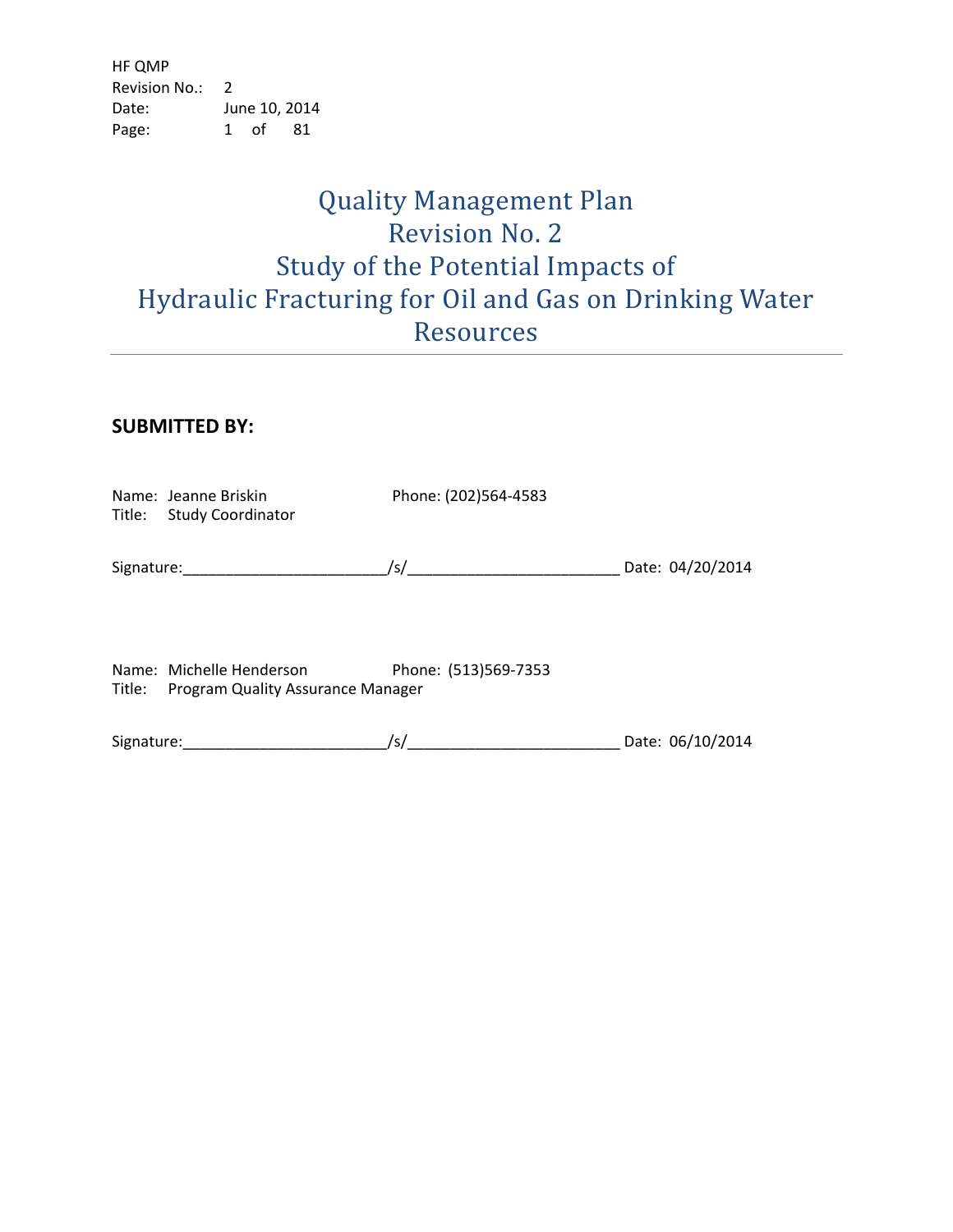HF QMP Revision No.: 2 Date: June 10, 2014 Page: 2 of 81

### **APPROVAL TO IMPLEMENT:**

| Name: Jennifer Orme-Zavaleta Phone: (919)541-2106<br>Title: Director, National Exposure Research Laboratory        |                                                                                                                  |  |
|--------------------------------------------------------------------------------------------------------------------|------------------------------------------------------------------------------------------------------------------|--|
|                                                                                                                    |                                                                                                                  |  |
| Name: Russell (Rusty) Thomas Phone: (919)541-5776<br>Title: Director, National Center for Computational Toxicology |                                                                                                                  |  |
|                                                                                                                    |                                                                                                                  |  |
| Name: Ken Olden Phone: (703)347-0283<br>Title: Director, National Center for Environmental Assessment              |                                                                                                                  |  |
|                                                                                                                    |                                                                                                                  |  |
| Name: Cindy Sonich-Mullin Phone: (513)569-7923<br>Title: Director, National Risk Management Research Laboratory    |                                                                                                                  |  |
|                                                                                                                    |                                                                                                                  |  |
| Name: Fred Hauchman Phone: (202)564-3151<br>Title: Director, Office of Science Policy                              |                                                                                                                  |  |
|                                                                                                                    |                                                                                                                  |  |
| Name: Jerry Blancato<br>and Development                                                                            | Phone: (919)541-2854<br>Title: Senior Information Official/ Quality Assurance Executive Lead, Office of Research |  |
|                                                                                                                    |                                                                                                                  |  |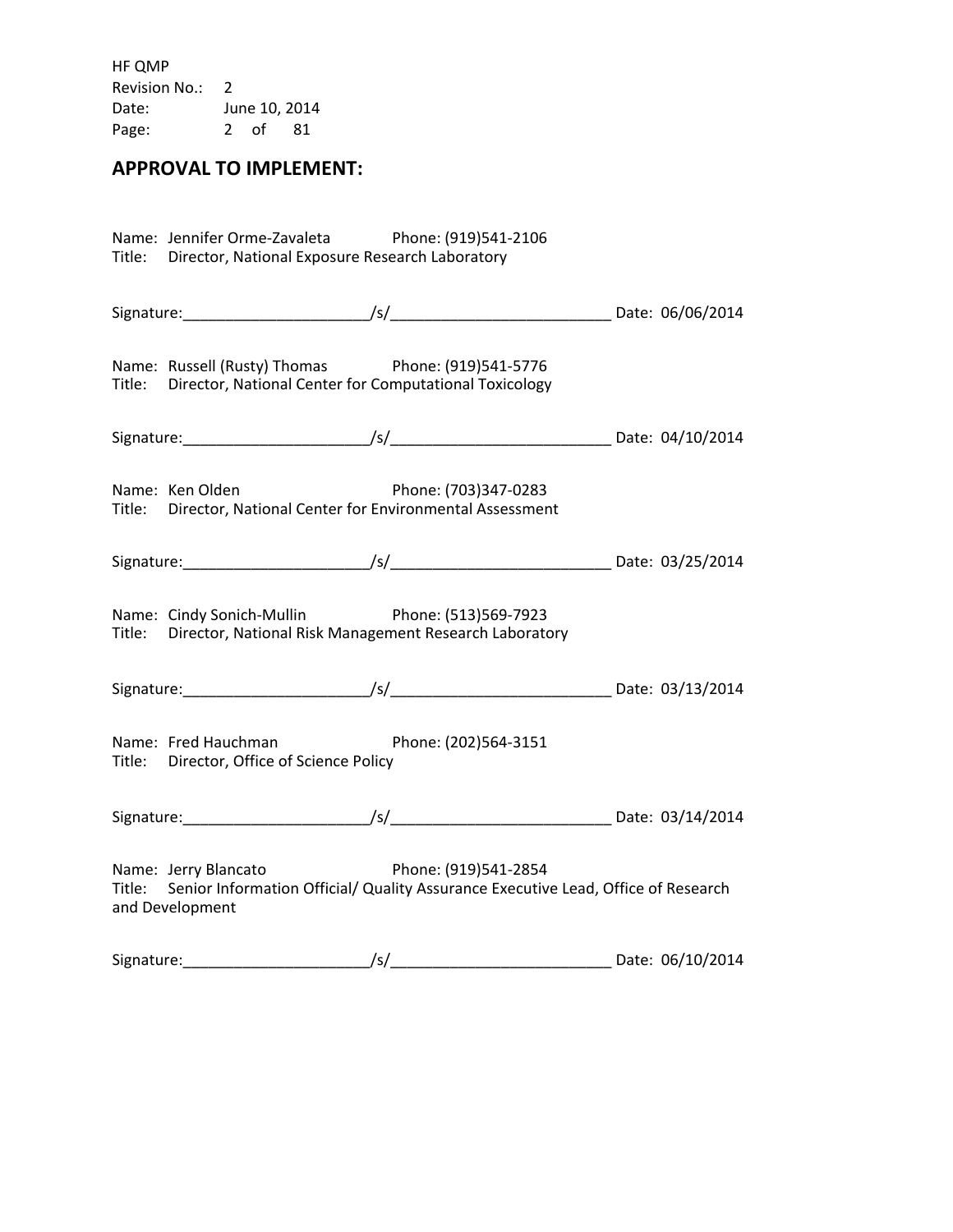HF QMP Revision No.: 2 Date: June 10, 2014 Page: 3 of 81

# **REVISION HISTORY:**

| <b>Revision</b> | <b>Date</b>      | <b>Revision</b>                                                                                                                                                                                                                                                                                                                                                                                                                                                                                                                                                                                                                                                                                                                                                                                                                                                                                                                                                                                                                                                                                                                                                                                                                                                                                                                                                                                                                                                                                                                                                                                                                                                                                                                                                                                                                                                                                                                                                                                                                       |  |  |
|-----------------|------------------|---------------------------------------------------------------------------------------------------------------------------------------------------------------------------------------------------------------------------------------------------------------------------------------------------------------------------------------------------------------------------------------------------------------------------------------------------------------------------------------------------------------------------------------------------------------------------------------------------------------------------------------------------------------------------------------------------------------------------------------------------------------------------------------------------------------------------------------------------------------------------------------------------------------------------------------------------------------------------------------------------------------------------------------------------------------------------------------------------------------------------------------------------------------------------------------------------------------------------------------------------------------------------------------------------------------------------------------------------------------------------------------------------------------------------------------------------------------------------------------------------------------------------------------------------------------------------------------------------------------------------------------------------------------------------------------------------------------------------------------------------------------------------------------------------------------------------------------------------------------------------------------------------------------------------------------------------------------------------------------------------------------------------------------|--|--|
| <b>Number</b>   |                  |                                                                                                                                                                                                                                                                                                                                                                                                                                                                                                                                                                                                                                                                                                                                                                                                                                                                                                                                                                                                                                                                                                                                                                                                                                                                                                                                                                                                                                                                                                                                                                                                                                                                                                                                                                                                                                                                                                                                                                                                                                       |  |  |
| $\mathbf 0$     | October<br>2011  | New document                                                                                                                                                                                                                                                                                                                                                                                                                                                                                                                                                                                                                                                                                                                                                                                                                                                                                                                                                                                                                                                                                                                                                                                                                                                                                                                                                                                                                                                                                                                                                                                                                                                                                                                                                                                                                                                                                                                                                                                                                          |  |  |
| 1               | January<br>2012  | 1. Replaced Robert Puls with David Jewett as Overall Technical<br>Research Lead (TRL) and TRL for Case Studies<br>2. Replaced Steve Vandegrift with Stephen Watkins as the Program<br><b>Quality Assurance Manager (PQAM)</b><br>3. Updated Figures 3 and 4 to reflect the changes in 1 and 2<br>4. Section 1.3: Added program quality assurance (QA) as an<br>oversight function of the Office of Science Policy<br>5. Section 1.4: Replaced Steve Vandegrift with Stephen Watkins as<br>the PQAM                                                                                                                                                                                                                                                                                                                                                                                                                                                                                                                                                                                                                                                                                                                                                                                                                                                                                                                                                                                                                                                                                                                                                                                                                                                                                                                                                                                                                                                                                                                                    |  |  |
| $\overline{2}$  | <b>June 2014</b> | Edited submitted signatures: Edited signatures to reflect current<br>1 <sub>1</sub><br>organizational changes<br>2. Edited approval signatures: Edited signatures to reflect current<br>organizational changes<br>3. Revised Figure 3 - Hydraulic Fracturing (HF) Organizational Chart<br>4. Removed Figure 4 - HF Report Writing Team<br>5. Section 1 - Added text clarifying systematic planning, the approach<br>to quality, and the independence of the PQAM. Added discussion<br>of stakeholders, the OSP summary of projects, and an updated<br>reference from draft to final version of the HF Study Plan (also<br>updated in References, Section 12).<br>6. Section 2 – Included text concerning the QAM review of products,<br>the Office of Research and Development (ORD) QA Product<br>Review and Approval form, geospatial data policy procedure and<br>the reporting of deviations, field sample chain of custody in the<br>quality system tools and components. Clarified text concerning the<br>graded approach and responsibility of technical staff to implement<br>the HF Quality Management Plan.<br>7. Section 3 - Included text concerning process to ensure that quality<br>related qualifications are maintained, supervisor and investigator<br>are responsible for retraining and management is responsible for<br>the qualification and training of personnel.<br>Section 4 – Included text concerning COR and PO required to<br>8.<br>verify contractors meet requirements, transfer of final project<br>documentation to EPA.<br>9. Section 5 – Included text concerning email management, format of<br>controlled documents, identification of quality related documents<br>and records, training requirements for information managers, and<br>the Investigators' responsibility for proper handling of documents<br>and records. Added to the text were discussions concerning<br>PQAM QAPP review, QAPP boilerplate language and the<br>requirement that QAPPs are to be available at the work site. |  |  |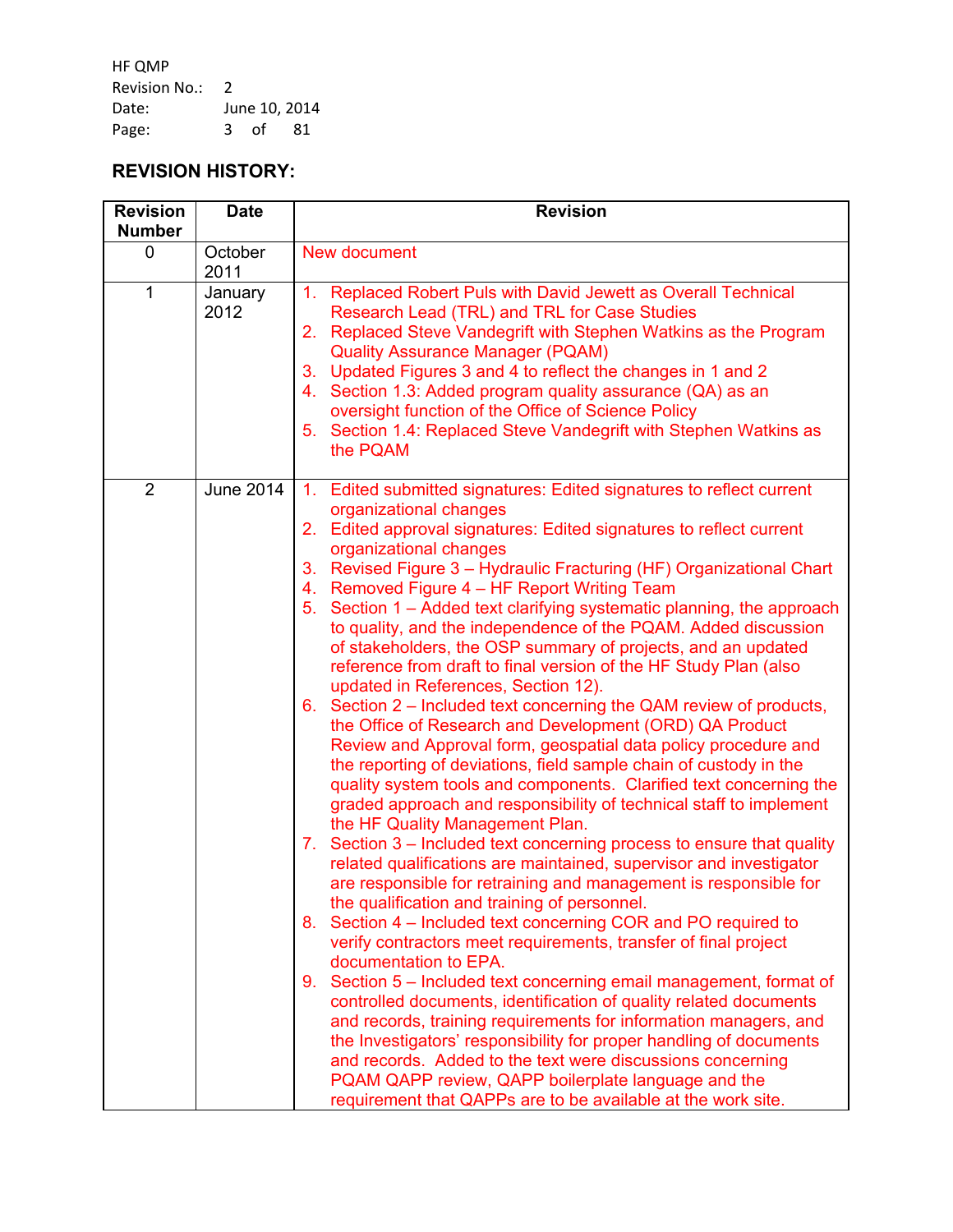HF QMP Revision No.: 2 Date: June 10, 2014 Page: 4 of 81

| <b>Revision</b><br><b>Number</b> | <b>Date</b> | <b>Revision</b>                                                                                                                                                                                                                                                                                                                                                                                                                                                                                                                                                                                                                                                                                                                                                                                                                                                                                                                                                                                                                             |
|----------------------------------|-------------|---------------------------------------------------------------------------------------------------------------------------------------------------------------------------------------------------------------------------------------------------------------------------------------------------------------------------------------------------------------------------------------------------------------------------------------------------------------------------------------------------------------------------------------------------------------------------------------------------------------------------------------------------------------------------------------------------------------------------------------------------------------------------------------------------------------------------------------------------------------------------------------------------------------------------------------------------------------------------------------------------------------------------------------------|
|                                  |             | 10. Section 7 – Included text concerning how goals and objectives are<br>linked to the Quality Assurance Project Plans (QAPPs) in Appendix<br>A and the systematic planning process.<br>11. Section 8 - Included text concerning Laboratory/Center/Office<br>Technical Systems Audit's coverage of affected Interagency<br>Agreements, extramural, and contract organizations<br>12. Section 9 – Included text concerning how audit results are to be<br>submitted to affected program managers and line managers and a<br>process for the verification and documentation of corrective action.<br>13. Appendix A – Added: links the QAPPs to key primary and<br>secondary research questions<br>14. Appendix B – Added ORD QA Product Review and Approval Form<br>and Instructions<br>15. Appendix C – Added Components of a QA Summary<br>16. Appendix D - Added Data Qualifiers<br>17. Appendix E - Added Audit of Data Quality Checklist<br>18. Appendix F - Added Deviation Report<br>19. Appendix G - Added QAPP Boilerplate Language |
|                                  |             |                                                                                                                                                                                                                                                                                                                                                                                                                                                                                                                                                                                                                                                                                                                                                                                                                                                                                                                                                                                                                                             |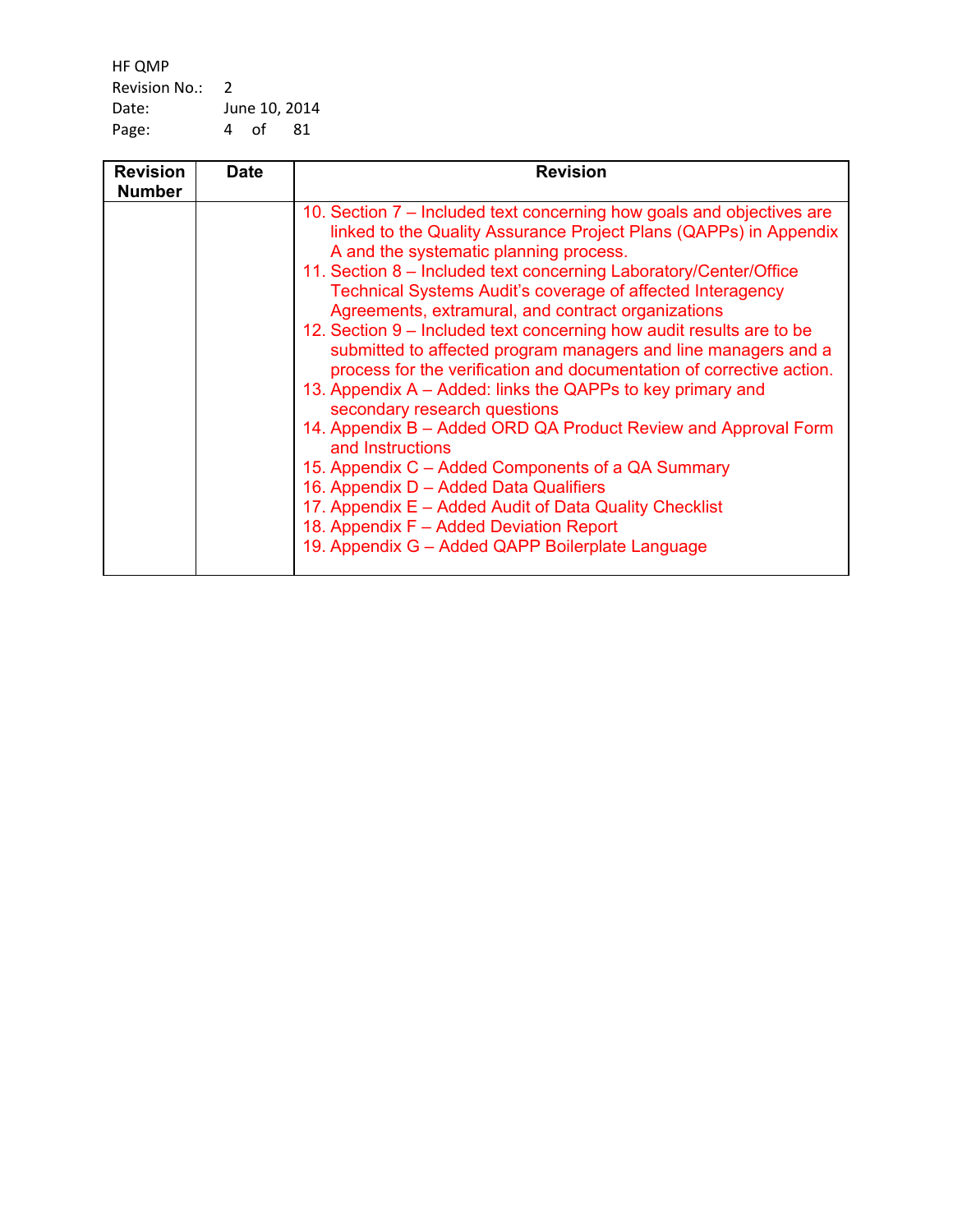HF QMP Revision No.: 2 Date: June 10, 2014 Page: 5 of 81

The U.S. Environmental Protection Agency does not consider this internal planning document an official Agency dissemination of information under the Agency's Information Quality Guidelines because it is not being used to formulate or support a regulation or guidance or to represent a final Agency decision or position. This planning document describes the overall quality assurance approach used during the research study. Mention of trade names or commercial products in this planning document does not constitute endorsement or recommendation for use.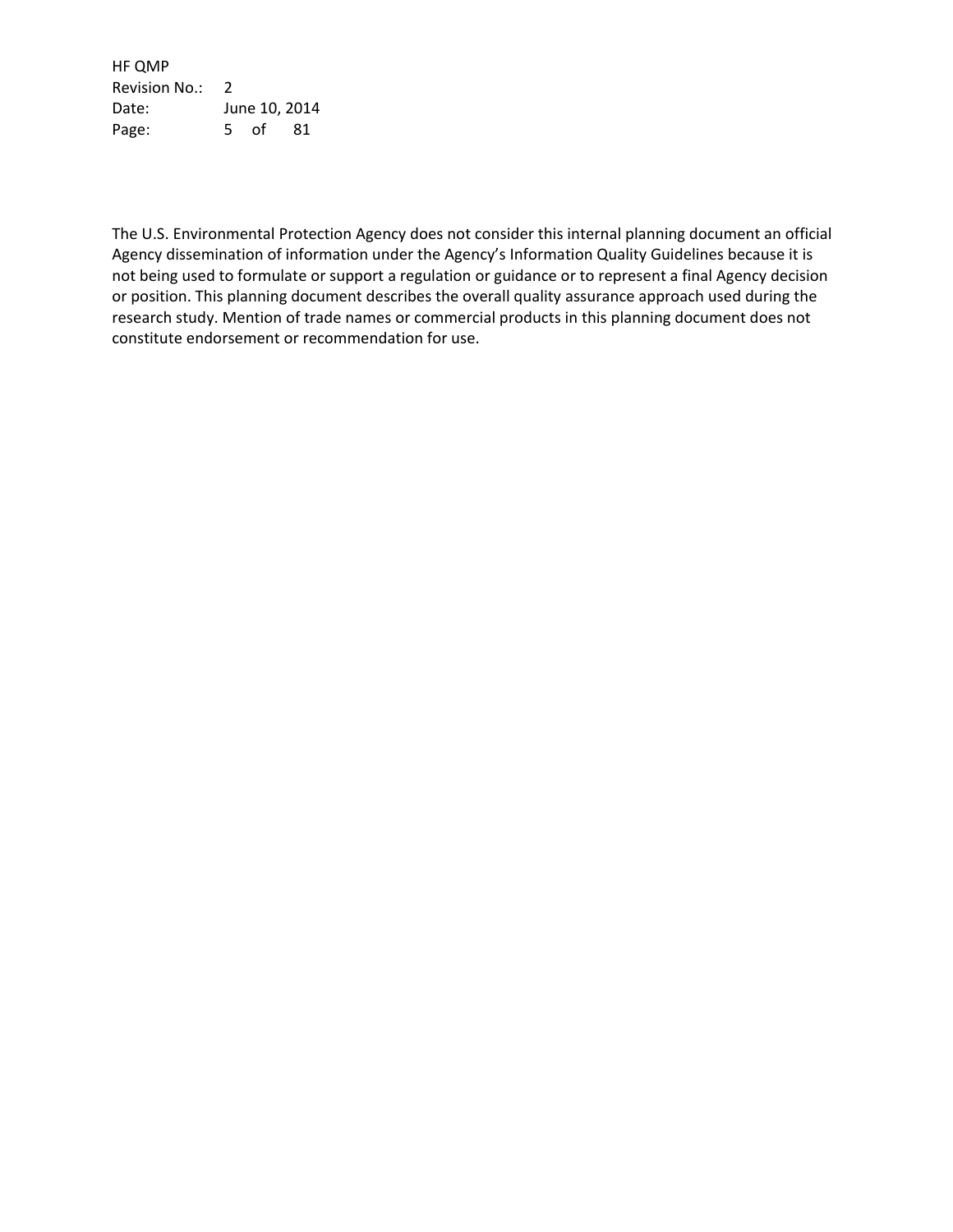HF QMP Revision No.: 2 Date: June 10, 2014 Page: 6 of 81

# **Table of Contents**

| 1. |      |  |  |  |
|----|------|--|--|--|
|    | 1.1. |  |  |  |
|    | 1.2. |  |  |  |
|    | 1.3. |  |  |  |
|    | 1.4. |  |  |  |
|    | 1.5. |  |  |  |
|    | 1.6. |  |  |  |
|    | 1.7. |  |  |  |
| 2. |      |  |  |  |
|    | 2.1. |  |  |  |
|    | 2.2. |  |  |  |
|    | 2.3. |  |  |  |
|    | 2.4. |  |  |  |
|    | 2.5. |  |  |  |
| 3. |      |  |  |  |
| 4. |      |  |  |  |
|    | 4.1. |  |  |  |
|    | 4.2. |  |  |  |
|    | 4.3. |  |  |  |
|    | 4.4. |  |  |  |
| 5. |      |  |  |  |
|    | 5.1. |  |  |  |
|    | 5.2. |  |  |  |
|    | 5.3. |  |  |  |
|    | 5.4. |  |  |  |
|    | 5.5. |  |  |  |
|    | 5.6. |  |  |  |
|    | 5.7. |  |  |  |
| 6. |      |  |  |  |
| 7. |      |  |  |  |
| 8. |      |  |  |  |
|    |      |  |  |  |
|    |      |  |  |  |
|    |      |  |  |  |
|    |      |  |  |  |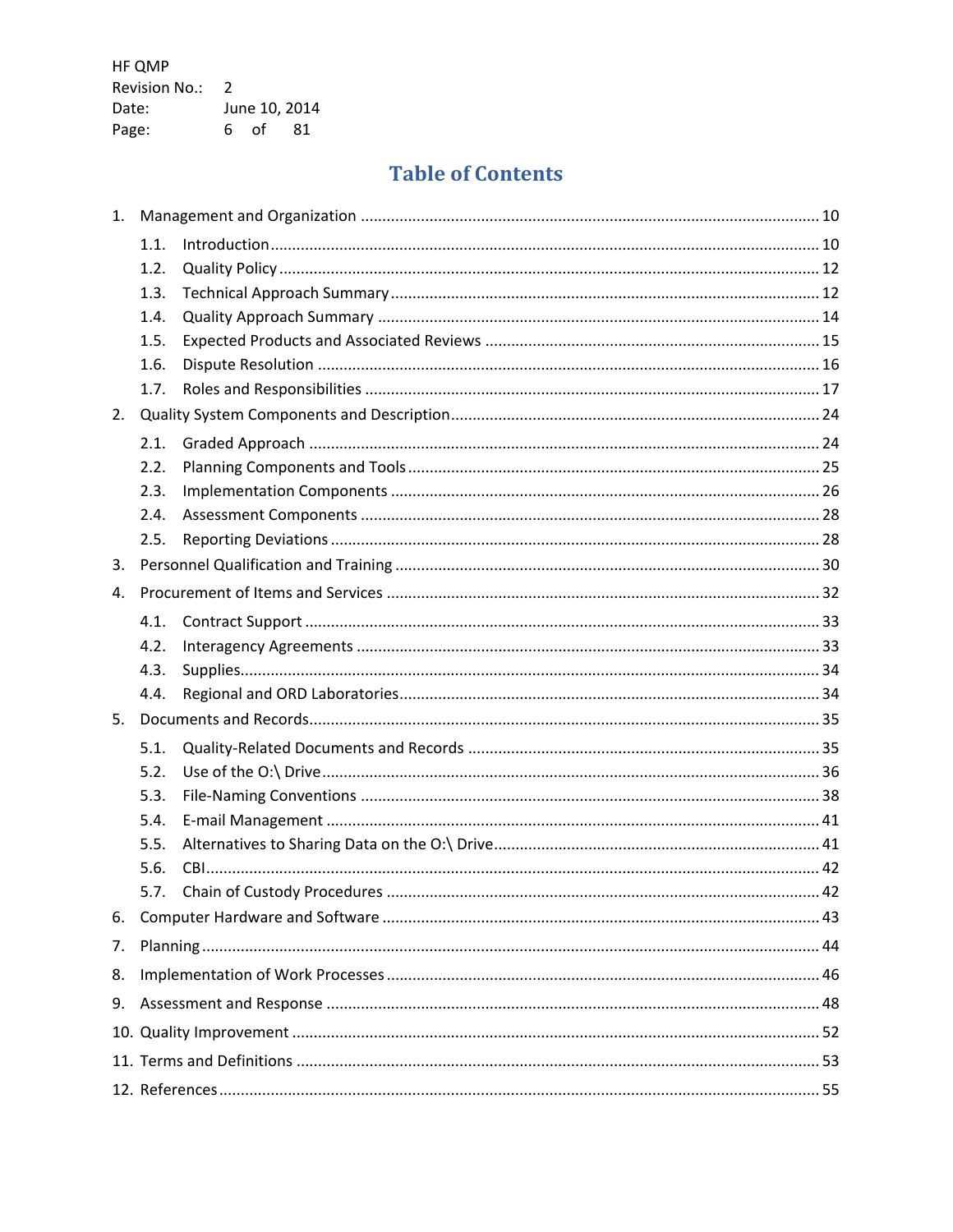HF QMP Revision No.: 2 Date: June 10, 2014 Page: 7 of 81

# **List of Appendices**

| APPENDIX A QUALITY ASSURANCE PROJECT PLAN RELATIONSHIP TO THE HYDRAULIC FRACTURING |  |
|------------------------------------------------------------------------------------|--|
|                                                                                    |  |
| APPENDIX B OFFICE OF RESEARCH AND DEVELOPMENT QUALITY ASSURANCE PRODUCT REVIEW AND |  |
| APPENDIX C COMPONENTS OF A QUALITY ASSURANCE SUMMARY FOR REPORTS  68               |  |
|                                                                                    |  |
|                                                                                    |  |
|                                                                                    |  |
| APPENDIX G QUALITY ASSURANCE PROJECT PLAN BOILERPLATE LANGUAGE FOR HYDRAULIC       |  |
|                                                                                    |  |

# **List of Tables**

| Table 1. Responsibilities of Laboratory, Center, and Office (LCO) Quality Assurance (QA) Managers and |  |
|-------------------------------------------------------------------------------------------------------|--|
|                                                                                                       |  |
|                                                                                                       |  |

# **List of Figures**

| Figure 1. Hydraulic Fracturing Drinking Water Study Water Cycle's (left) Relationship to Fundamental |  |
|------------------------------------------------------------------------------------------------------|--|
|                                                                                                      |  |
|                                                                                                      |  |
|                                                                                                      |  |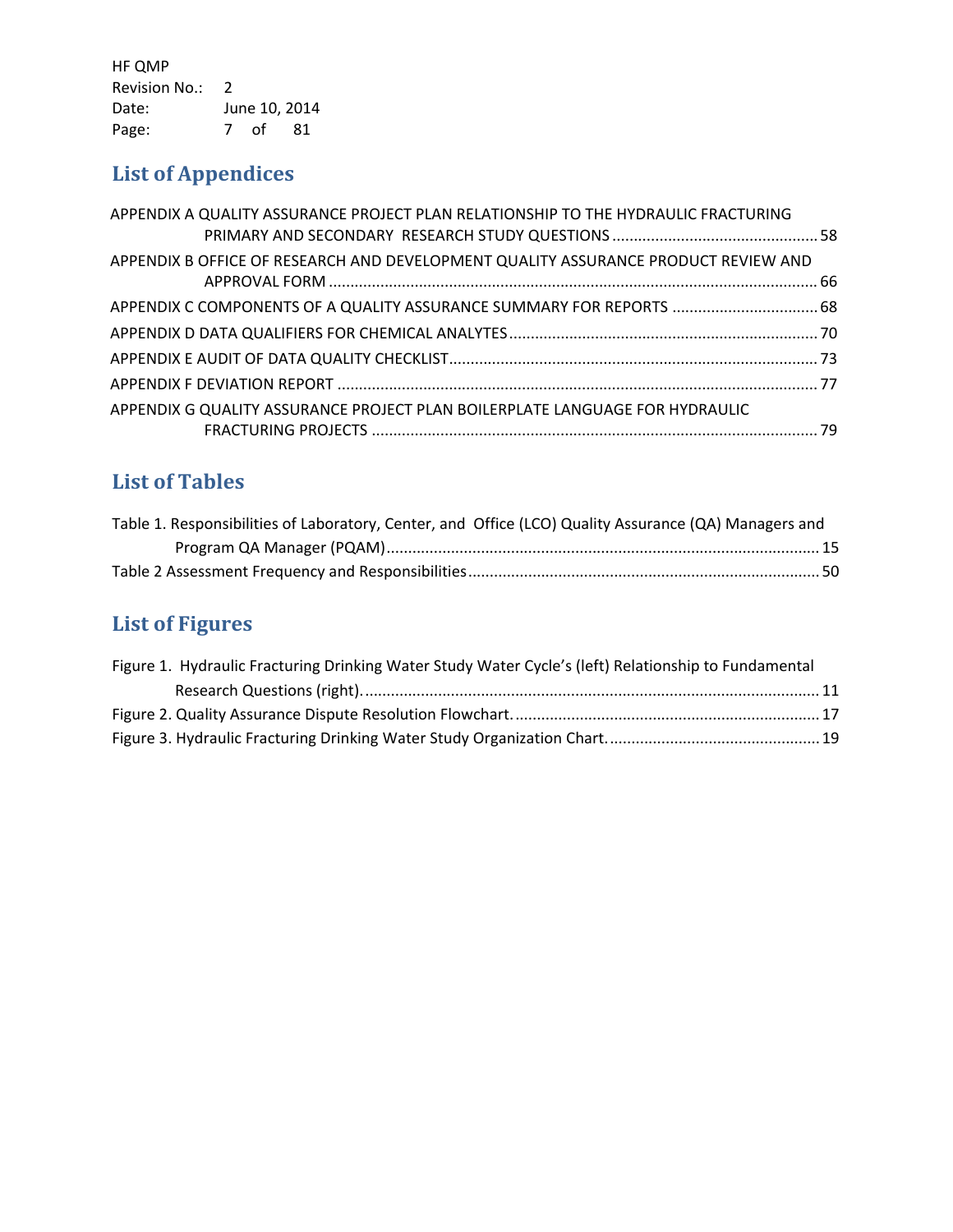HF QMP Revision No.: 2 Date: June 10, 2014 Page: 8 of 81

# **Abbreviations and Acronyms**

| AA           | <b>Assistant Administrator</b>                 |
|--------------|------------------------------------------------|
| <b>ADQ</b>   | Audit of Data Quality                          |
| ANSI         | American National Standards Institute          |
| ASQ          | American Society for Quality                   |
| Br-DBP       | <b>Brominated Disinfection By-Products</b>     |
| CBI          | <b>Confidential Business Information</b>       |
| <b>CFR</b>   | Code of Federal Regulations                    |
| <b>CIO</b>   | <b>Chief Information Officer</b>               |
| <b>COR</b>   | Contracting Officer's Representative           |
| <b>DCN</b>   | Document Control Number                        |
| <b>DOE</b>   | U.S. Department of Energy                      |
| <b>DQA</b>   | Director of Quality Assurance                  |
| <b>DQO</b>   | Data Quality Objectives                        |
| <b>DW</b>    | <b>Drinking Water</b>                          |
| <b>ECMS</b>  | <b>Enterprise Content Management System</b>    |
| EPA          | U.S. Environmental Protection Agency           |
| <b>FTP</b>   | <b>File Transfer Protocol</b>                  |
| ΗF           | <b>Hydraulic Fracturing</b>                    |
| <b>HISA</b>  | Highly Influential Scientific Assessment       |
| IA           | <b>Interagency Agreement</b>                   |
| <b>ISO</b>   | International Organization for Standardization |
| LCO          | Laboratory, Center, and Office                 |
| <b>NCCT</b>  | National Center for Computational Toxicology   |
| <b>NCEA</b>  | National Center for Environmental Assessment   |
| <b>NERL</b>  | National Exposure Research Laboratory          |
| <b>NGDP</b>  | National Geospatial Data Policy                |
| <b>NRMRL</b> | National Risk Management Research Laboratory   |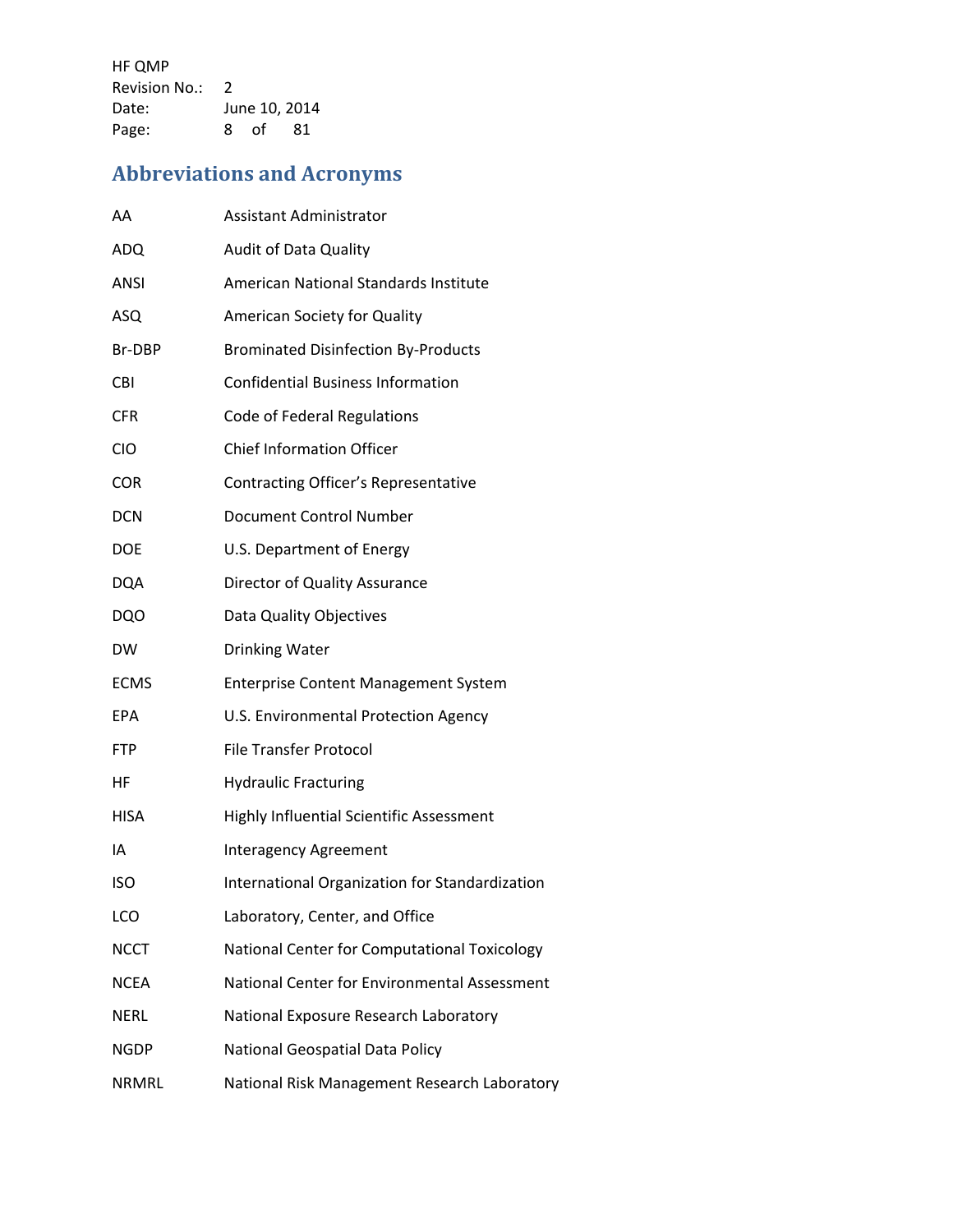| HF QMP<br>Revision No.:<br>Date:<br>Page: | 2<br>June 10, 2014<br>of<br>9<br>81      |
|-------------------------------------------|------------------------------------------|
| <b>OEI</b>                                | Office of Environmental Information      |
| <b>ORD</b>                                | Office of Research and Development       |
| <b>OSIM</b>                               | Office of Science Information Management |
| OSP                                       | Office of Science Policy                 |
| <b>PE</b>                                 | <b>Performance Evaluation</b>            |
| PO                                        | Project Officer                          |
| <b>PQAM</b>                               | Program Quality Assurance Manager        |
| QA                                        | <b>Quality Assurance</b>                 |
| QAM                                       | <b>Quality Assurance Manager</b>         |
| QAPP                                      | <b>Quality Assurance Project Plan</b>    |
| QARF                                      | <b>Quality Assurance Review Form</b>     |
| QC                                        | <b>Quality Control</b>                   |
| QMP                                       | <b>Quality Management Plan</b>           |
| QSA                                       | <b>Quality System Audit</b>              |
| <b>RLO</b>                                | Records Liaison Officer                  |
| SAB                                       | Science Advisory Board                   |
| <b>SIO</b>                                | <b>Senior Information Officer</b>        |
| SOP                                       | <b>Standard Operating Procedure</b>      |
| sow                                       | <b>Statement of Work</b>                 |
| <b>SRO</b>                                | Senior Resource Official                 |
| <b>SSWR</b>                               | Safe and Sustainable Water Resources     |
| <b>TRL</b>                                | <b>Technical Research Lead</b>           |
| <b>TSA</b>                                | <b>Technical Systems Audit</b>           |
| <b>TSCA</b>                               | <b>Toxic Substances Control Act</b>      |
| <b>USGS</b>                               | U.S. Geological Survey                   |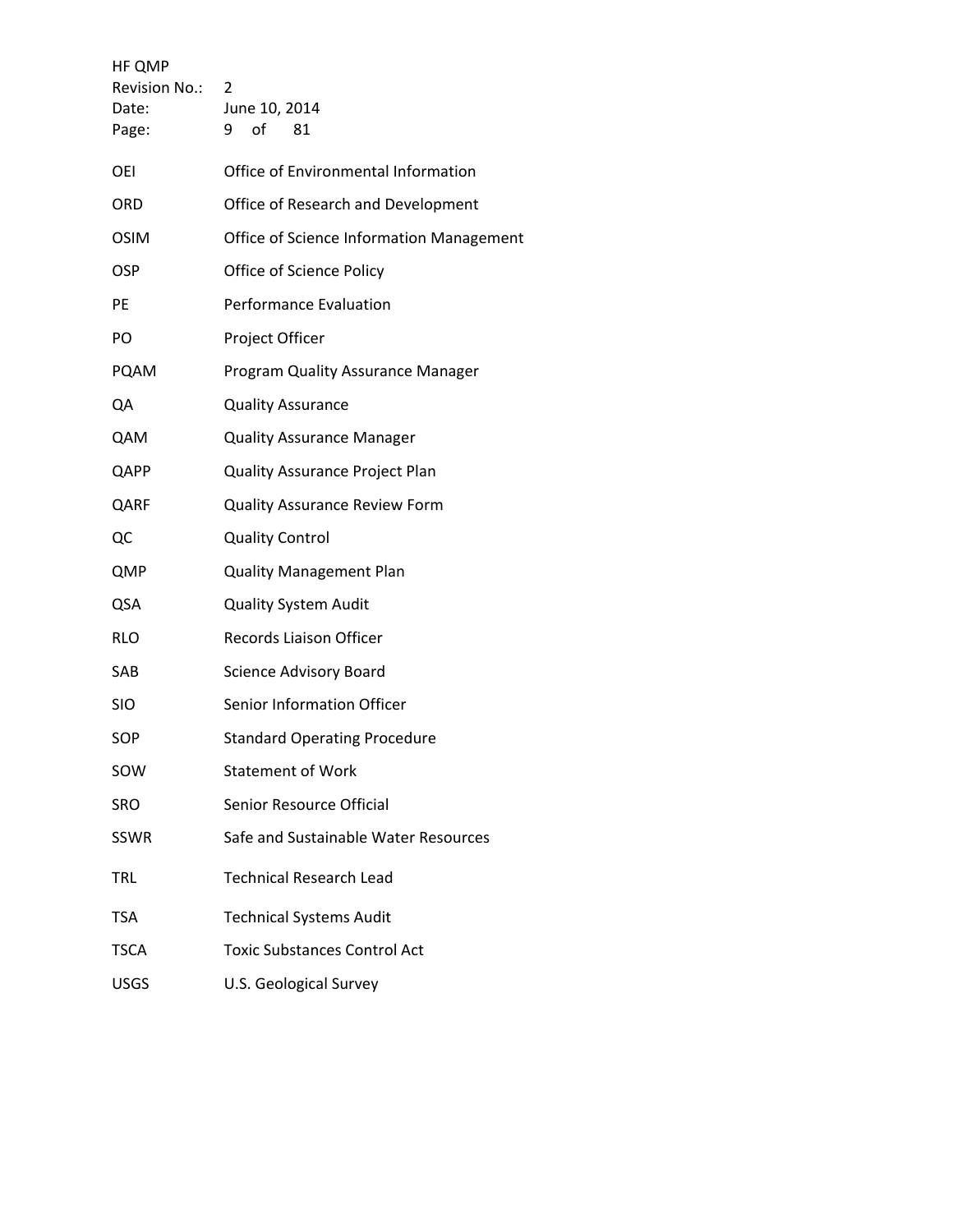HF QMP Revision No.: 2 Date: June 10, 2014 Page: 10 of 81

# <span id="page-9-0"></span>**1. Management and Organization**

### <span id="page-9-1"></span>**1.1. Introduction**

Congress requested the U.S. Environmental Protection Agency (EPA) conduct research to examine the relationship between hydraulic fracturing (HF) and drinking water (DW) resources. As domestic onshore natural gas and oil production has increased, so have concerns about the potential environmental and human health impacts of HF in the United States. The HF process involves the pressurized injection of water, chemical additives, and proppants into a geologic formation. This induces fractures in the formation that stimulate the flow of natural gas or oil, thus increasing the volume of gas or oil that can be recovered from coal beds, shales, and tight sands—the so-called "unconventional" reservoirs. Many concerns about HF center on potential risks to DW resources, although other issues also have been raised.

The overall purpose of the EPA Study of the Potential Impacts of Hydraulic Fracturing for Oil and Gas on Drinking Water Resources (HF for O&G DW Study) is to understand the relationship between HF and DW resources. More specifically, the HF for O&G DW Study is designed to examine the conditions that may be associated with the potential impacts on DW resources and to identify the factors that may lead to human exposure and risks. The scope of the proposed research includes the full lifecycle of water in HF, from water acquisition through the mixing of chemicals and actual fracturing to the post-fracturing stage, including the management of flowback and produced water and its ultimate treatment and/or disposal. Figure 1 illustrates the HF water lifecycle's relationship to the key research questions EPA will address through the HF for O&G DW Study. Appendix A contains a table that provides the relationship of each currently approved HF DW Quality Assurance Project Plan (QAPP) to the primary and secondary research study questions.

EPA has consulted with and is continuing to engage experts in the field through peer review, technical workshops, and roundtables. The public and key stakeholder groups have provided input and received status updates throughout the course of the study. The *Plan to Study the Potential Impacts of Hydraulic Fracturing on Drinking Water Resources*(1) was developed to describe the specific research activities that will be performed. The research includes generalized scenario evaluations involving modeling, evaluation of existing data, laboratory studies, toxicity studies, and case studies.

The draft HF study plan was reviewed by the Science Advisory Board (SAB), and EPA has established a Web site for the HF for O&G DW Study activities and associated documents at [http://www2.epa.gov/hfstudy/.](http://www2.epa.gov/hfstudy/)

The research will culminate in a report that will include the results from individual research projects, together with a broad assessment of the relevant scientific literature. The draft assessment report will be made available for public comment and will be peer reviewed by the SAB.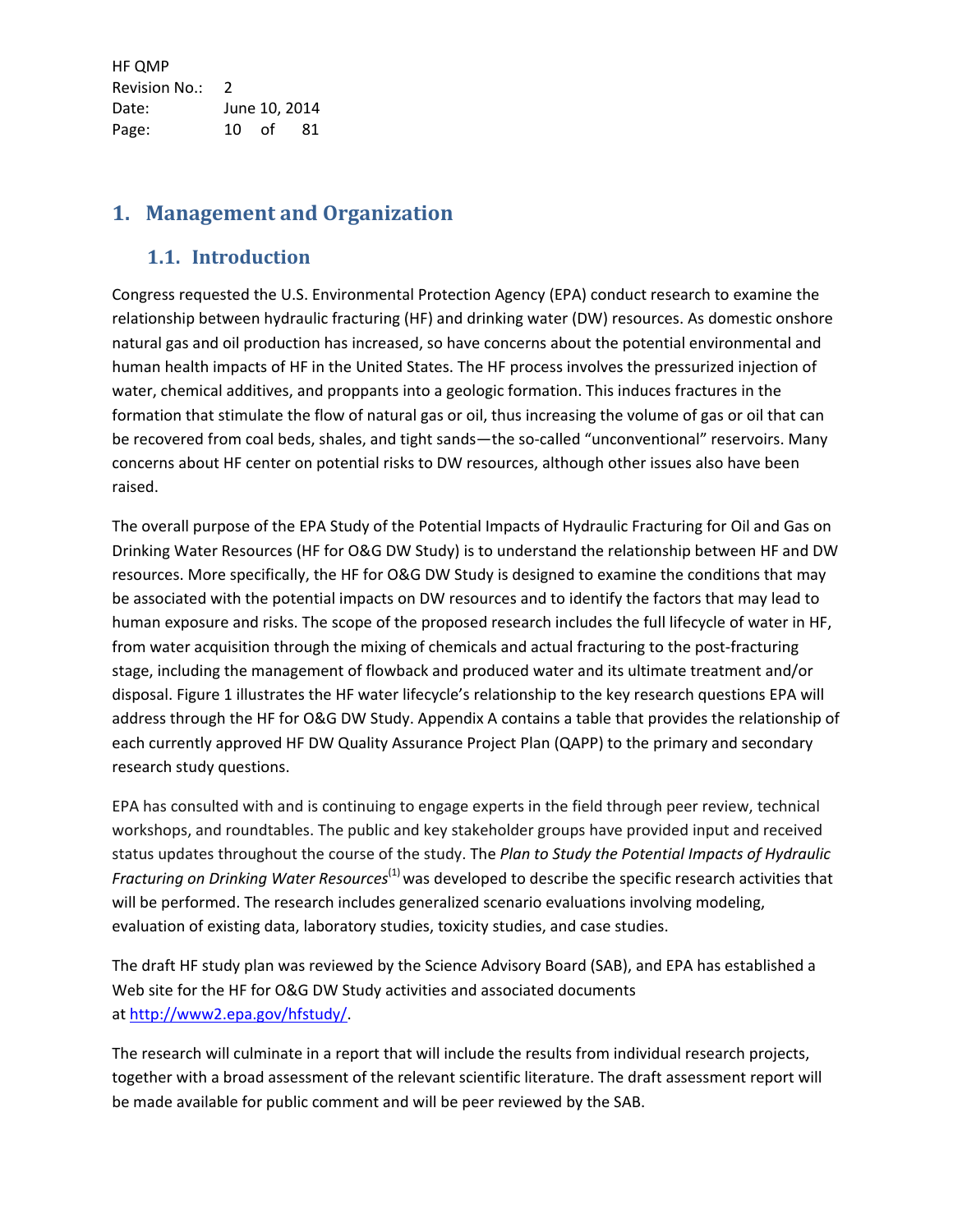HF QMP Revision No.: 2 Date: June 10, 2014 Page: 11 of 81



#### <span id="page-10-0"></span>**Figure 1. Hydraulic Fracturing Drinking Water Study Water Cycle's (left) Relationship to Fundamental Research Questions (right).**

The significant national interest in this HF for O&G DW Study requires a rigorous quality assurance (QA) approach with the following elements:

- research projects that comply with Agency requirements and guidance for QAPPs, including the use of systematic planning;
- Technical Systems Audits (TSAs), Audits of Data Quality (ADQs), and Quality System Audits (QSAs) conducted as described in this Quality Management Plan (QMP) and project-specific QAPPs;
- performance evaluations (PEs) of analytical systems conducted, if available;
- QA review of all products that include environmental data (including existing data and models);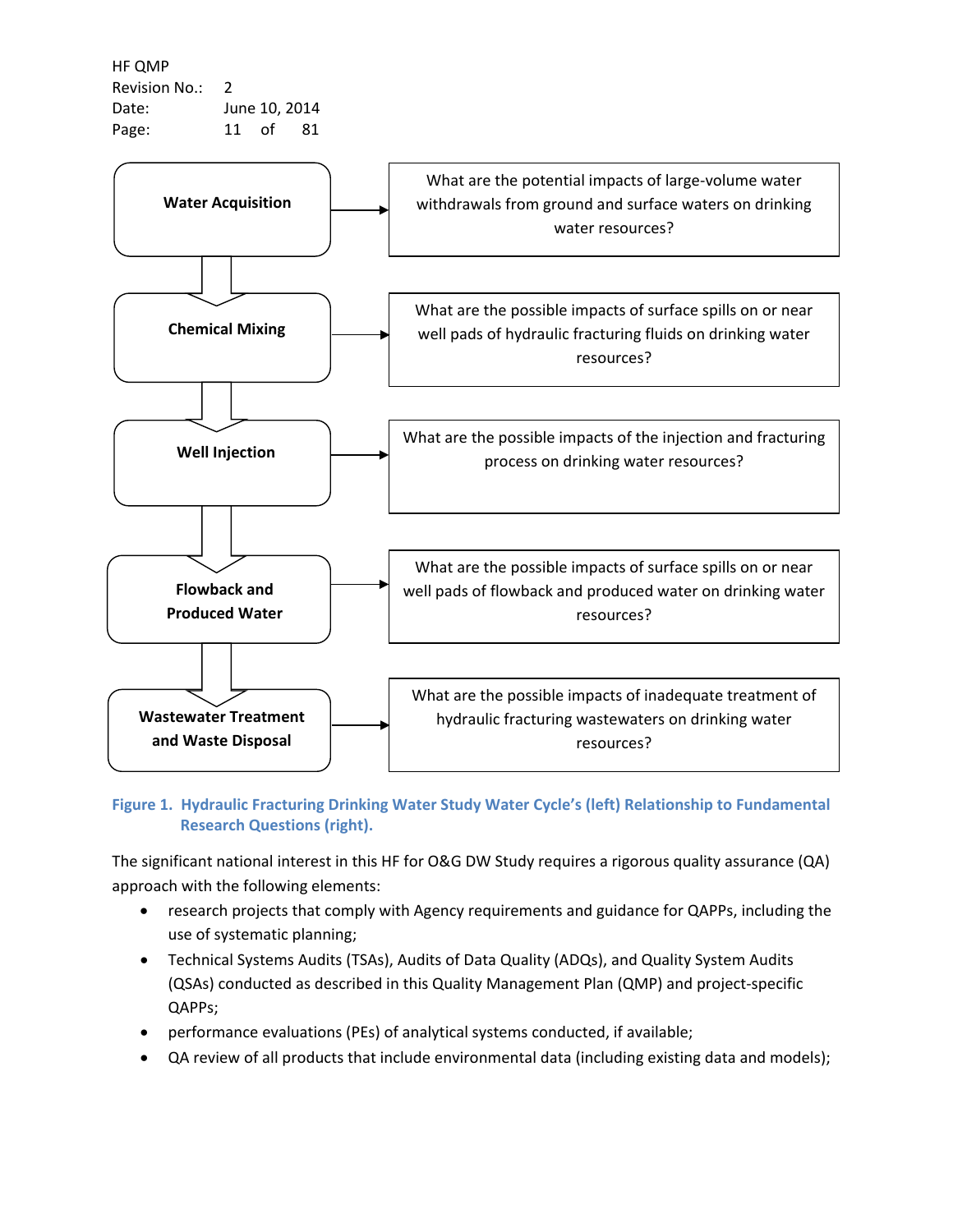HF QMP Revision No.: 2 Date: June 10, 2014 Page: 12 of 81

- reports that have a readily identifiable QA section; and
- research records managed according to EPA's record schedule 501 for *Applied and Directed Scientific Research.* (2)

# <span id="page-11-0"></span>**1.2. Quality Policy**

To ensure that results are scientifically defensible, the HF for O&G DW Study will comply with the EPA Quality Policy CIO 2106,<sup>(3)</sup> the EPA Procedure for Quality Policy CIO 2106-P-01.0, <sup>(4)</sup> and the other quality requirements are listed below.

[EPA Policy and Procedure CI0](http://www.epa.gov/irmpoli8/policies/21050.pdf) 2105.0 and CIO 2105-P-01-0<sup>(5, 6)</sup> [EPA's Information Quality Guidelines](http://www.epa.gov/quality/informationguidelines/documents/EPA_InfoQualityGuidelines.pdf)<sup>(7)</sup> [EPA's Laboratory Competency Policy](http://epa.gov/osa/fem/pdfs/labdirective.pdf)(8) EPA Quality Standard for Environmental Data Collection, Production, and Use<sup>(9)</sup> EPA Guidance on Quality Management Plans<sup>(10)</sup> EPA Guidance on Quality Assurance Project Plans<sup>(11)</sup> [ORD Policies and Procedures Manual, Chapter 13, Quality Assurance](http://dcordhqapps1.epa.gov:9876/orma/policies.nsf/webPolicy)<sup>(12)</sup>

The development, review, approval, and implementation of this QMP is part of the mandatory Agencywide Quality System that requires EPA and all organizations collecting environmental data for EPA to develop and operate management processes and structures for assuring that data or information collected are of the needed and expected quality for their desired use. This QMP complies with the Agency policy for programmatic QMPs and includes coordination of research across multiple EPA Laboratories, Centers, and Offices (LCOs), as well as extramural research support. This QMP provides the necessary elements to plan, implement, document, and assess the effectiveness of QA and quality control (QC) under the HF for O&G DW Study.

# <span id="page-11-1"></span>**1.3. Technical Approach Summary**

The HF for O&G DW Study involves multiple EPA LCOs within the Office of Research and Development (ORD). The HF Study Coordinator provides oversight functions that include overall budget management and study coordination. Organizations with responsibilities for technical research leadership and their projects include the following.

- National Exposure Research Laboratory (NERL)
	- − Analytical method development
	- − Validation of Rapid Radiochemical methods
	- − Subsurface migration modeling
	- − Source apportionment study and modeling
	- − Water acquisition modeling
- National Risk Management Research Laboratory (NRMRL)
	- Bromide-disinfection by-product precursor studies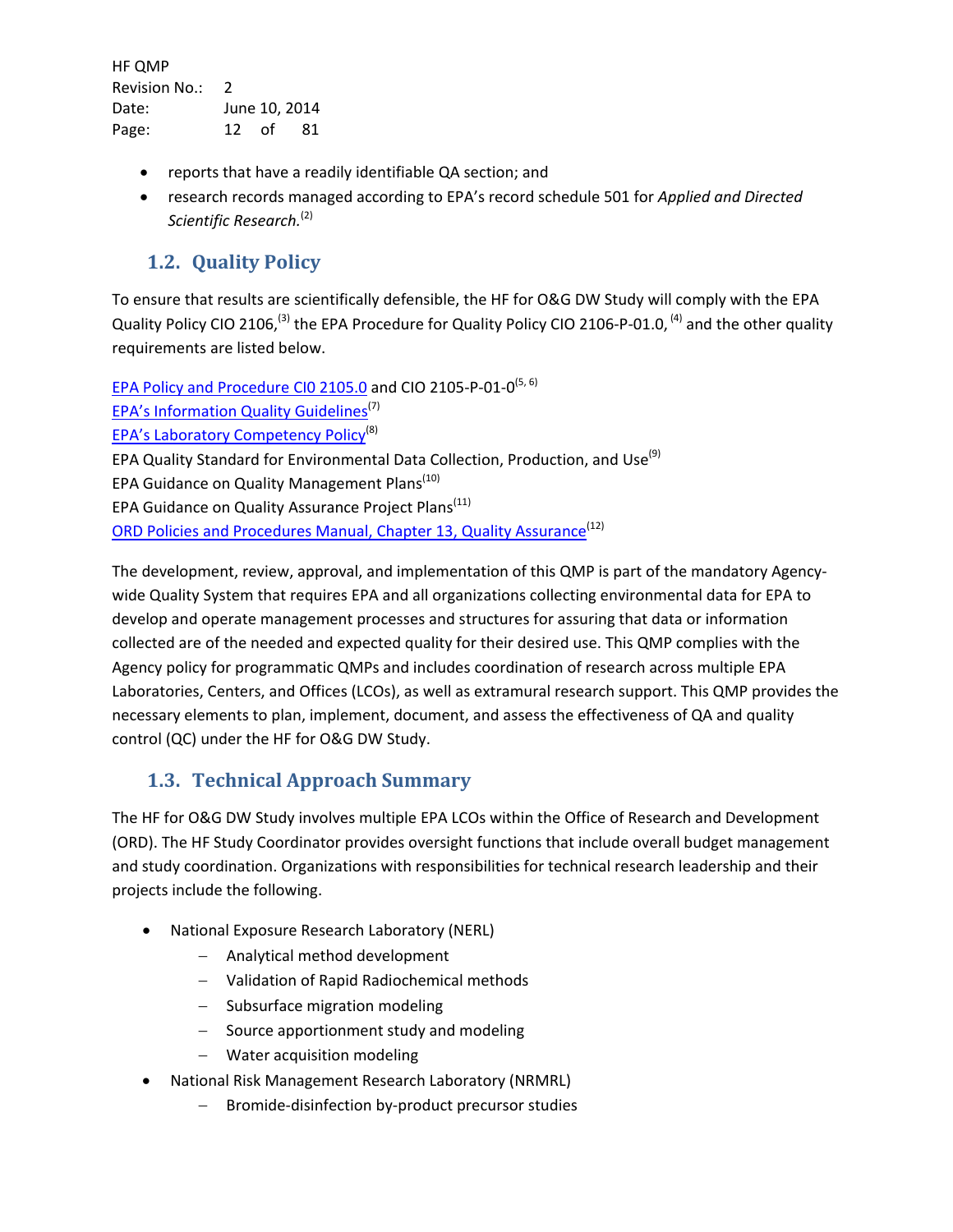HF QMP Revision No.: 2 Date: June 10, 2014 Page: 13 of 81

- Retrospective case studies in Bradford County, PA; Dunn County, ND; Las Animas County and Huerfano County, CO; Washington County, PA; and Wise County, TX; and prospective case studies in locations to be determined
- − Surface water modeling
- − Wastewater treatability studies
- National Center for Computational Technology (NCCT)
	- − Toxicity assessment
- National Center for Environmental Assessment (NCEA)
	- − Literature review
	- − Toxicity assessment
- Office of Science Policy (OSP)
	- − FracFocus analysis
	- − Service company data analysis
	- − Spills database analysis
	- − Well file review

The ORD LCOs are part of a balanced organizational matrix achieved by balancing the level of authority between the functional manager (vertical dimension) and the program manager (horizontal dimension) within a matrix organization. For ORD, this means a balance of authority between the LCO management and the Safe and Sustainable Water Resources Research Program (SSWR), which includes the HF for O&G DW Study.

EPA Regions are involved in the case study projects to provide technical, logistical, and analytical laboratory and methods development support, in addition to providing support for the source apportionment study. Other Federal entities, such as the U.S. Geological Survey (USGS) and the Department of Energy's (DOE's) National Energy Technology Laboratory, provide research support for case studies through Interagency Agreements (IAs). Contractors provide support for case studies in the field and laboratory for modeling activities, with existing data activities (compiling, evaluating, analyzing, etc.), and for QA. Oversight of extramural programs and contracted activities is the responsibility of the Project Lead, as defined in the QAPP. Project Leads submit an ORD QA Product Review and Approval Form, outlining proposed quality plan requirements of these extramural projects or contracted activities, to Division Quality Assurance Managers (QAMs) for review and approval. Intramural QAPPs also are submitted to the Division QAM for review and approval.

Extramural support is provided by

- Cadmus;
- Eastern Research Group, Inc.;
- Ecology and Environment;
- Lawrence Berkeley National Laboratory;
- Oak Ridge Institute for Science and Education postdoctoral personnel;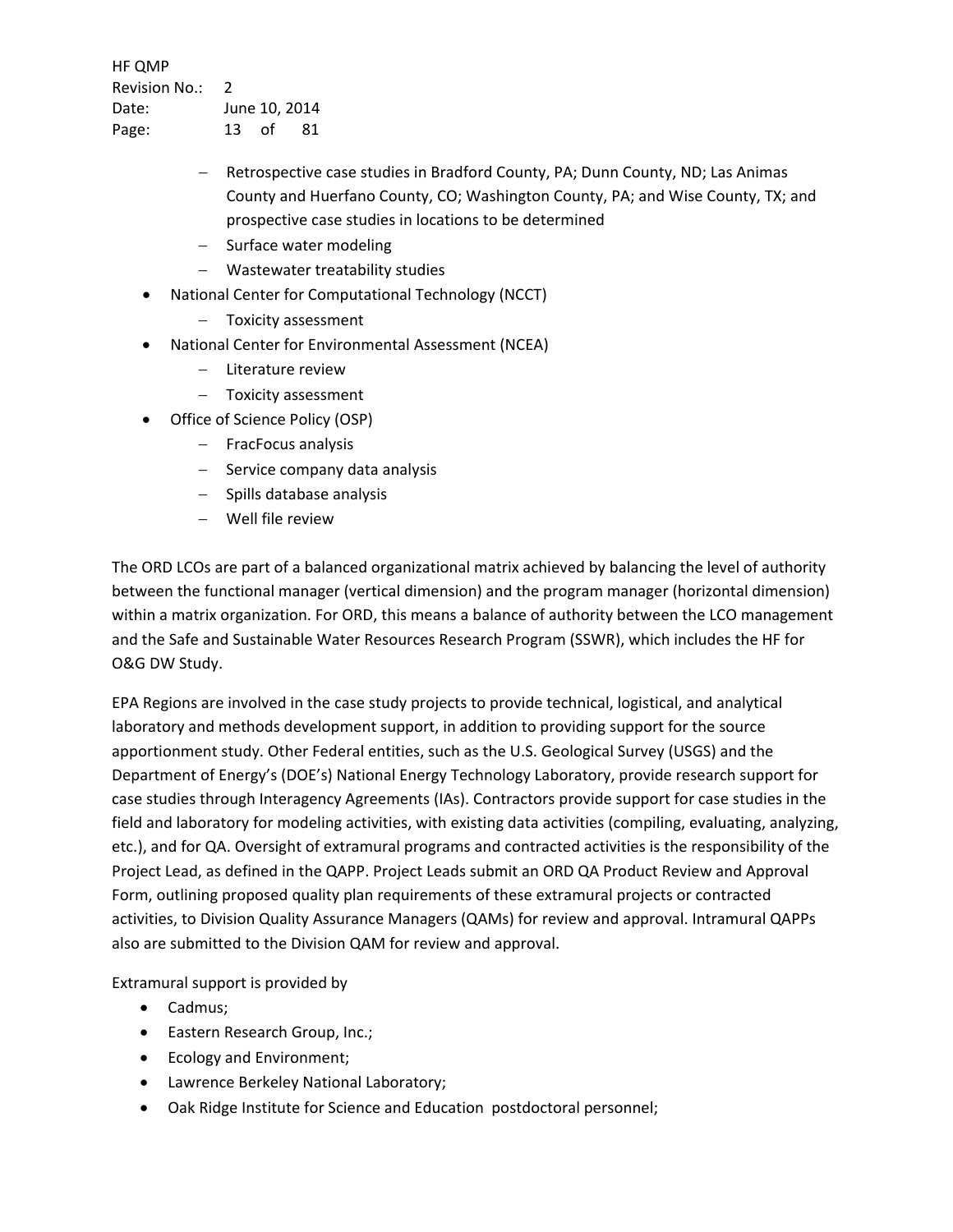HF QMP Revision No.: 2 Date: June 10, 2014 Page: 14 of 81

- Shaw Environmental, Inc.;
- Student Services Contracts and others as determined according to need;
- USGS; and
- Westat.

Technical Research Leads (TRLs) have been assigned to the following HF research areas: analytical chemistry, case studies, data analysis, scenario evaluation and modeling, toxicology assessment, and wastewater treatment and disposal. These areas are encompassed by the five key stages of the HF water lifecycle: (1) water acquisition, (2) chemical mixing, (3) well injection, (4) flowback and produced water, and (5) wastewater treatment and disposal, as shown in Figure 1. Appendix A provides a summary of the research projects that will be conducted under this HF DW study, the primary and secondary research questions addressed by each project, and the associated planning documents. The list of research projects and associated QAPPs is periodically updated as needed and was current at the time of publication of this QMP. Please see the HF for O&G DW Study QA web site [\(http://www2.epa.gov/hfstudy/quality-assurance-integrity\)](http://www2.epa.gov/hfstudy/quality-assurance-integrity).

### <span id="page-13-0"></span>**1.4. Quality Approach Summary**

This document provides QA guidance to all personnel associated with EPA's efforts to conduct the Congressionally requested HF for O&G DW Study.<sup>(1)</sup> The intent of this QMP is to document QA procedures and practices that are required under the HF for O&G DW Study and to specify roles with respect to QA.

This programmatic HF QMP will be implemented in coordination with existing organizational QMPs. All technical and QA personnel will implement their organization's QMP in all cases where the programmatic HF QMP is either silent or points to the organizational QMPs. Requirements, where specified, in this HF for O&G DW Study QMP must be met to ensure consistency in the QA approach for all participating organizations.

The Acting Principal Deputy Assistant Administrator (AA) and Senior Resource Official (SRO) for ORD has appointed the ORD Quality Assurance Executive Lead for Hydraulic Fracturing. The HF for O&G DW Study also is supported by a Program QA Manager (PQAM), who is independent of the technical work and will assist the QA staff in the implementation of the HF quality program and the requirements of this QMP. Table 1 presents a summary of the responsibilities for both LCO QAMs and the PQAM. The ORD HF Leadership Team, led by the Acting Principal Deputy AA and SRO for ORD, includes the Study Coordinator, Directors of each LCO involved in the HF for O&G DW Study, the ORD QA Executive Lead for HF, and appropriate deputies and the Communication Lead. Members of the leadership team are responsible for updating the LCOs and the HF QA staff on actions and decisions of the team. This twoway relationship also provides staff with a path for bringing issues to management.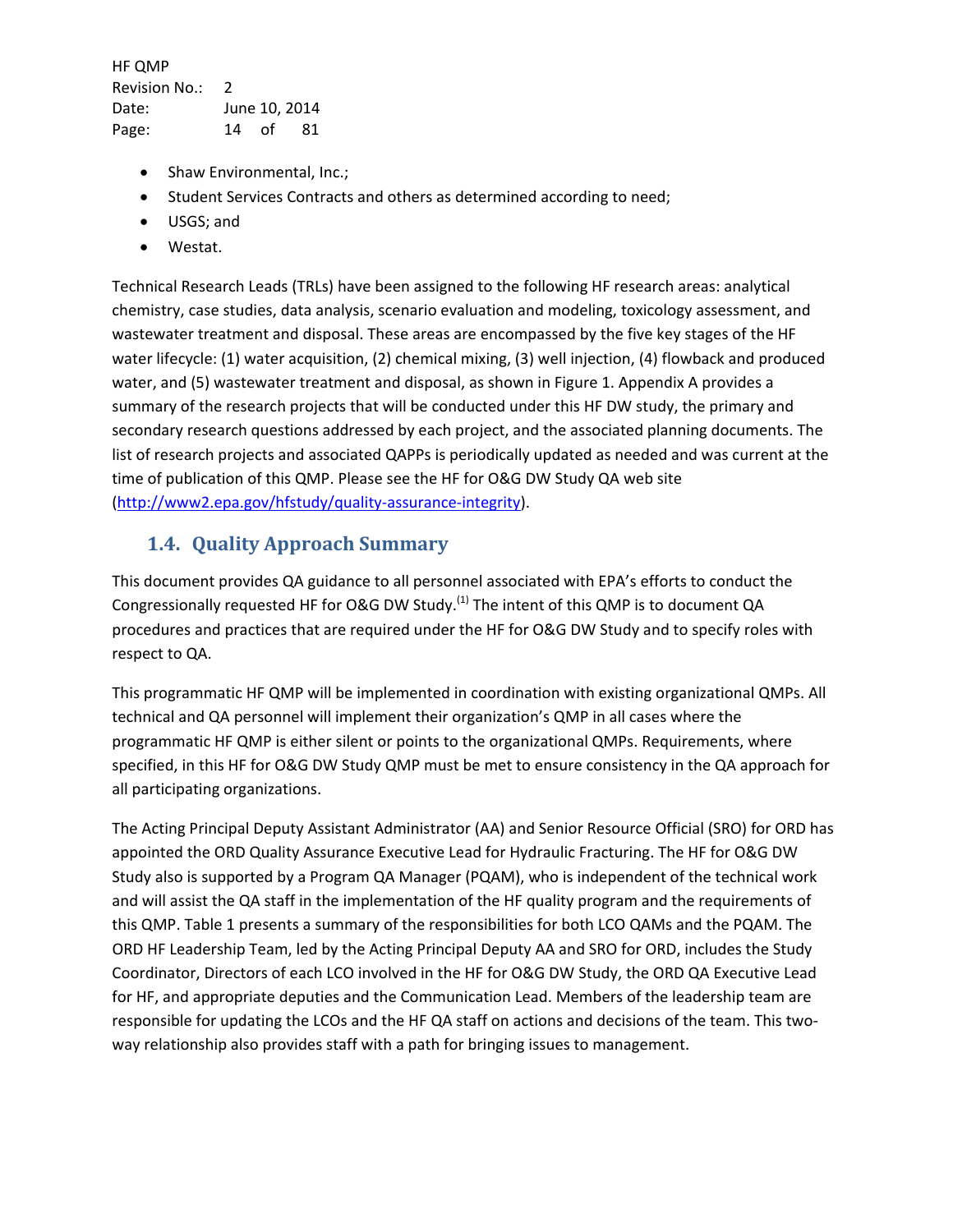HF QMP Revision No.: 2 Date: June 10, 2014 Page: 15 of 81

The team meets weekly to exchange information among LCO Directors and the Study Coordinator on topics related to the HF for O&G DW Study, including research products, Congressional briefings, research progress, communications, QA, and peer review.

### **Table 1. Responsibilities of Laboratory, Center, and Office (LCO) Quality Assurance (QA) Managers and Program QA Manager (PQAM)**

<span id="page-14-1"></span>

|                         | <b>Planning</b>      | Implementation  | <b>Assessment</b>        | <b>Products</b>  |
|-------------------------|----------------------|-----------------|--------------------------|------------------|
| LCO QAM                 | QA review/approval   | QA              | <b>Conduct Technical</b> | QA               |
| <b>Responsibilities</b> | of QA review forms   | review/approval | <b>Systems Audits</b>    | review/approval  |
|                         | (QARFs), and QAPPs   | of protocols,   | (TSA), Audits of         | of LCO products  |
|                         |                      | standard        | Data Quality (ADQ),      |                  |
|                         |                      | operating       | Performance              |                  |
|                         |                      | procedures      | Evaluations, as          |                  |
|                         |                      | (SOPs), and     | applicable; prepare      |                  |
|                         |                      | methods         | audit reports;           |                  |
|                         |                      |                 | report status of         |                  |
|                         |                      |                 | assessments and          |                  |
|                         |                      |                 | corrective actions       |                  |
|                         |                      |                 | to LCO                   |                  |
|                         |                      |                 | management and           |                  |
|                         |                      |                 | <b>PQAM</b>              |                  |
| <b>PQAM</b>             | Provide guidance for | Provide         | Track status of all      | QA review and    |
| <b>Responsibilities</b> | QAPP preparation;    | consultation as | audits and               | approval of      |
|                         | provide concurrence  | needed.         | associated               | consolidated HF  |
|                         | that QAPPs meet HF   |                 | corrective actions.      | for O&G DW       |
|                         | for O&G DW Study     |                 |                          | Study products   |
|                         | requirements; ensure |                 |                          | with assistance  |
|                         | that QAPPs are       |                 |                          | from LCO QA      |
|                         | approved via         |                 |                          | staff. Tracks QA |
|                         | communication with   |                 |                          | review of LCO    |
|                         | QAM/Director of QA   |                 |                          | products.        |
|                         | (DQA) of associated  |                 |                          |                  |
|                         | LCO; and track       |                 |                          |                  |
|                         | approved QAPPs       |                 |                          |                  |

# <span id="page-14-0"></span>**1.5. Expected Products and Associated Reviews**

The primary products from this HF for O&G DW Study include the Progress Report published in 2012 and the Assessment Report on *The Study of the Potential Impacts of Hydraulic Fracturing on Drinking Water Resources* that is to be submitted as a draft report for peer review and public comment in 2014. In addition to these reports, there may be other products, including: EPA technical reports, journal articles, symposium and conference papers, extended abstracts, and computer products (software, models,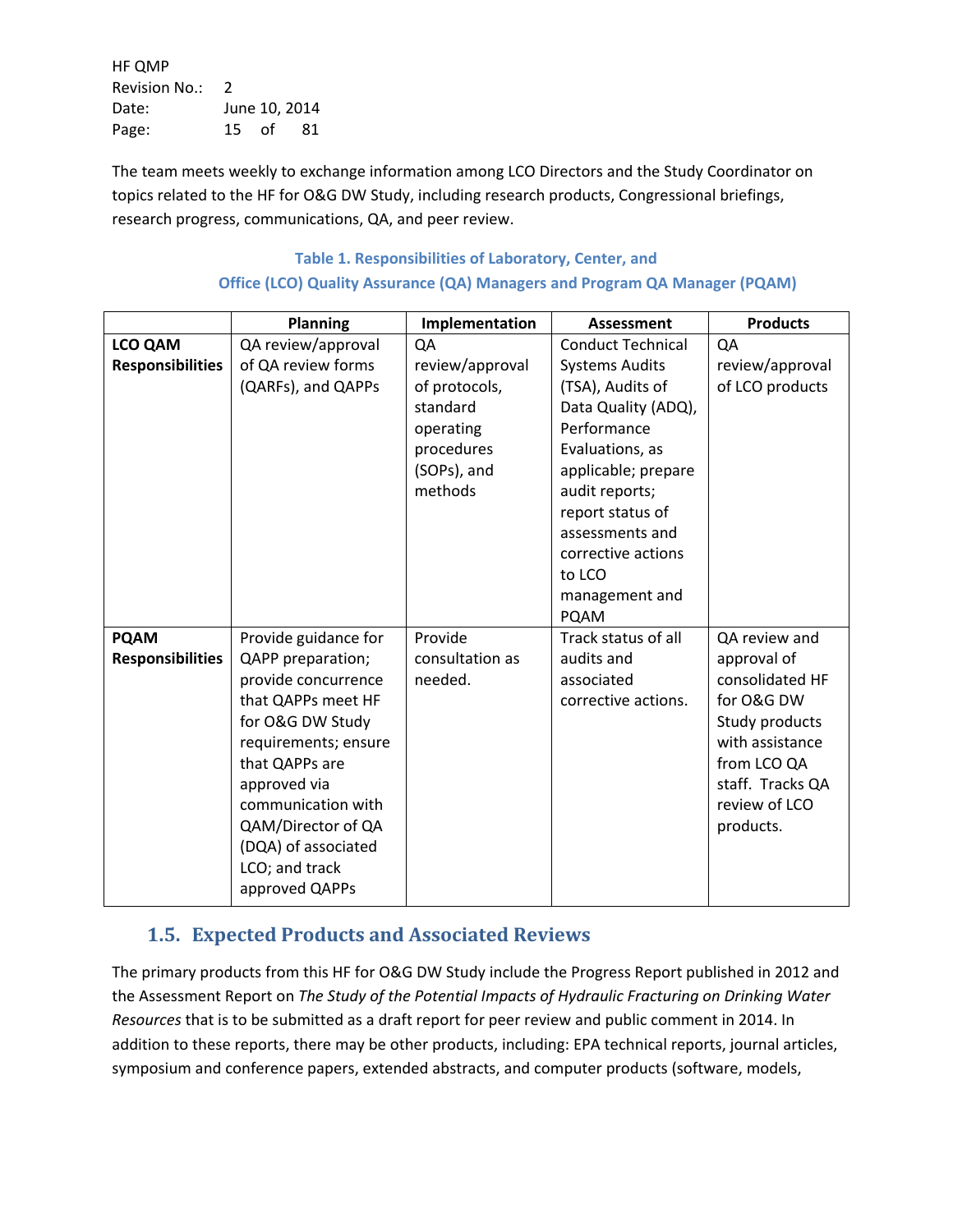HF QMP Revision No.: 2 Date: June 10, 2014 Page: 16 of 81

databases, and scientific data collections). Prior approval from the ORD AA's office must be obtained before external publication of any products that present HF for O&G DW Study results.

Technical products produced in the HF for O&G DW Study that present environmental data or include models or existing data (also known as "secondary data" <sup>(13)</sup>) are required to undergo QA review prior to release, as indicated in Table 1 above. The process for QA reviews is stated in the project QAPP and is appropriate for the LCO conducting research. LCO QAMs will conduct a documented review of HF for O&G DW Study products prior to clearance by the Division Director and LCO Director.

All HF research products must be submitted for clearance. QA approval must be documented in the clearance package per LCO procedures using the ORD QA Product Review and Approval Form. The process for completion of the ORD QA Product Review and Approval Form is included with the form in Appendix B.

Each technical report will include a summary of QA activities performed during the research. Appendix C provides guidance for the contents of this QA summary. The data reported in all products will be adequately documented and characterized, including a thorough description of limitations or qualifiers wherever appropriate.

Peer reviews are documented critical reviews of scientific or technical work products by qualified individuals independent of the researchers but having relevant substantive expertise. Peer reviews will be documented and conducted according to the guidance contained in the *[U.S. Environmental](http://www.epa.gov/peerreview/pdfs/Peer%20Review%20HandbookMay06.pdf)  [Protection Agency Peer Review Handbook](http://www.epa.gov/peerreview/pdfs/Peer%20Review%20HandbookMay06.pdf)*, 3rd Edition, 2006, (14) as amended.

Peer reviews and associated responses also are included in the clearance packages. Specific review and clearance requirements, each meeting EPA requirements for product clearance, are described in each of the LCO-specific QMPs. Additionally, all HF for O&G DW Study related products are submitted through the HF Study Coordinator and Acting Principal Deputy AA and SRO for ORD for clearance prior to publication and dissemination to the public.

### <span id="page-15-0"></span>**1.6. Dispute Resolution**

Oversight responsibilities for QA/QC may sometimes result in disagreements between the QA staff and project management. Such disputes may occur in situations involving technical issues (e.g., audits, surveillances, data quality assessments) and management issues (e.g., QAPP reviews). QA problems should be resolved at the lowest possible management level. The respective organization's QMP will be followed for dispute resolution within the LCO.

If the issue cannot be resolved within the LCO under the QMP that guides that LCO, then the issue must be elevated outside the LCO to the Quality Assurance Executive Lead. The PQAM must be included in all negotiations of these dispute resolutions if they involve more than a single LCO. This process is illustrated in Figure 2.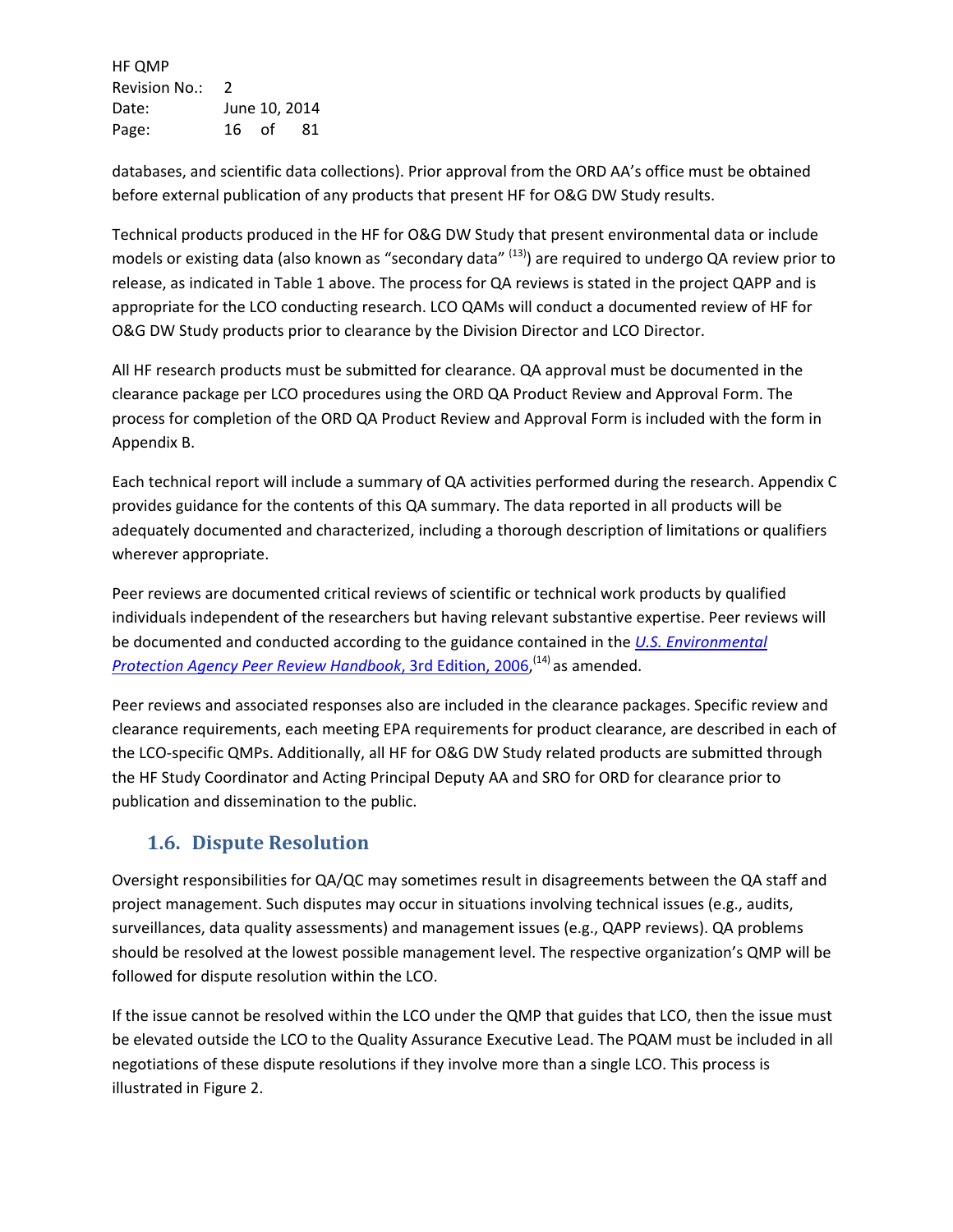HF QMP Revision No.: 2 Date: June 10, 2014 Page: 17 of 81

The Acting Principal Deputy AA and SRO for ORD is the ultimate decisionmaker for resolving disputes.



<span id="page-16-1"></span>

### <span id="page-16-0"></span>**1.7. Roles and Responsibilities**

All HF for O&G DW Study personnel are responsible for the quality of research and the quality of output derived from activities under their control or influence; they also are accountable to appropriate line managers and, ultimately, to the respective LCO Directors. Figure 3 presents the HF for O&G DW Study organization and identifies those personnel with HF for O&G DW Study responsibilities.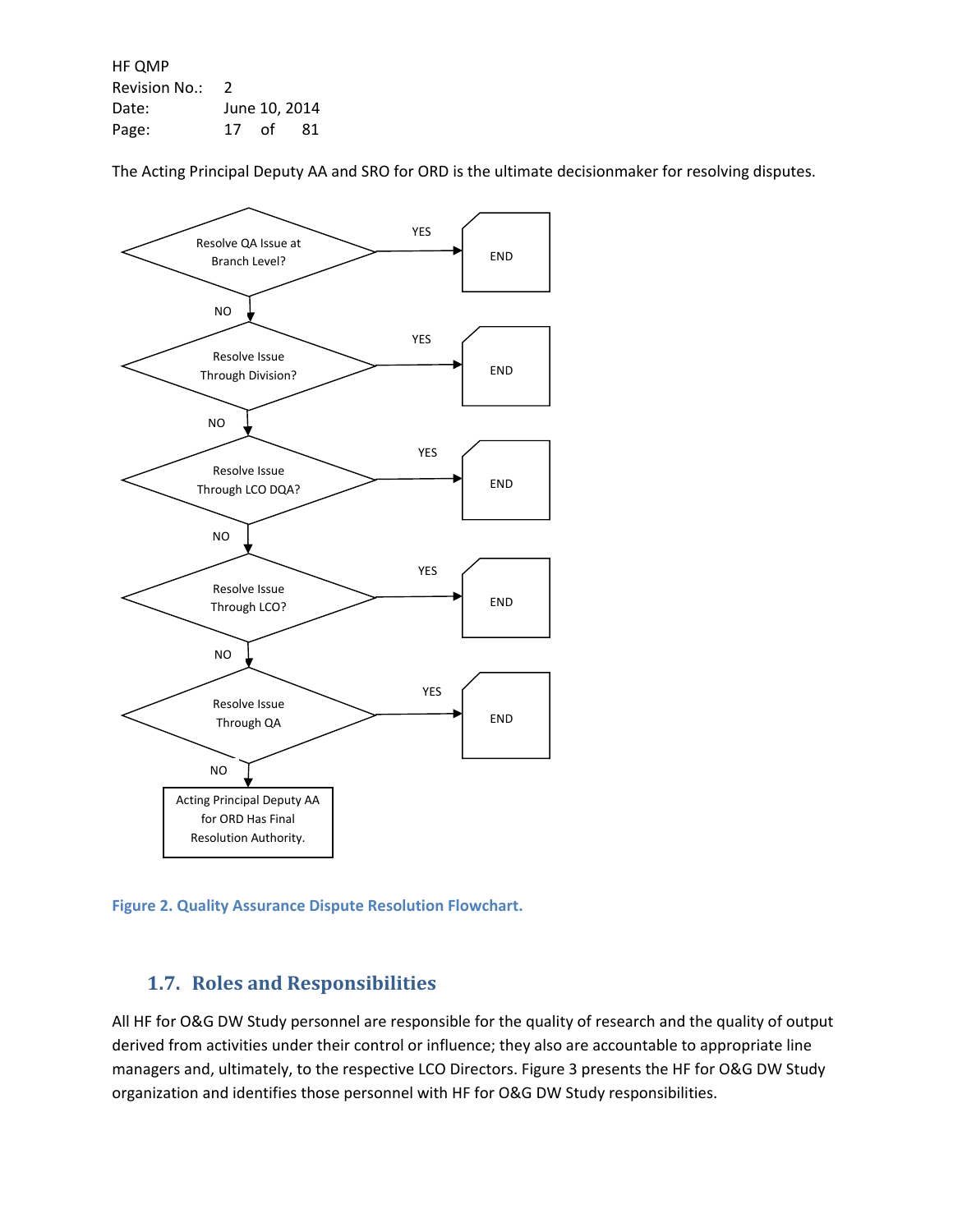HF QMP Revision No.: 2 Date: June 10, 2014 Page: 18 of 81

Each Investigator with project lead responsibilities (may be a Contracting Officer's Representative [COR] on a contract), as identified in Figure 3, is responsible for ensuring that data collected for their project are of acceptable quality for their intended use. QAPPs must be approved prior to primary data collection to ensure that the data generated by EPA is high quality. In the case of existing or secondary data, QAPPs must be signed prior to the analysis of secondary data collected by the EPA; this ensures that the analyses conducted by EPA are of high quality. It is the responsibility of each investigator's Branch Chief, Division Director, and QAM to ensure project management/QA approval for associated QAPPs and products. The PQAM will work closely with the LCO QAMs, Directors of Quality Assurance (DQAs), and the technical staff to ensure that the QA/QC documents and procedures are adequate to meet the needs and objectives of the HF for O&G DW Study. It is the responsibility of the LCO Division QAMs to audit the projects within their LCO.

Specific roles and responsibilities for personnel involved in these HF research activities are presented in the following sections. Authority for these roles and responsibilities is provided by the individual's line management.

#### **1.7.1. ORD QA Executive Lead**

- Reviews and approves this HF for O&G DW Study QMP
- Champions the HF for O&G DW Study Quality Program to management
- Ensures HF for O&G DW Study participants are trained in the requirements of the QMP
- Responsible for dispute resolution when multiple LCOs are involved

#### **1.7.2. Study Coordinator**

- Leads the HF for O&G DW Study Leadership Team
- Coordinates the overall HF for O&G DW Study, operating principles, implementing activities, communications, and annual budgets
- Reviews, approves, and assists in the revision of this HF for O&G DW Study QMP

#### **1.7.3. LCO Directors**

- Provide communication avenues to support the activities of the Study Coordinator
- Review, approve, and ensure the implementation of this HF for O&G DW Study QMP
- Review, approve, and ensure the scientific quality of research products for the HF for O&G DW Study
- Implement annual HF for O&G DW Study budgets and resource allocations
- Allocate personnel and other resources to accomplish the HF for O&G DW Study goals
- Perform the responsibilities outlined in their respective LCO QMP
- Oversee and coordinate all research activity within their research area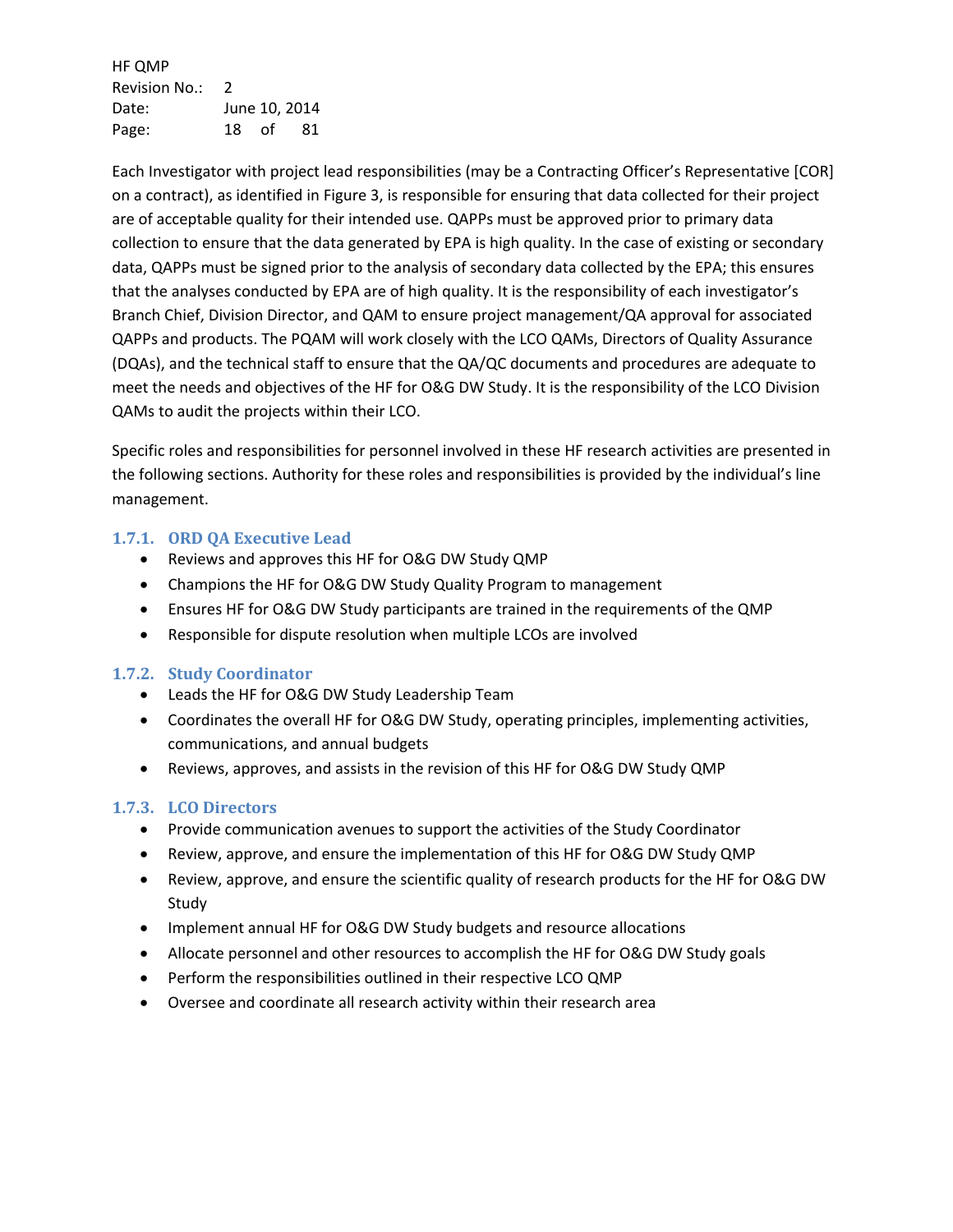HF QMP Revision No.: 2 Date: June 10, 2014 Page: 19 of 81

**Figure 3. Hydraulic Fracturing Drinking Water Study Organization Chart.**

<span id="page-18-0"></span>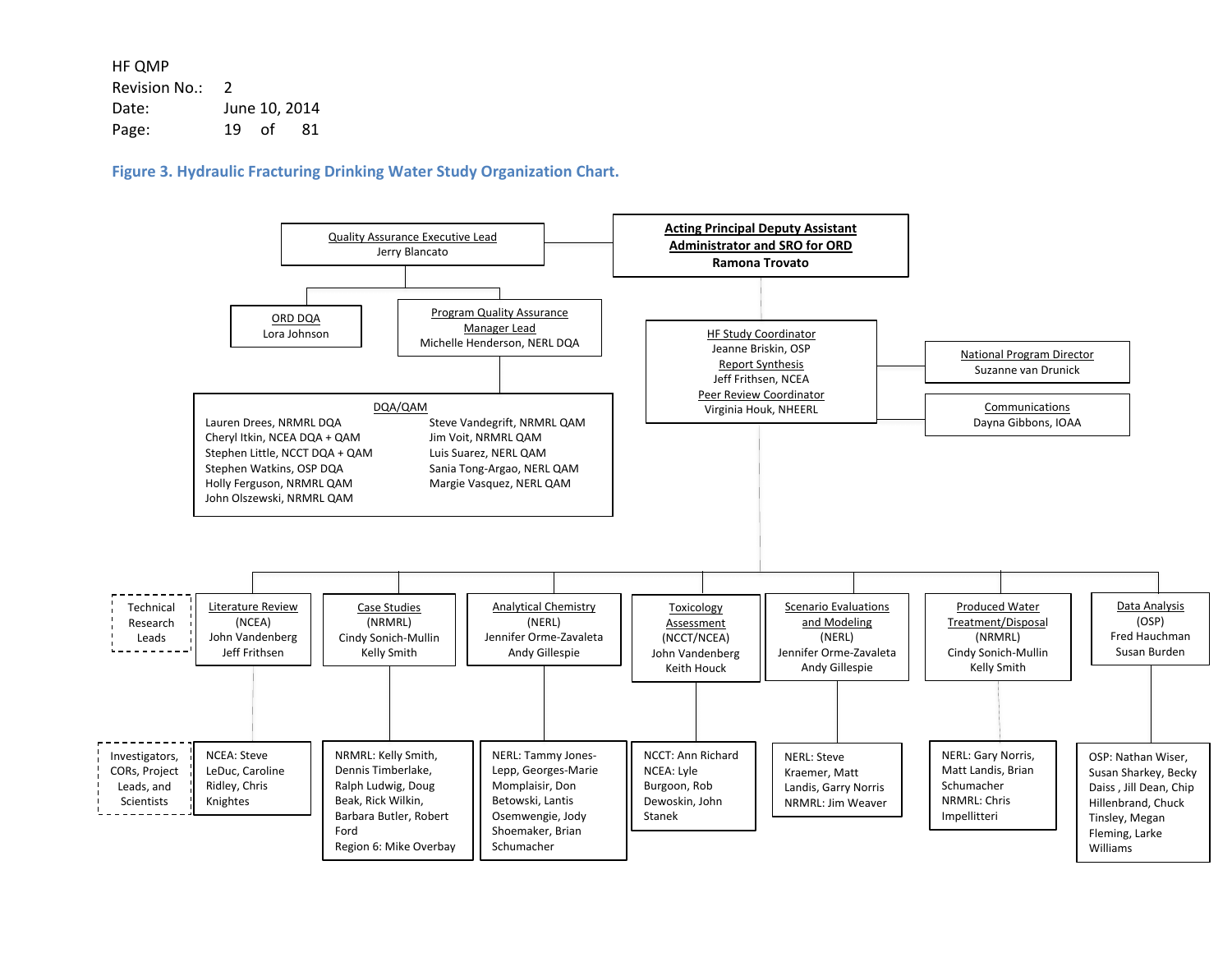HF QMP Revision No.: 2 Date: June 10, 2014 Page: 20 of 81

- Ensure quality of the science in all research products within their research areas
- Provide dispute resolution for QA problems that are elevated above the Investigators and their immediate management
- Responsible for the management of the official record copies of all program documents generated during the HF for O&G DW Study life cycle
- Ensure that a readily identifiable QA section, reviewed and approved by the PQAM, is prepared and included in all HF reports

#### **1.7.4. National Program Director**

• Facilitates the development of the ORD Research Action Plan by LCOs that, once finalized, includes the identification of projects, tasks, and resources (including QA) needed to successfully execute the project and deliver the products and outputs

#### **1.7.5. TRLs**

- Assist the Investigator or COR in the successful realization of projects, tasks, assignments, and reports in the TRL's area of expertise
- Facilitate in conflict resolution between the QAM and Investigator or COR in their area of expertise

#### **1.7.6. Report Synthesis Lead**

- Synthesizes the information and data collected from each research area and writes relevant report sections
- Assures appropriate treatment of QA in the synthesis assessment report

### **1.7.7. LCO Branch Chief and Division Director**

- Perform the responsibilities outlined in their respective LCO QMP
- Ensure the HF for O&G DW Study QMP is implemented
- Allocate appropriate personnel and other necessary resources to support the HF for O&G DW Study requirements
- Approve quality assurance review forms (QARFs) for QAPPs for projects by Investigators that directly report to them
- Ensure that products from this HF for O&G DW Study are reviewed by the QAM and approved prior to publication
- Review products from Investigators that directly report to them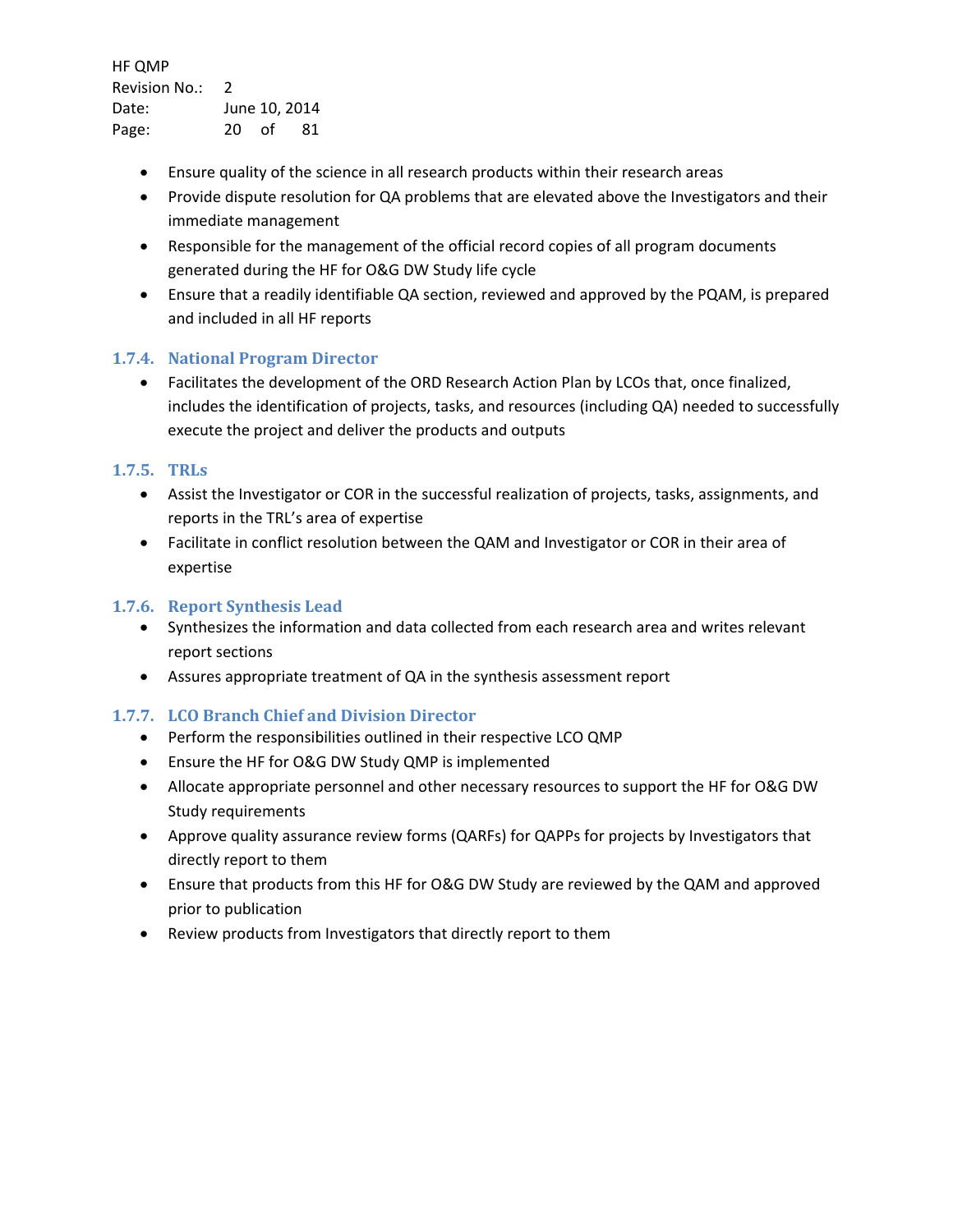HF QMP Revision No.: 2 Date: June 10, 2014 Page: 21 of 81

**1.7.8. Investigators (includes Project Leads, support personnel for Project Leads, Project Officers (POs), and CORs)**

- Implements QMP requirements as they apply to their HF research project
- Leads or assists in the preparation of QAPPs and ensures these plans are approved prior to beginning work
- Ensures that QAPPs are reviewed and revised to reflect changes in the research plan and that these changes are communicated to project staff in a timely manner
- Ensures QARFs are completed for all extramural activities
- Ensures that the approved QAPP is implemented
- Ensures all personnel working on the research are adequately qualified and trained for their assignments
- Ensures that products from this HF for O&G DW Study are reviewed by the QAM and approved prior to publication
- Performs the responsibilities outlined in their respective LCO QMP
- Schedules audits and assessments with their associated QAM
- Manages the official record copies of all project documents generated during the research life cycle

#### **1.7.9. ORD DQA**

- Assists in the development of the QMP
- Performs a QSA of the HF for O&G DW Study within 1 year of initial QMP approval and every other year thereafter

### **1.7.10. PQAM**

- Serves as liaison for QA to management, the LCO DQAs and Division QAMs for O&G DW Study QA issues
- Informs HF QA staff regarding developments, accomplishments, and unresolved HF for O&G DW Study QA issues
- Develops, implements, maintains, distributes, and updates the HF for O&G DW Study's QMP
- Provides training concerning the HF for O&G DW Study's QMP to Program Management and QA staff
- Tracks QA activities across the HF for O&G DW Study
- Reports QA activities and problems to the associated LCO DQA, the QAM, and to other appropriate HF for O&G DW Study personnel
- Ensures that all HF for O&G DW Study QA/QC documents (QA Project Plans, Operating Procedures/Standard Operating Procedures (SOPs), QARFs for extramural research, reports, etc.) are prepared and approved according to LCO policies and HF for O&G DW Study QA requirements
- With the assistance of the responsible LCO QA staff, ensures that all HF for O&G DW Study consolidated products are reviewed and approved by LCO QA staff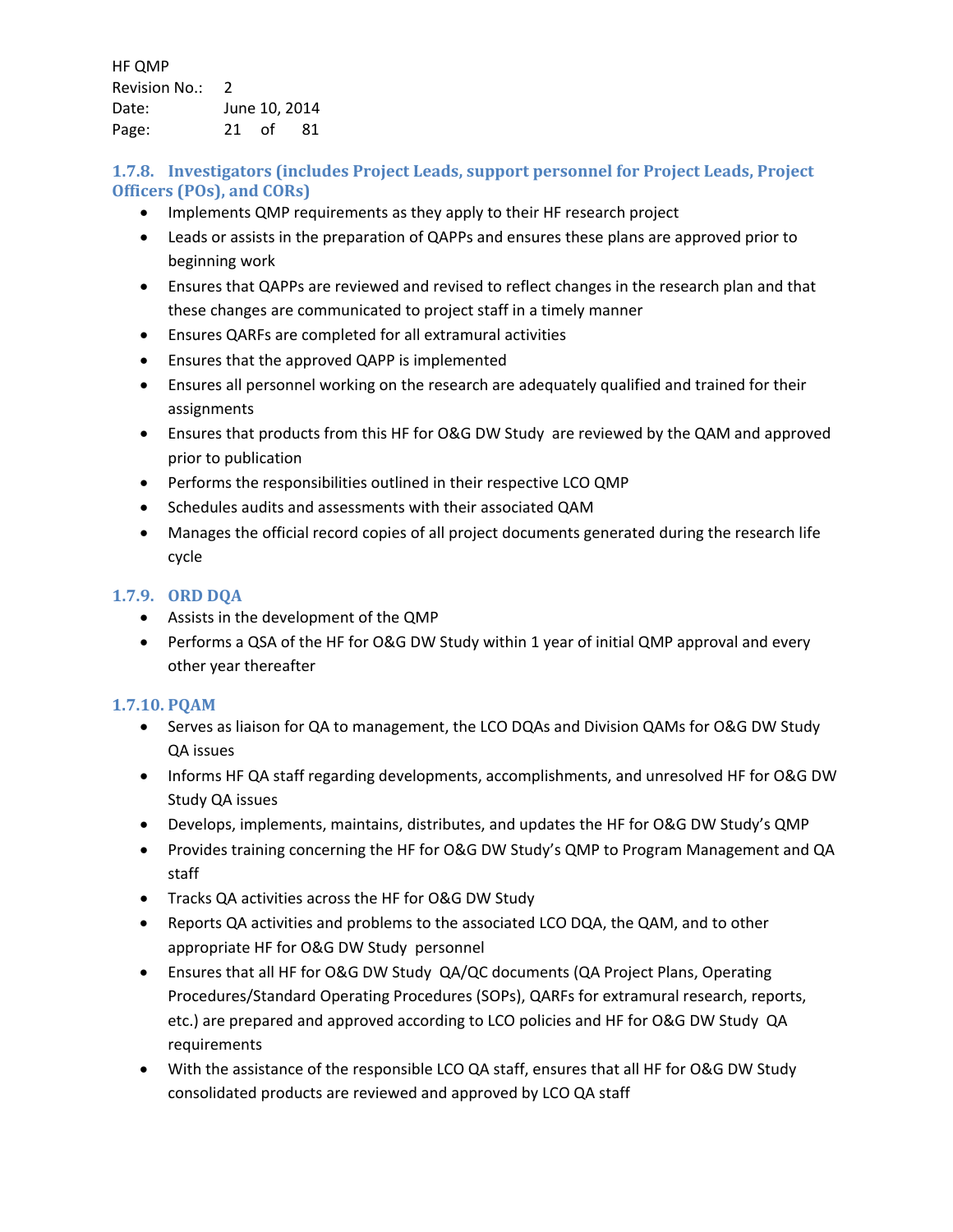HF QMP Revision No.: 2 Date: June 10, 2014 Page: 22 of 81

- Organizes teleconferences for ORD QA staff involved with the HF for O&G DW Study
- Ensures appropriate QAPPs are posted online
- Assists the HF Coordinator in writing the QSA response and tracks QSA corrective actions to closure

### **1.7.11. LCO DQAs1**

- Perform the responsibilities outlined in their organization's LCO QMP and this HF QMP
- Review and approve HF for O&G DW Study-related QA/QC documents generated in their LCO if not done at the Division level
- Facilitate problem resolution and tracks corrective action

### **1.7.12. LCO QAMs [1](#page-21-0)**

- Perform the responsibilities outlined in their respective LCO QMP and this HF QMP
- Review and approve HF for O&G DW Study -related QA/QC documents generated in their respective LCO or Division
- On receipt of QAPPs for QA review, submit QAPPs to the PQAM for concurrence that the QAPP meets HF for O&G DW Study requirements
- Perform audits (TSAs and ADQs) and performance evaluations [PEs]) of HF for O&G DW Study related projects performed in their respective LCO or Division
- Provide audit reports and the status of corrective actions identified in audits to the PQAM
- Communicate HF for O&G DW Study -related QA issues to the PQAM
- Facilitate problem resolution and track corrective action
- Provide QA input for Division and or LCO activities into the QA portion of published HF for O&G DW Study reports
- Ensure audits are conducted without conflict of interest by the auditors and assessors
- Review and approve all technical products (e.g., reports, journal articles, models, data summaries, etc.) produced within their organization for this HF for O&G DW Study
- Participate in meetings organized by the PQAM and other HF for O&G DW Study leaders
- Provide HF for O&G DW Study QMP training to HF for O&G DW Study personnel in their respective LCO or Division

### **1.7.13. Program Records Management Consultant**

- Provides related input to QMP
- Assists HF for O&G DW Study personnel in understanding and implementing EPA records management requirements

ORD QA staff (i.e., DQAs, QAMs) whose organizations are involved in the HF for O&G DW Study will support the PQAM's efforts to coordinate QA/QC practices. It is the responsibility of each member of

l

<span id="page-21-0"></span> $1$  In NCEA and OSP, the DQA has QAM duties.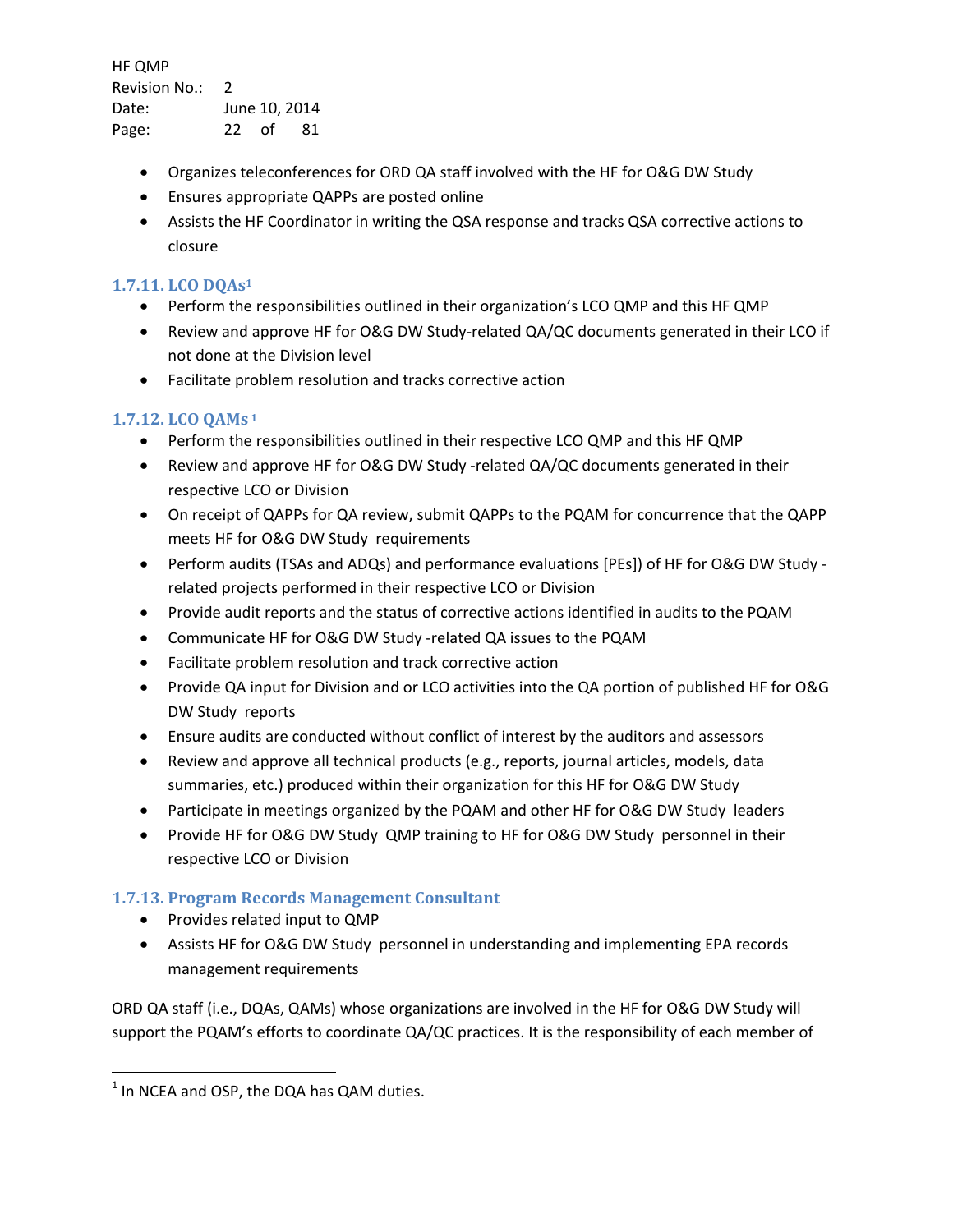HF QMP Revision No.: 2 Date: June 10, 2014 Page: 23 of 81

the HF for O&G DW Study staff to implement the Quality System requirements defined in the HF for O&G DW Study QMP. This will be accomplished by ensuring that QA/QC requirements are included in QA documentation and by conducting assessments of the appropriate type and frequency to evaluate the implementation of planned QA/QC practices. The DQAs and QAMs are responsible for ensuring the required HF for O&G DW Study QA activities are conducted according to this QMP and their organization's QMP. QAPPs prepared by individuals for specific research areas will be approved by those individuals' respective Division QAMs after consulting with the PQAM to ensure that the QAPP meets the HF for O&G DW Study requirements.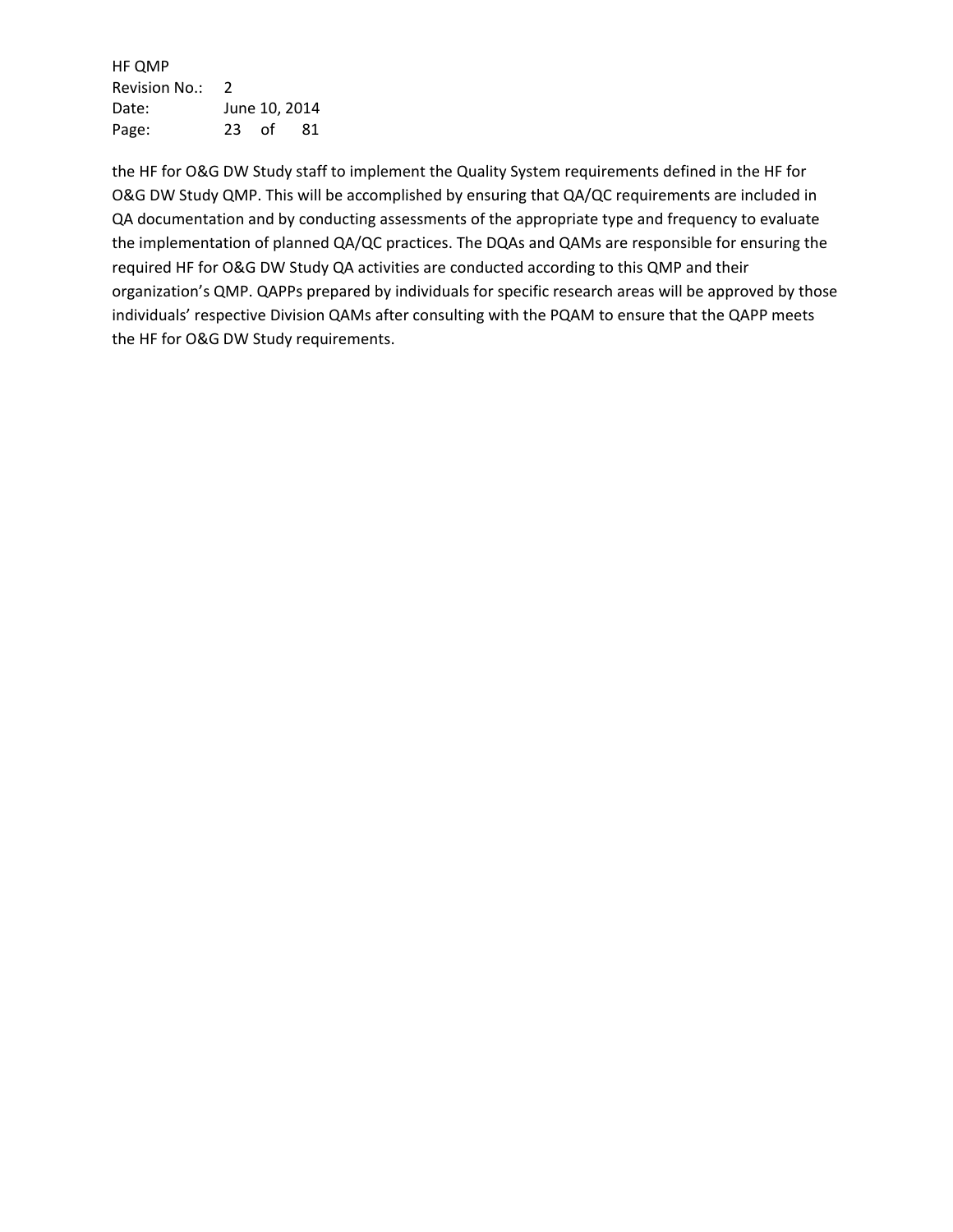HF QMP Revision No.: 2 Date: June 10, 2014 Page: 24 of 81

# <span id="page-23-0"></span>**2. Quality System Components and Description**

This Quality System and QMP apply to all research activities conducted under the HF for O&G DW Study. EPA management will review and approve this QMP and subsequent revisions as QA policy for this HF for O&G DW Study.

# <span id="page-23-1"></span>**2.1. Graded Approach**

EPA applies a graded approach to all QA requirements, such that the process of basing the level of application of QA requirements to an item or work is graded according to the intended use of the results and the degree of confidence needed in the quality of the results. In ORD, the application of this graded approach is based on a four-category system, with Category I requiring the most rigorous QA requirements.

**Category I:** Research that is anticipated to result in high-visibility products. Research of this nature meets one or more of the following criteria.

- Direct regulatory support
- Has a high probability that the results could be used for litigation or enforcement
- Has heightened public or media interest and may be of special interest to the EPA Administrator
- Is a highly influential scientific assessment (HISA) as described in the Office of Management and Budget Final Information Quality Bulletin for Peer Review, December 2004

All projects under this HF for O&G DW Study have been designated as ORD QA Category I efforts because of heightened public and media interest and contribution to a HISA <sup>(15)</sup>. QA categories are described in ORD's Policies and Procedures Manual, Section 13.7, *Use of the Graded Approach* (12) (in preparation). Category I projects must comply with Agency requirements and guidance for QAPPs, including systematic planning. QAPPs will be required to adhere to the requirements in *EPA Requirements for Quality Assurance Project Plans.*(16) For Category I projects, audits are needed, reports must have a readily identifiable QA section, and products must undergo QA review and approval*.* EPA Records Schedule 501 applies to this QA category.<sup>(2)</sup>

Investigators with project lead responsibilities will prepare project-specific QAPPs (see Appendix A for research areas and projects) as described in Section 7. Project-specific QA documents, including QAPPs, will be reviewed and approved by the LCO QAMs with concurrence by the PQAM, who is independent of research activities. The review and approval process is equivalent among LCOs.

Organization-specific products from this HF for O&G DW Study also will be reviewed and approved by the LCO QAMs. Consolidated products that encompass information from across ORD will be approved by the PQAM, with assistance from the LCO QAMs. The required documentation for this process is discussed in Section 2.2.5.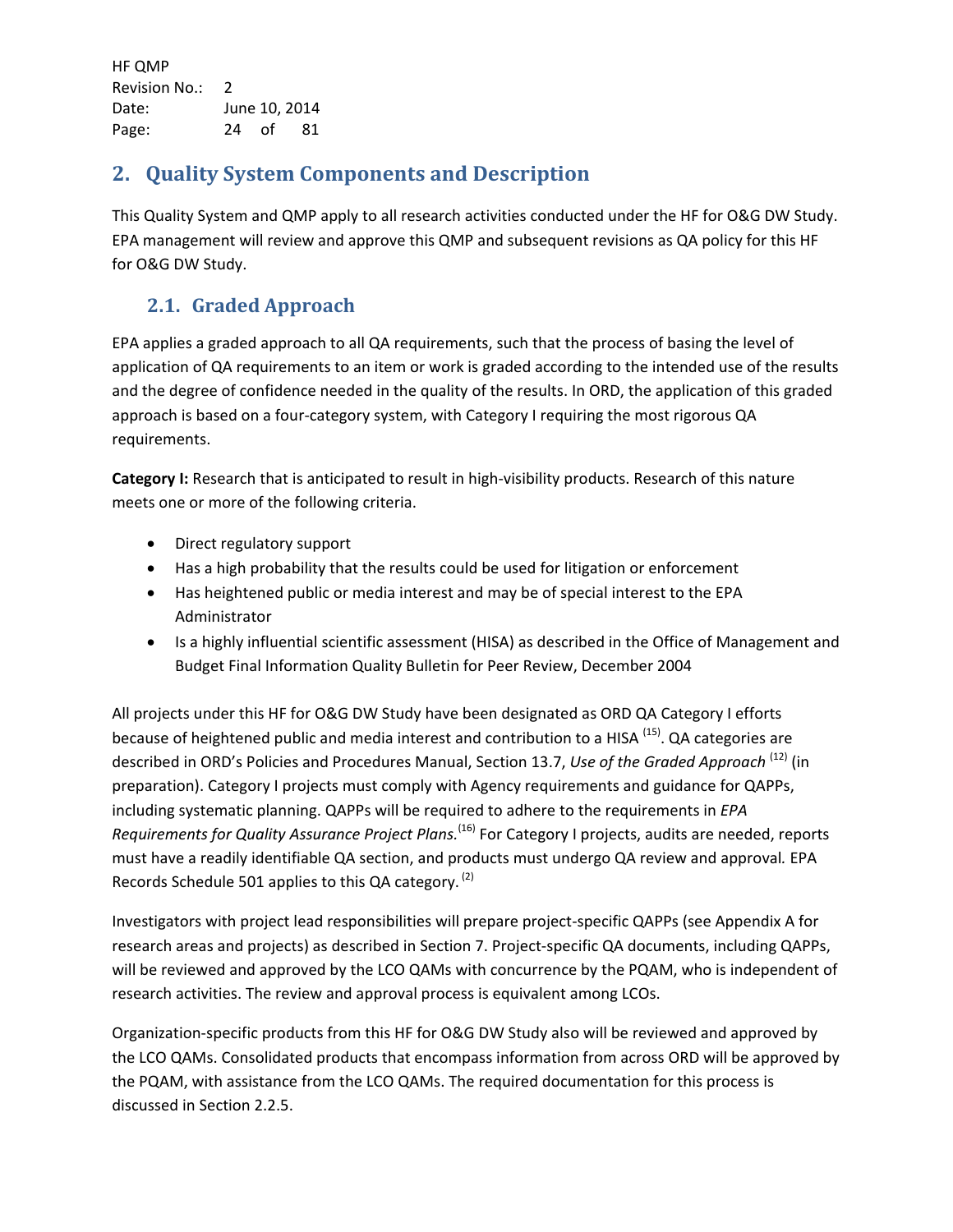HF QMP Revision No.: 2 Date: June 10, 2014 Page: 25 of 81

Quality, management, and technical assessments will be included throughout the HF for O&G DW Study as described in Section 9.

### <span id="page-24-0"></span>**2.2. Planning Components and Tools**

### **2.2.1. Study Plan**

The planning for the HF for O&G DW Study began with the Congressional request and significant stakeholder input that followed. Stakeholder input has been critical in planning the HF for O&G DW Study. Federal, State, and tribal partners, as well as industry, nongovernmental organizations, and the public, were engaged via webinars, sector-specific meetings, and public information meetings. Written and electronically submitted comments also were solicited and incorporated into the planning. This input was reviewed by the SAB and incorporated into the *Plan to Study the Potential Impacts of Hydraulic Fracturing on Drinking Water Resources*<sup>(1)</sup>—the technical basis for this QMP and the HF for O&G DW Study.

### **2.2.2. Systematic Research Planning and QAPPs**

The research performed for this HF for O&G DW Study will use the goals and objectives in the study plan referenced above and, then, develop project-specific objectives. Research will be planned in a systematic manner. In some cases, this may include utilization of EPA's Data Quality Objectives (DQO) process. The DQO process is the Agency's recommendation when data are to be used to make a decision of compliance or noncompliance with a standard or concluding a difference between two conditions. In other cases input from existing data or meetings with EPA HF staff and stakeholders are used to plan appropriate research requirements and activities. The DQO process is described in *Guidance on*  Systematic Planning Using the Data Quality Objectives Process, February 2006.<sup>(17)</sup> Project-specific quality documentation also will include QAPPs, SOPs, and similar planning and procedural documents. Appropriate signatures at the beginning of each document verify review and approval responsibilities for each QAPP. Section 7.0 of this QMP provides more specific information.

### **2.2.3. HF Drinking Water Study QMP and LCO QMPs**

Quality requirements for the HF for O&G DW Study are specified in this HF for O&G DW Study QMP. In some instances, the HF QMP refers to the requirements specified in individual LCO QMPs. The requirements of this HF for O&G DW Study QMP, where specified, supersede the requirements of the LCO QMPs. All LCO QMPs have been approved by the EPA Quality Staff and, therefore, meet or exceed EPA QA Program requirements.

The ORD DQA will assess comparability of the quality processes used by the individual LCOs for the HF for O&G DW Study during the QSA and determine if differences in the quality programs have a negative impact on quality. Corrective actions to the findings of the QSA will be tracked by the PQAM and reported during monthly HF QA teleconferences. The PQAM leads the monthly HF QA conference call with the LCO DQAs and QAMs and the QA Executive Lead to discuss best practices in collaboration and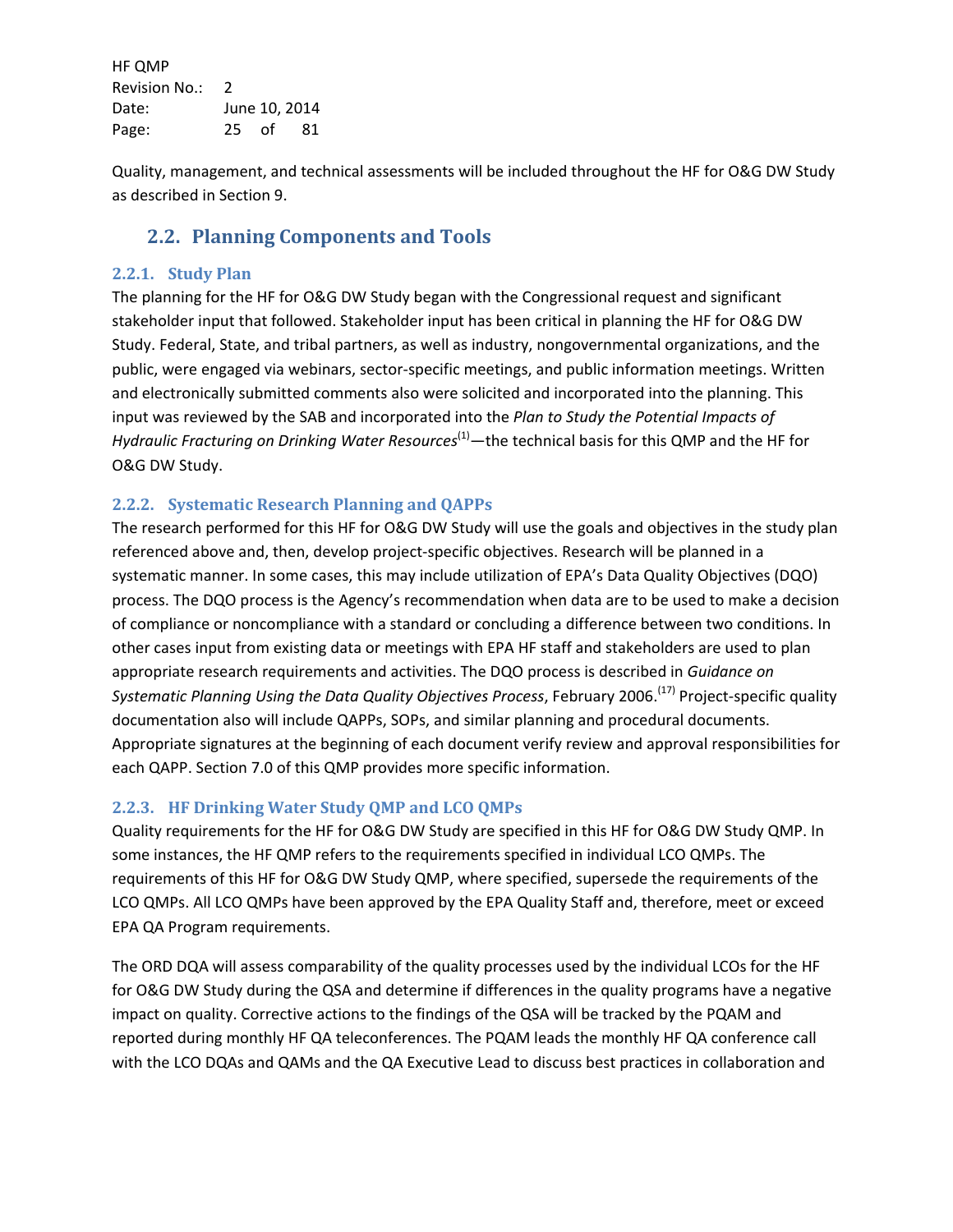HF QMP Revision No.: 2 Date: June 10, 2014 Page: 26 of 81

other issues related to the HF for O&G DW Study for O&G DW Study quality program. Action items from these meetings are tracked to resolution.

### **2.2.4. QARF for Extramural Activities**

QA requirements are identified by the COR (with concurrence by the LCO QAM) for each extramural action and incorporated into the extramural documentation. Specific information is provided in Section 4.0.

### **2.2.5. ORD Product Review Form**

QA requirements for products are identified by the Investigators (with concurrence by the LCO QAM) for each product as described in Section 1.5. Products will be reviewed and approved by QA staff as previously identified and documented using a product review/approval form. The QA Product Review and Approval Form is provided in Appendix B. LCOs may use their organizations' internal forms if they are consistent with the form in Appendix B.

### <span id="page-25-0"></span>**2.3. Implementation Components**

### **2.3.1. Routine Communications**

The following teleconferences, meetings, and reports are used throughout the HF DW Study to communicate project requirements, status, and activities.

#### **Weekly:**

The HF Study Coordinator leads the HF Leadership meetings. The purpose of these meetings is to exchange information among LCO Directors, the PQAM, and others on topics related to the HF for O&G DW Study including research progress and products, Congressional briefings, schedule, budget, coordination within and outside of EPA, communications, QA, and peer review.

#### **Monthly:**

The PQAM leads a monthly (actual frequency may vary at the discretion of the PQAM) status communication (teleconference or e-mail) of for O&G DW Study quality and information management with the DQAs, QAMs, and the Executive QA Lead.

The Study Coordinator hosts monthly teleconferences with Investigators to discuss the progress toward milestones, complications, and any other current topic of interest or concern. QA will be a topic on these teleconferences when deemed necessary by the PQAM.

Investigators provide monthly reports to the HF for O&G DW Study. Communication Lead regarding stakeholder outreach activities (e.g., invitations to speak at meetings about HF for O&G DW Study activities).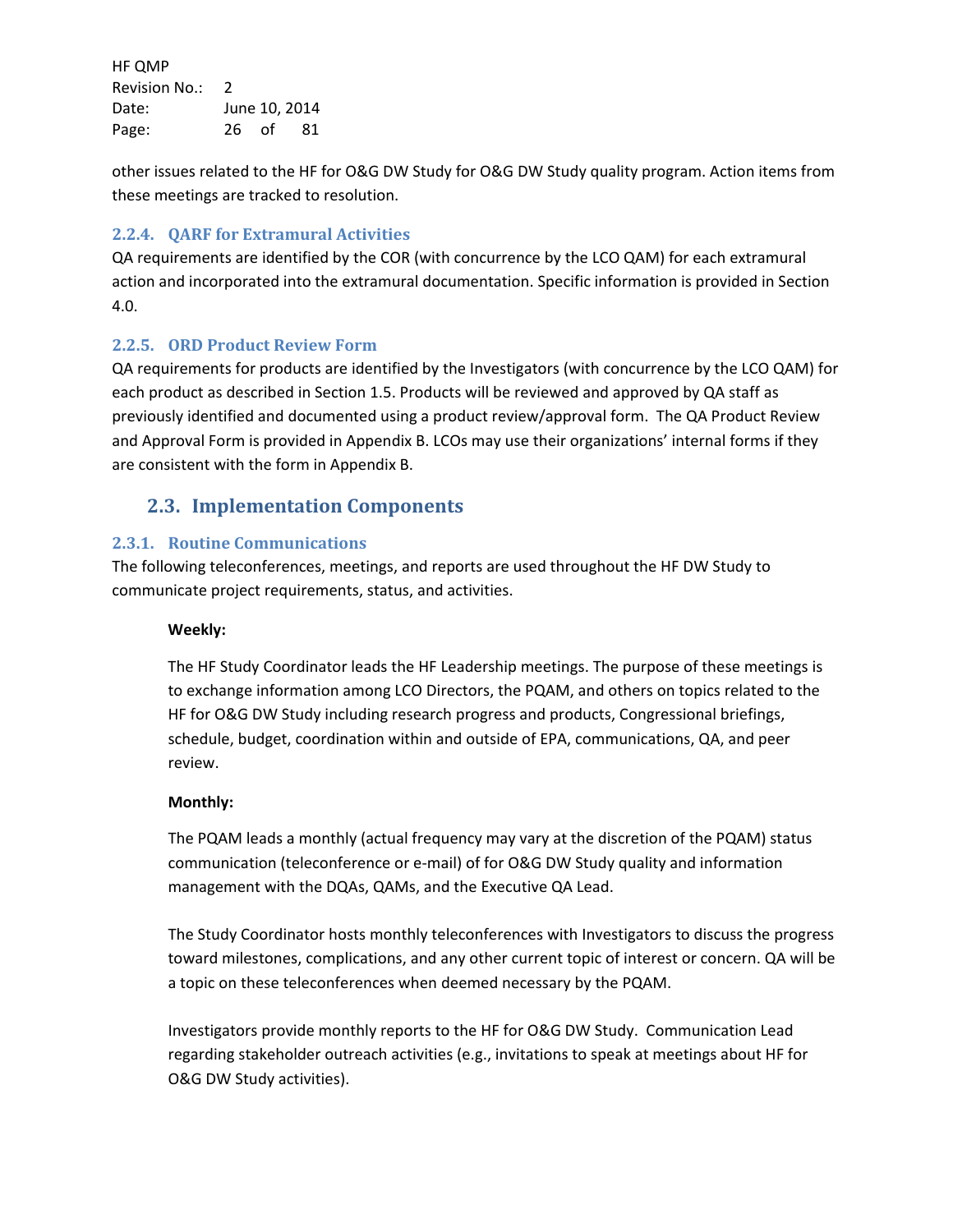HF QMP Revision No.: 2 Date: June 10, 2014 Page: 27 of 81

#### **As Needed:**

Extended videoconferences or in person meetings are convened by the Study Coordinator.

#### **2.3.2. Training**

Training requirements are described in Section 3.

### **2.3.3. Chemical Analysis Requirements**

### **2.3.3.1. Elements of a Data Package**

Complete data package includes all documentation needed to be able to reconstruct analysis. It is to be provided electronically and include copies of chain-of-custody forms.

- Copy of method or SOP used (or reference if the information is readily available)
- Standards preparation logs and worksheets
- Calibration data
- Raw data (including notebook pages)
- QC data
- Data qualifiers
- Quantitation (reporting) and detection limits
- Deviations from method
- Interpretation of impact on data from deviations from QC or method requirements

### **2.3.3.2. Analytical Data Review, Data Verification, and Validation Process**

- Laboratories verify data prior to reporting them to the Investigators
	- o This includes evaluating data with respect to the QC criteria of the method used and flagging data with appropriate qualifiers if needed.
- Data summary reports are reviewed by the Investigators for completeness, correctness, and conformance with QAPP requirements.
	- o All sample results are verified by the Investigators to ensure they meet project requirements as defined in the QAPP, and any data not meeting these requirements are appropriately qualified.
- ADQs are conducted on representative data by a party independent of the data collection (performed or overseen by the QAM using a checklist—see example in Appendix E).
	- o Typical results may require further qualification of data.
	- o A checklist used for these ADQs is provided as Attachment B of the NRMRL SOP for ADQs.
- Investigators use the information from all these data verification and validation activities to assist in making the recommendation of data usability. For example, one outcome may be to discard some data as unusable.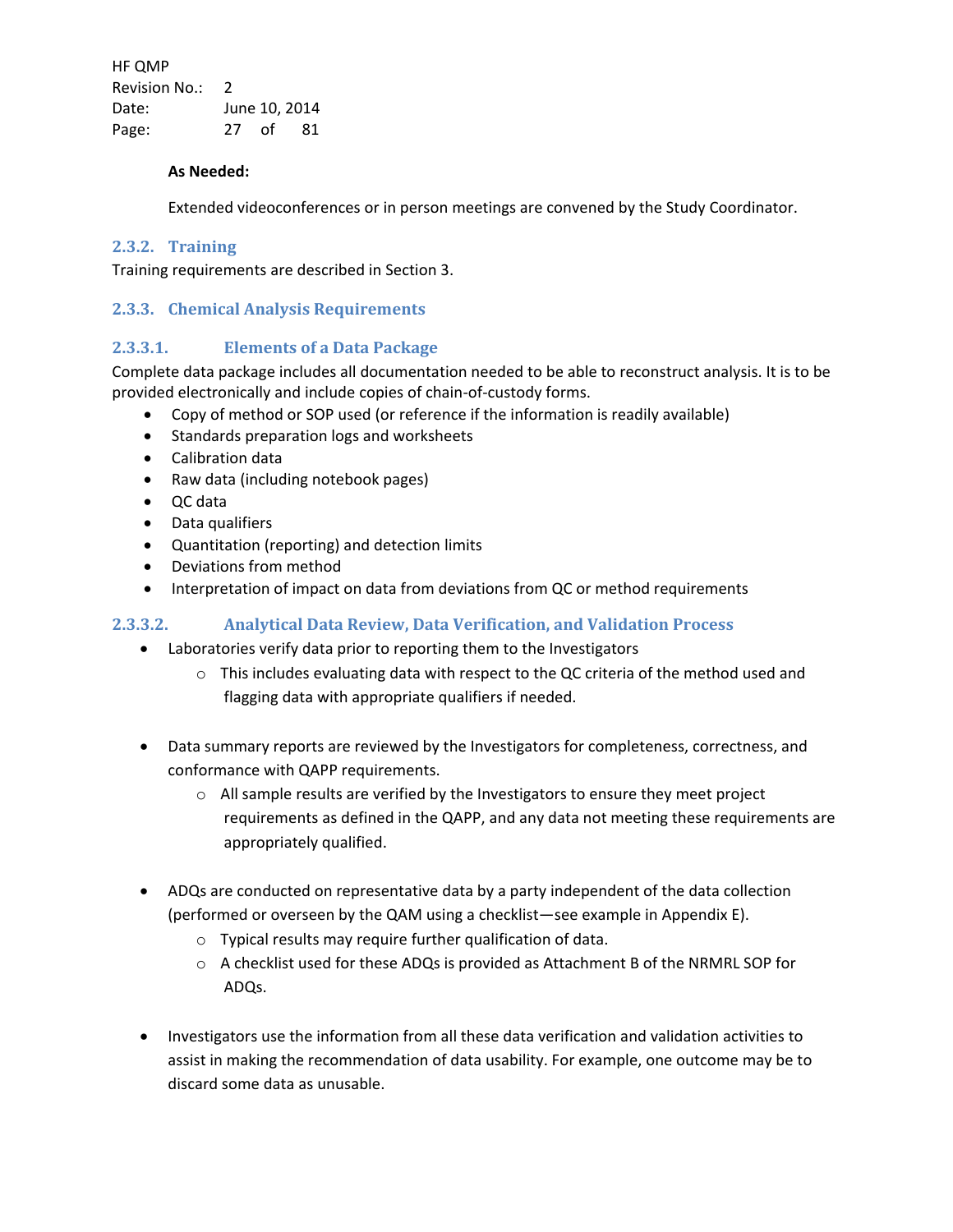HF QMP Revision No.: 2 Date: June 10, 2014 Page: 28 of 81

> $\circ$  This information is provided to the appropriate LCO Division Director and the LCO Director for a decision regarding usability of data. This decision may be elevated to the HF Leadership Team, QA Executive Lead, or Acting Principal Deputy AA and SRO for ORD, as needed.

### **2.3.4. Geospatial Data Policy Procedure**

Whenever practical and applicable, this research will adhere to the *EPA National Geospatial Data Policy* (NGDP), which establishes principles, responsibilities, and requirements for collecting and managing geospatial data used by Federal environmental programs and projects within the jurisdiction of EPA. This policy also establishes the requirement of collecting and managing geospatial metadata, describing the Agency's geospatial assets to underscore EPA's commitment to data sharing, promoting existing or secondary data use, and supporting the National Spatial Data Infrastructure. The NGDP, CIO Policy Transmittal 05-022, Classification No. 2121, can be found

<span id="page-27-0"></span>at [http://www.epa.gov/nerlesd1/gqc/pdf/epa\\_natl\\_geo\\_data\\_policy.pdf.](http://www.epa.gov/nerlesd1/gqc/pdf/epa_natl_geo_data_policy.pdf)

### **2.4. Assessment Components**

Assessments are an essential part of the HF for O&G DW Study. Details of the assessments that are required are presented in Section 9. Auditors and assessors ensure there is no real or perceived conflict of interest with the project, system, or organization being audited or assessed. It is the responsibility of the QAM to ensure audits are conducted without conflict of interest.

Assessment components discussed in Section 9 are QSAs, TSAs, PEs, ADQs, readiness reviews, and surveillance.

### <span id="page-27-1"></span>**2.5. Reporting Deviations**

Deviations from requirements in planning documents (i.e., QMPs, QAPPs) found during technical or data assessments must be documented, as follows.

- Unique project identification
- Unique identifier for assessment deviation
- Deviation found
- Corrective action to be implemented, if any
- Time frame for implementation
- Initial approval by appropriate QA staff
- Closure status
- Closure signature by appropriate QA staff

Appendix F contains the form for the documentation of individual deviations when an LCO does not have a policy for documenting and ensuring closure of deviations.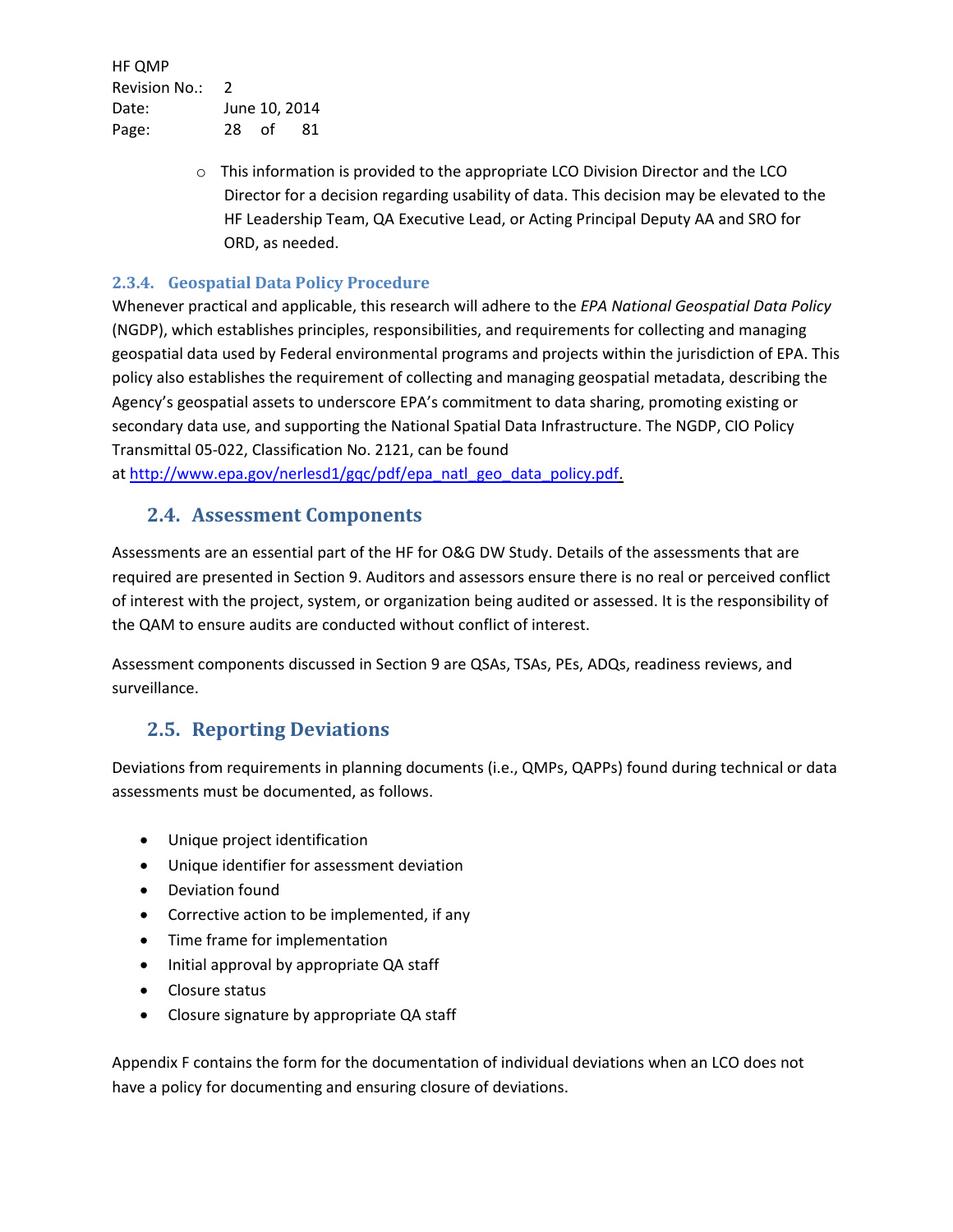HF QMP Revision No.: 2 Date: June 10, 2014 Page: 29 of 81

For deviations found during a project TSA or ADQ, the deviation form is completed and signed by the Investigator or designee in consultation with the QAM. The QAM will review the corrective action within a reasonable time of the date designated for the corrective action to be implemented and, thereafter, as often as needed to document status to the Investigator and PQAM of efforts toward closure of the deviation report. When the deviation report is closed, the QAM then will copy the completed and approved deviation report to the Investigator and the PQAM.

When LCOs have established practices for documenting deviations and corrective actions, they may be used if they are at least equivalent to those found herein. If the LCO uses an internal equivalent established practice, the PQAM will be notified at least monthly of the status and final closure of the assessment.

Deviations found during a program QSA will be tracked by the PQAM to closure. The closed finding report will be submitted to the HF Study Coordinator and the ORD QA Executive Lead for HF.

Monthly, the status of open deviation reports will be discussed during the PQAM's HF QA teleconference, and all deviation reports will be reported to the ORD QA Executive Lead for HF.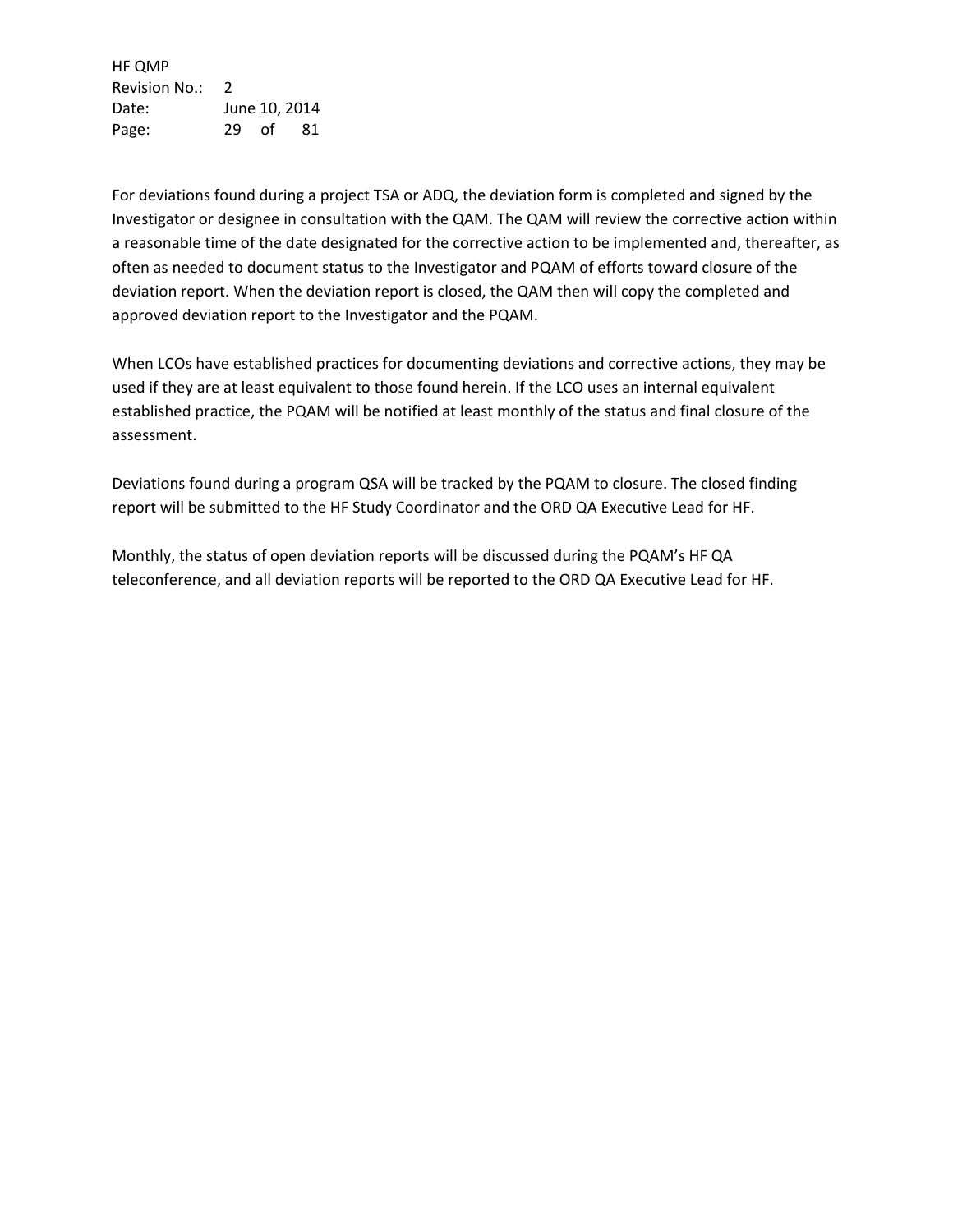HF QMP Revision No.: 2 Date: June 10, 2014 Page: 30 of 81

# <span id="page-29-0"></span>**3. Personnel Qualification and Training**

The HF for O&G DW Study requires that all research and QA staff have appropriate qualifications and training to meet their assigned responsibilities. Line managers are responsible for identifying those key work functions at each organizational level requiring special skills and for establishing procedures to ensure that personnel demonstrate proficiency in performing their assigned work. Individual LCO QA staff will determine the necessary QA training needs via discussions with staff and as a result of findings from audits or assessments.

HF for O&G DW Study QA training in the requirements of this QMP will be performed by the PQAM via the periodic QA teleconferences and monthly teleconferences led by the Study Coordinator described in Section 2.3. Additionally, HF for O&G DW Study QMP training materials may be prepared by the PQAM and distributed to LCO QAMs. The LCO QAMs will be responsible for training LCO personnel as needed. HF for O&G DW Study QA training records will be maintained by the LCOs. Lists of personnel trained in the requirements of this QMP will be submitted to the PQAM by the LCO QAMs for tracking and reporting purposes.

Any project- or task-specific specialized training or certification requirements will be identified and described in QAPPs. Hazardous Waste Operations and Emergency Response certification is required for all case study field work, including for those conducting QA and safety audits. Anyone working with confidential business information (CBI) must undergo training and be certified to handle this information. Legal access to Toxic Substances Control Act (TSCA) CBI is dependent on meeting the conditions found in Section 14 of the TSCA. The qualifications differ between Federal employees and contractor employees and may require administrative certification. Investigators with project lead responsibilities are responsible for ensuring that personnel working on their projects receive necessary training. Verification of training documentation, other than QMP training noted above, will be the responsibility of the Investigator. This documentation may be verified during project or program assessments.

Specific HF for O&G DW Study training will include training in communications procedures and e-mail record keeping. Training in records management for the HF for O&G DW Study will be provided by the ORD Records Liaison Officer (RLO). The timing of and participants for such training will be determined by the Study Coordinator.

EPA and contracted laboratories and contractors performing field sampling must demonstrate competency in accordance with *Agency Policy Directive FEM-2011-01.* (18) Documentation of competency may include participation in applicable certification and accreditation programs when available for the fields of analysis. Guidance may be found at the EPA Forum on Environmental Measurements site: [http://www.epa.gov/fem/accredit.htm.](http://www.epa.gov/fem/accredit.htm)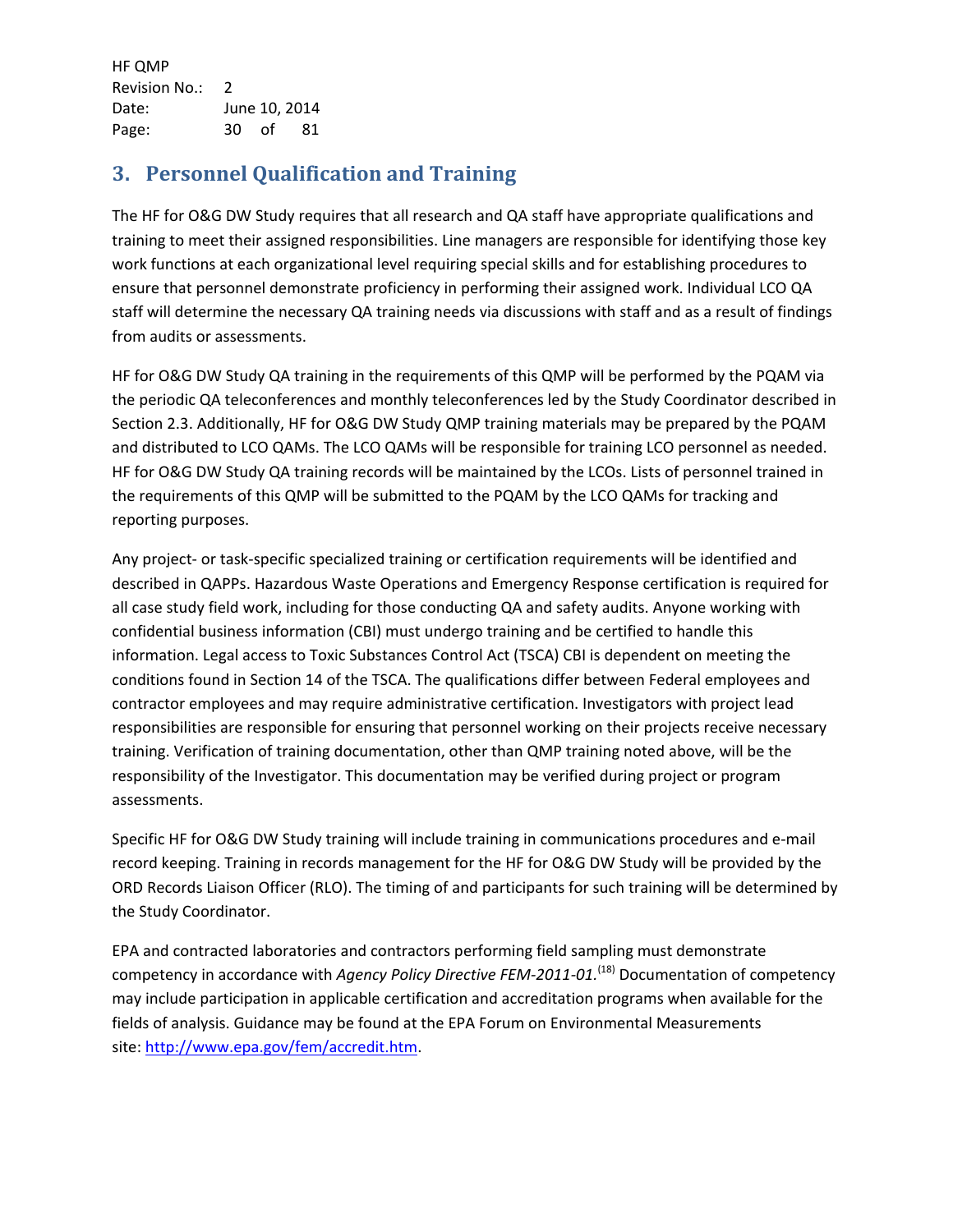HF QMP Revision No.: 2 Date: June 10, 2014 Page: 31 of 81

CORs are responsible for ensuring that contractors have the necessary qualifications for their assigned work.

The need for retraining in any requirement of the project or program may be determined by the supervisor or during an assessment. It is the responsibility of the Investigator to ensure retraining is obtained and documented. The ORD Director of QA may request and review any training or retraining records during the QSA to ensure that qualifications are current.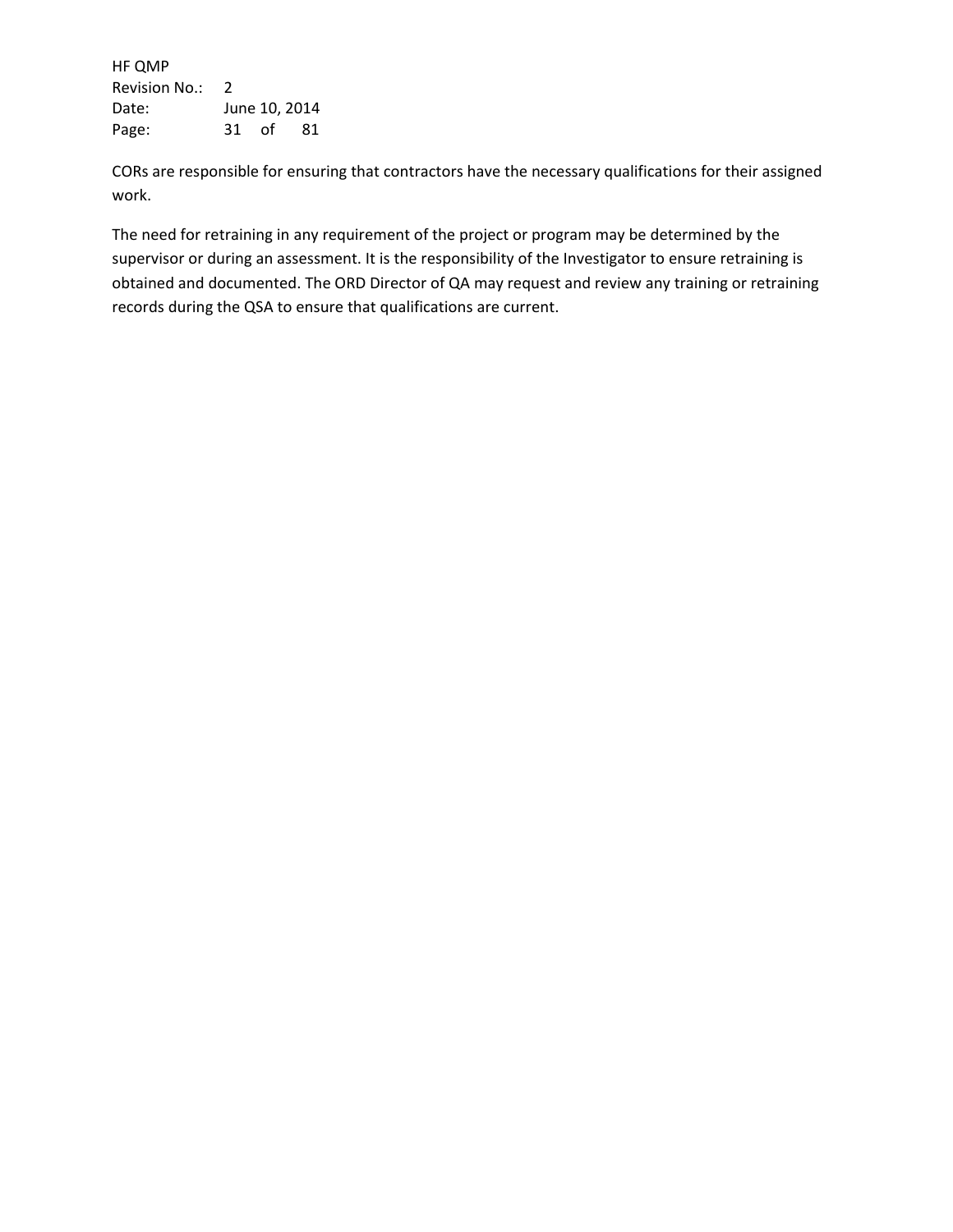# <span id="page-31-0"></span>**4. Procurement of Items and Services**

All operations performed under extramural agreements must comply with the Agency-wide Quality System requirements as defined by the relevant regulations. Such agreements include contracts, cooperative agreements, grants, and IAs. ORD QA Review Forms<sup>(19)</sup> for extramural agreements [\(http://intranet.epa.gov/nrmintra/lsas/eqmp/pdf/qarford071508.pdf\)](http://intranet.epa.gov/nrmintra/lsas/eqmp/pdf/qarford071508.pdf) will be prepared by individual CORs and approved by their respective Division QAMs after consulting with the PQAM. Instructions on using this form (ORD-111) are available

at [http://intranet.epa.gov/nrmintra/lsas/eqmp/pdf/ORDQARFinstructions073008.pdf.](http://intranet.epa.gov/nrmintra/lsas/eqmp/pdf/ORDQARFinstructions073008.pdf) Verification that services meet all procurement document requirements is the responsibility of the COR or PO.

Federal procurement and financial assistance regulations provide specific requirements for QA/QC whenever environmental data collection or use is expected as part of a project or activity. Items and services to be procured must be described clearly in the procurement documents by the Investigator. The specific requirements apply to the following.

Any organization or individual under direct contract to EPA to furnish services or items or perform work (i.e., a contractor) under the authority of 48 Code of Federal Regulations (CFR), Chapter 15, Part 46 [10];

Institutions of higher education, hospitals, and other nonprofit recipients of financial assistance (e.g., grants and cooperative agreements) under the authority of 40 CFR Part 30 [11]; and State, local, and tribal governments receiving financial assistance under the authority of 40 CFR Parts 31 and 35 [12].

Non-EPA quality systems that comply with the document *Quality Systems for Environmental Data and*  Technology Programs<sup>(20)</sup> or the Uniform Federal Policy for Implementing Environmental Quality Systems<sup>(21)</sup> [\(http://www.epa.gov/fedfac/pdf/ufp\\_v2\\_final.pdf\)](http://www.epa.gov/fedfac/pdf/ufp_v2_final.pdf) are also in compliance with EPA policy.

IAs funded by EPA should include EPA QA/QC requirements in the agreement. Because EPA cannot unilaterally impose such requirements, these requirements must be negotiated into each agreement and include references to the consensus standard ASQ/ANSI E-4<sup>(20)</sup> or equivalent EPA requirements (QA/R-2, Reference 22, QA-R-5, Reference 16).

The steps and required QA used in the procurement of items and services under this HF for O&G DW Study largely are handled in each LCO QMP. Extramural items or services sponsored by or obtained for the HF for O&G DW Study will be subject to basic QA requirements established by Federal, Agency, and LCO policies and regulations. QA review forms for extramural agreements will be approved by individual CORs and their respective Division QAMs after consulting with the PQAM.

All extramural documents and records that will be transferred to EPA during or at the completion of the project should be specified in the Statement of Work (SOW) or external agreement.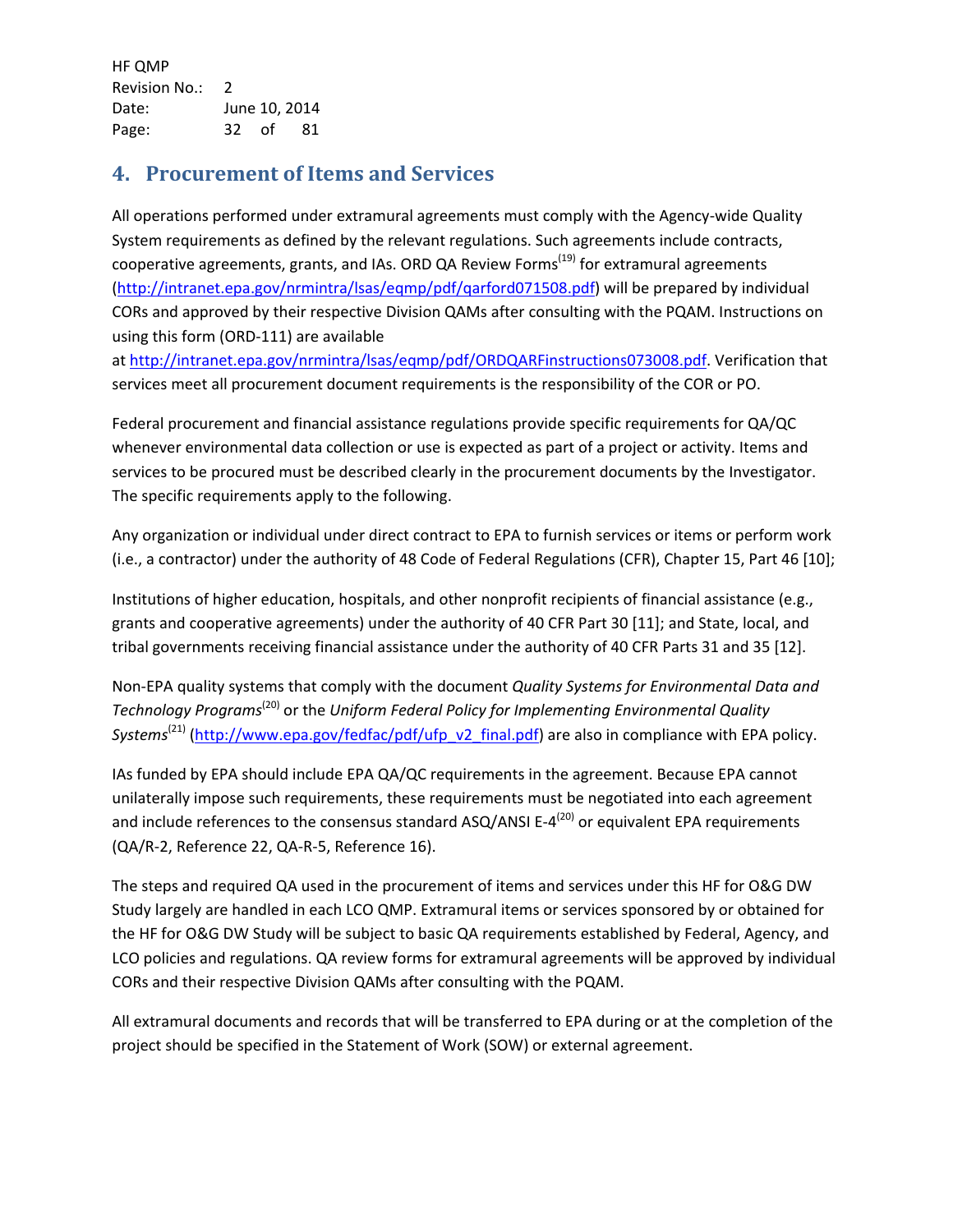HF QMP Revision No.: 2 Date: June 10, 2014 Page: 33 of 81

# <span id="page-32-0"></span>**4.1. Contract Support**

Considerable laboratory, field work, and other contract support are anticipated during the course of this research. In general, the originating COR, in consultation with the QAM, has the responsibility for QA for the procurement activity. EPA policy requires a completed ORD QA Review Form<sup>(19)</sup> [\(http://intranet.epa.gov/nrmintra/lsas/eqmp/pdf/qarford071508.pdf\)](http://intranet.epa.gov/nrmintra/lsas/eqmp/pdf/qarford071508.pdf) with each extramural project funding package to document the QA requirements. The COR must then ensure that the requirements are included in the contract language. Contracted laboratories, other facilities, and field personnel have QA responsibilities that are specified in their respective SOW. A SOW must be developed by the COR and provided, along with an ORD QARF, to their QAM for QA review. The QAM must review the SOW and QARF to ensure the QA requirements meet the HF for O&G DW Study's requirements. If needed, the QAM must provide review comments to the COR, who will make the necessary revisions to comply with these requirements. On receipt, the QAM must forward the QARF to the PQAM for review of HF for O&G DW Study consistency.

QA responsibilities and requirements for contractors include, but are not limited to the following.

- Accredited laboratories must be used for critical target analytes. If accreditation is not feasible, then laboratory competency must be demonstrated (documented quality system and methods, instrumentation, and experience; PEs; and independent audits).
- Maintain communication with EPA
- Develop or implement QAPPs as specified in the SOW
- Perform the required QA/QC procedures during technical or analytical activities
- Report technical or analytical results with the associated QA/QC summary and datum-specific information
- Perform corrective actions or other necessary steps when QA issues are identified and report this information to the associated EPA LCO
- EPA will audit contractor activities that perform analysis of critical target analytes (see Section 9).

The contracted laboratory, field, or facility personnel should have a QAM, QA officer, or similar defined position with the responsibility of ensuring these QA requirements are met. The QAM/officer of the contractor must be independent of the data being collected.

# <span id="page-32-1"></span>**4.2. Interagency Agreements**

The HF for O&G DW Study will implement IAs to augment capabilities in areas such as laboratory and field support or other research activities. QA requirements, including the identification of a QA lead, will be negotiated between EPA and the other Federal agency and documented in the ORD QARF and the Decision Memorandum. On receipt, the QAM must forward the QARF to the PQAM for review of HF for O&G DW Study consistency. After receiving concurrence from the PQAM, the QARF and Decision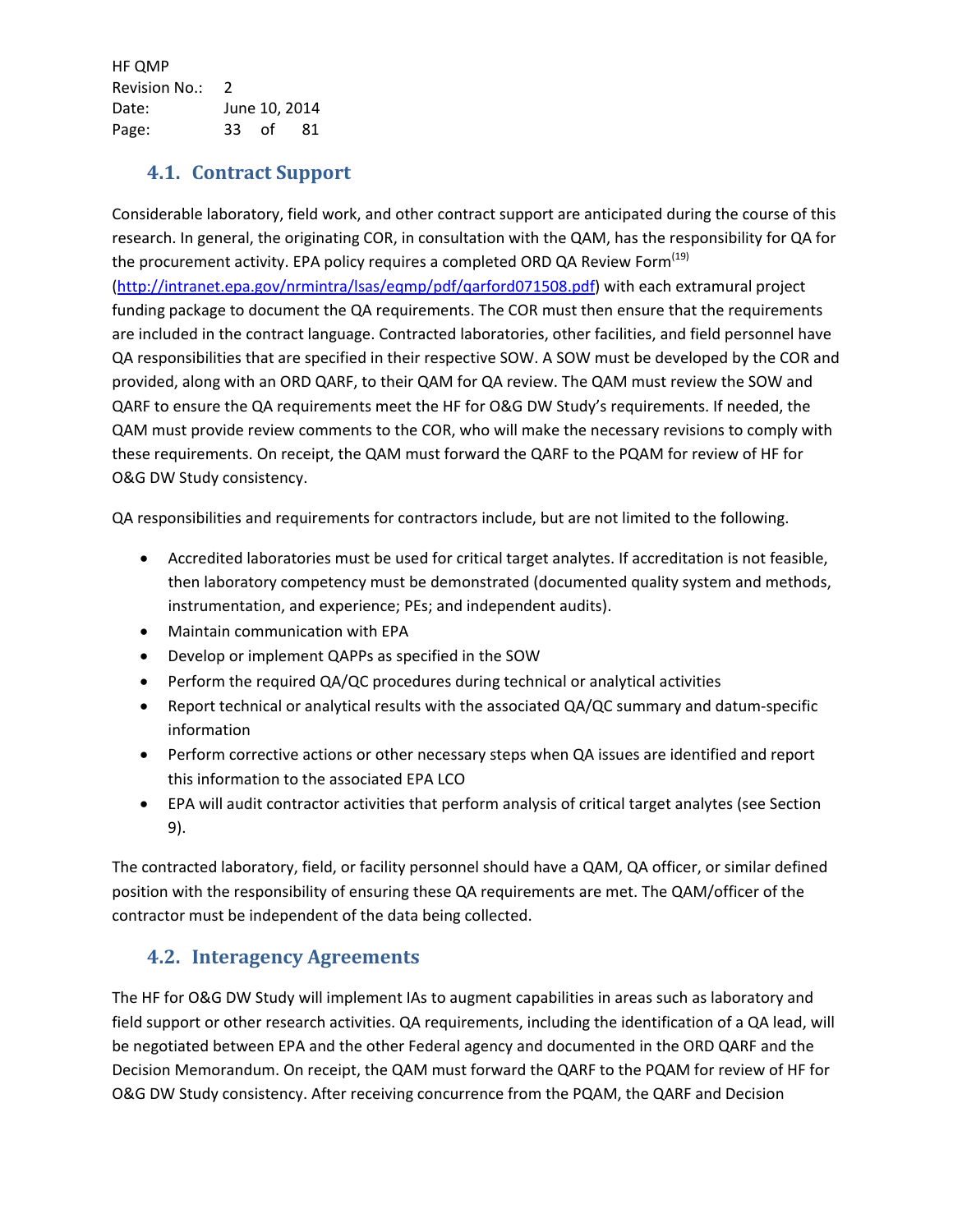HF QMP Revision No.: 2 Date: June 10, 2014 Page: 34 of 81

Memorandum must be reviewed and approved by the QAM. Typical requirements may include any of several approaches: The other Federal agency develops and writes a QAPP to be reviewed and approved by EPA; the other agency may implement an EPA-approved QAPP; or it may implement welldocumented protocols or methods that are reviewed and approved for use by EPA. The work conducted under an IA must be audited by EPA (Section 9).

When dialogue results in a final determination of these requirements, the final requirements must be documented in the project QAPP.

# <span id="page-33-0"></span>**4.3. Supplies**

Each Investigator must establish and appropriately document in the procurement specifications the necessary QA/QC requirements of the needed supplies. The supplies to be procured must be described clearly in the procurement documents by the Investigator. Verification that supplies meet all procurement requirements is the responsibility of the Investigator or designee.

### <span id="page-33-1"></span>**4.4. Regional and ORD Laboratories**

EPA Regional and ORD laboratories will provide analytical support for the HF for O&G DW Study. They are subject to the same QA requirements as contracted laboratories. The Investigator, in consultation with the QAM, must clearly transmit requirements to the EPA laboratory and participate in discussions as needed to ensure requirements will be met. The requirements must be documented in the project QAPP.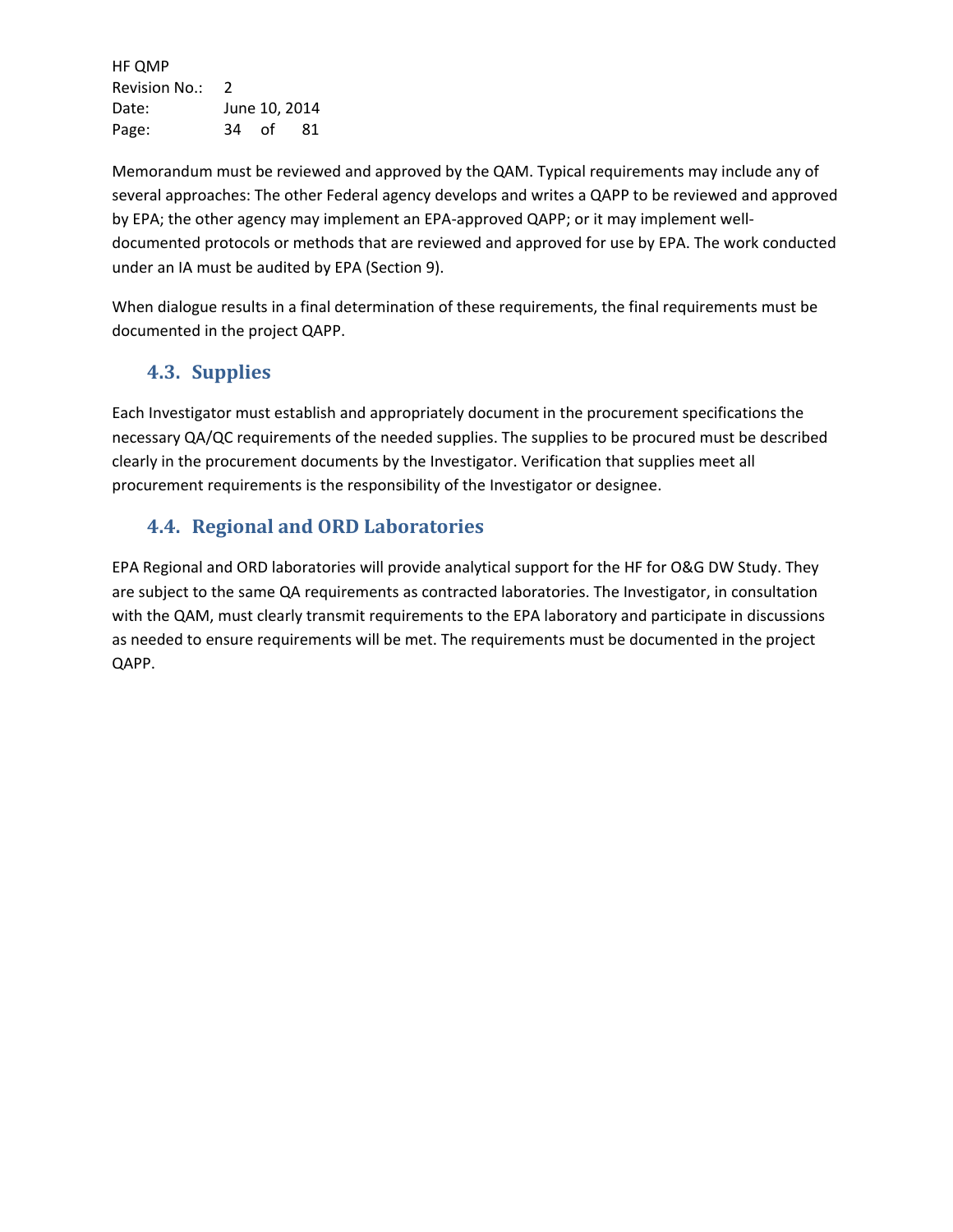HF QMP Revision No.: 2 Date: June 10, 2014 Page: 35 of 81

# <span id="page-34-0"></span>**5. Documents and Records**

All research-related documents and records are the property of the Federal government and are subject to the Federal records management policies. Investigators are responsible for the proper handling, storage, and archiving of project documents and records. Each LCO Director is responsible for the proper handling, storage, and archiving of its own program documents and records.

### <span id="page-34-1"></span>**5.1. Quality-Related Documents and Records**

Quality-related documents include the HF for O&G DW Study QMP and HF QAPPs.

It is the responsibility of the Investigator to ensure that the EPA QA Level I QAPPs for the HF for O&G DW Study are written according to *EPA Requirements for QA Project Plans (QA/R-5*), or other standard requirements, as appropriate and approved by the PQAM. The QAPPs are reviewed and approved by the Investigator and their supervisor. The QAPP then is reviewed and approved by the Division QAM or LCO DQA, according to LCO and HF program requirements, and reviewed by the PQAM for consistency with the requirements of the current HF QMP.

For the HF QMP and QAPPs, revisions or addenda are reviewed and approved using the same process as the original and will include an updated revision history table and version control block. See the revision history table near the beginning of this HF QMP for an example.

The version control block for the HF QMP and each QAPP will include the following information, at a minimum.

Short Document Title Revision No. Date Page of

All research projects conducted by or for the HF for O&G DW Study must be documented in accordance with ORD's Policy and Procedures Manual, Chapter 13, Section 13.2: Paper Laboratory Records.<sup>(12)</sup> All Federal records will be maintained and stored according to Agency records schedules. As a QA Category I effort, the majority of HF for O&G DW Study records require permanent retention under EPA Records Schedule 501, *Applied and Directed Scientific Research. <sup>(2)</sup>* 

Extramural documents and records will be organized in a contract file or an assistance agreement file by the COR or PO. Scientific records are to be transferred to the EPA Investigator at their request at the end of the project. The Investigator for each project will ensure that the final project, contract, or assistance agreement file is properly assembled for archiving. The scientific records generated as part of extramural actions will be retained in the project file to comply with the records schedule identified above.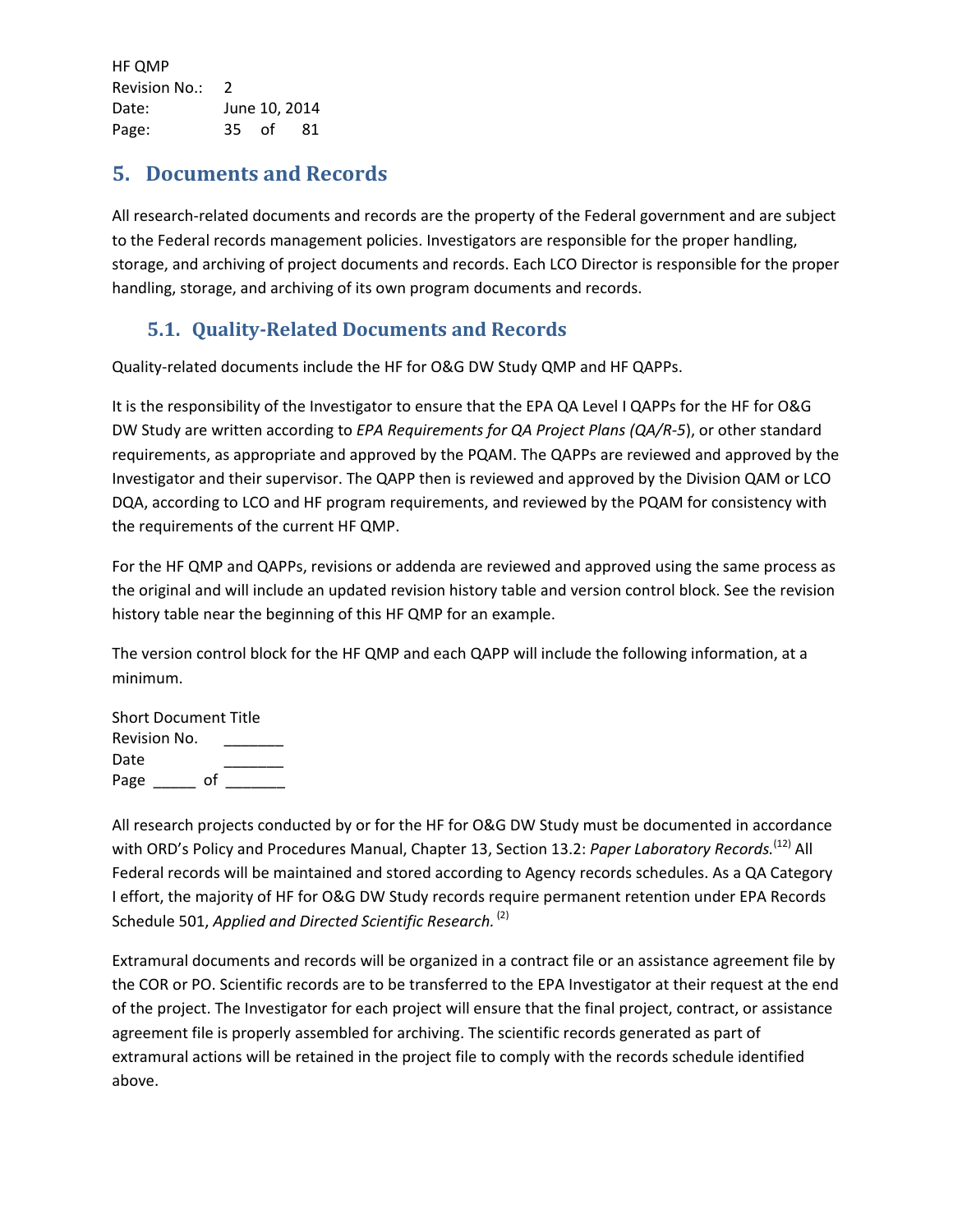HF QMP Revision No.: 2 Date: June 10, 2014 Page: 36 of 81

# <span id="page-35-0"></span>**5.2. Use of the O:\ Drive**

This HF for O&G DW Study will utilize a central information management system as a repository and central location for storing, sharing, and archiving study documents, data, and other record materials. Oversight of the system, including server operations, maintenance, and backups, is the responsibility of the Office of Science Information Management (OSIM). Electronic records (other than e-mail) should be filed on the shared ORD drive, O:\. By selecting the O:\ drive, study participants across all ORD locations may collaborate easily by sharing access to individual files. Collaborators at other EPA locations (i.e., Regional Offices) also can be granted access to the O:\ drive. Access to folders can be controlled using a hierarchical structure that begins with O:\ Priv. Access rights are can granted as "read" or "read, write, and delete."

The Study Coordinator or designee will maintain an Excel spreadsheet of all study participants that require access to the O:\Priv drive and their associated access rights. This spreadsheet will be shared with the OSIM staff responsible for administering access rights on the O:\ drive. Study participants will be granted read and write access to all HF for O&G DW Study folders, with the exception of files that are designated for documents and records for which the technical review process, including QA review, is complete. For these files, only the Study Coordinator and Report Synthesis Lead will have read, write, and delete access; all other users will have read-only privileges.

The EPA ORD shared network group drives are not approved electronic record keeping systems as defined by the National Archives. Therefore, to organize electronic files for proper retention and disposition, they are grouped together by the retention schedule disposition item (e.g., 316-258 501a2). In addition, electronic files are identified by the specific research project for which they were created. All HF for O&G DW Study participants are responsible for proper records retention. An example of the file structure that will be used to accomplish these objectives follows.

### *O:\Priv\NRP\\_SSWR\\_HF\316-258\_501a2\20110228\_QA\_Assessment\_ABC.doc*

*O:\ = the network common drive accessible to all of ORD*

*Priv\ = Private, as opposed to public; access to this directory is controlled.*

*NRP = National DW Study is a virtual organization identifier because the research is not specific to a particular LCO.* 

*SSWR = Safe and Sustainable Water Resources, the national research program, defined by ORD's Path Forward research portfolio, accountable for the HF project*

*HF = Hydraulic fracturing (research project name)*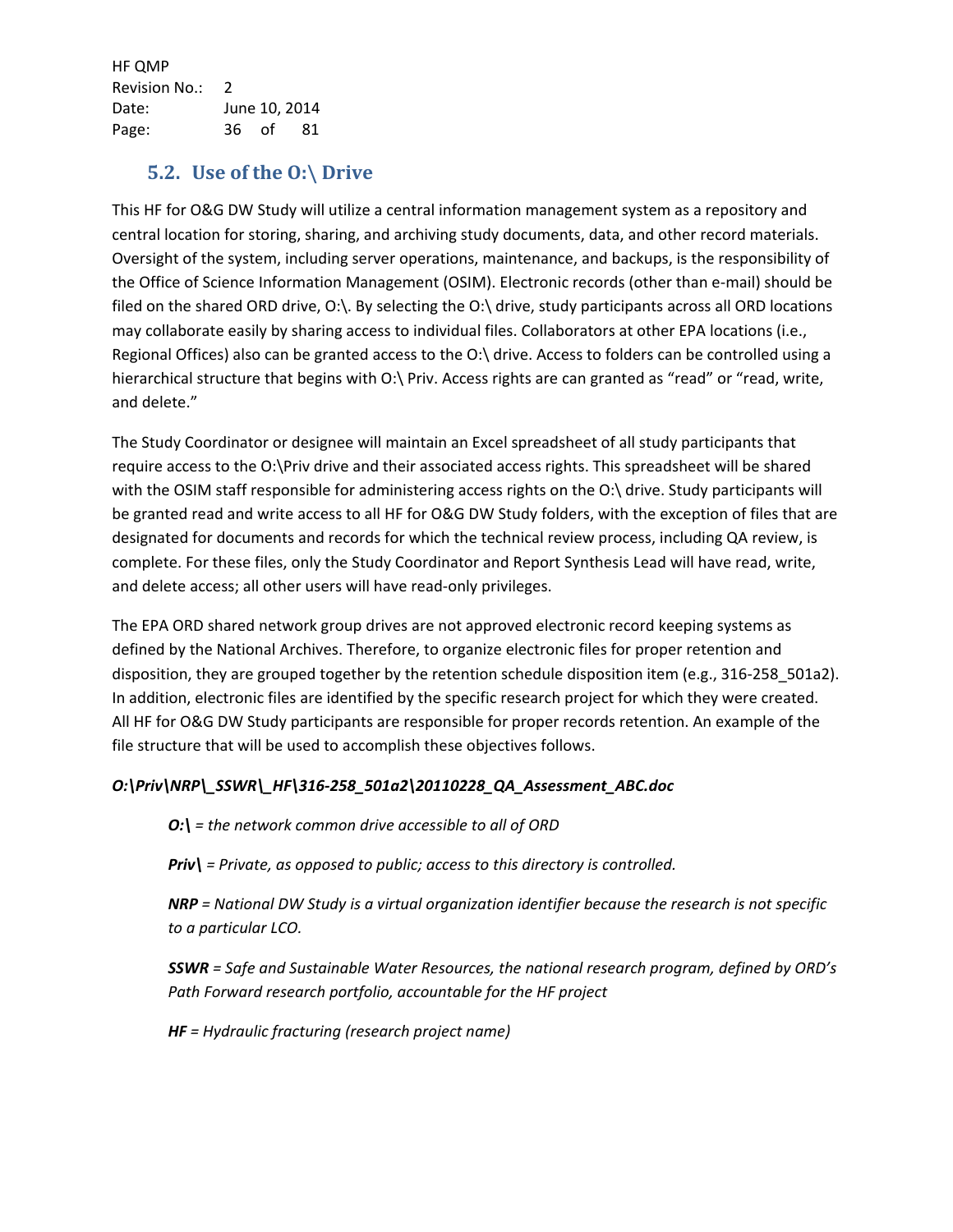HF QMP Revision No.: 2 Date: June 10, 2014 Page: 37 of 81

> *316-258 501a2 = EPA file code (316-258 is the functional code for Applied Science; 501 is the EPA record schedule for Applied and Directed Scientific Research; and, a2 is the disposition item for Project Files).*

> *20110228\_QA\_Assessment\_ABC.doc = The file name of a particular document. A standard YYYYMMDD format represents the date the file was created, followed by a subject name, followed by an optional component of the file name indicating the initials of the author ("ABC"). Underscores are used in place of spaces in the file name.*

Investigators and individual researchers may use QAPPs to describe additional standard subfolders within the O:\ drive file structure. When researchers use "My Documents" for storing their electronic files, for example during initial data analyses, no standard file structure is required; however, file names conforming to the conventions described in this section should be considered.

The O:\ drive file structure was constructed according to the following logic.

Some literature will be used for analytical work (i.e., Literature\_for\_Analysis), other literature will be technical or general reference files that are maintained by individuals or program offices to enable the person or program office to perform its mission and that are kept only for reference and, therefore, placed in Literature for Reference.

Documents, data, and other records materials will have life cycles that include initial collection, sharing, and analysis. This information typically is held in electronic files. Prior to technical review and QA review, these types of electronic files will be stored according to the six technical areas described in the HF DW study organization chart (Figure 3) using Project Files-QA Incomplete.

When all technical reviews, including QA review, are complete, documents and data will be placed in Final Project File-QA Complete. This folder will be access controlled to ensure that all appropriate QA/QC checks have been completed and, if any changes are required, that their impact can be assessed with respect to other aspects of the study. It is recommended that information in this folder be in portable document format (pdf).

The information that will be used to write the assessment report will be stored in \_Report\_2014\_Assessment using the same themes as used for the HF for O&G DW Study plan reviewed by EPA's SAB. These six themes are depicted in the HF for O&G DW Study organization chart (Figure 3).

The HF for O&G DW Study has an overarching QA program described in this document. Key documents required for the QA program will be stored in Quality\_Assurance.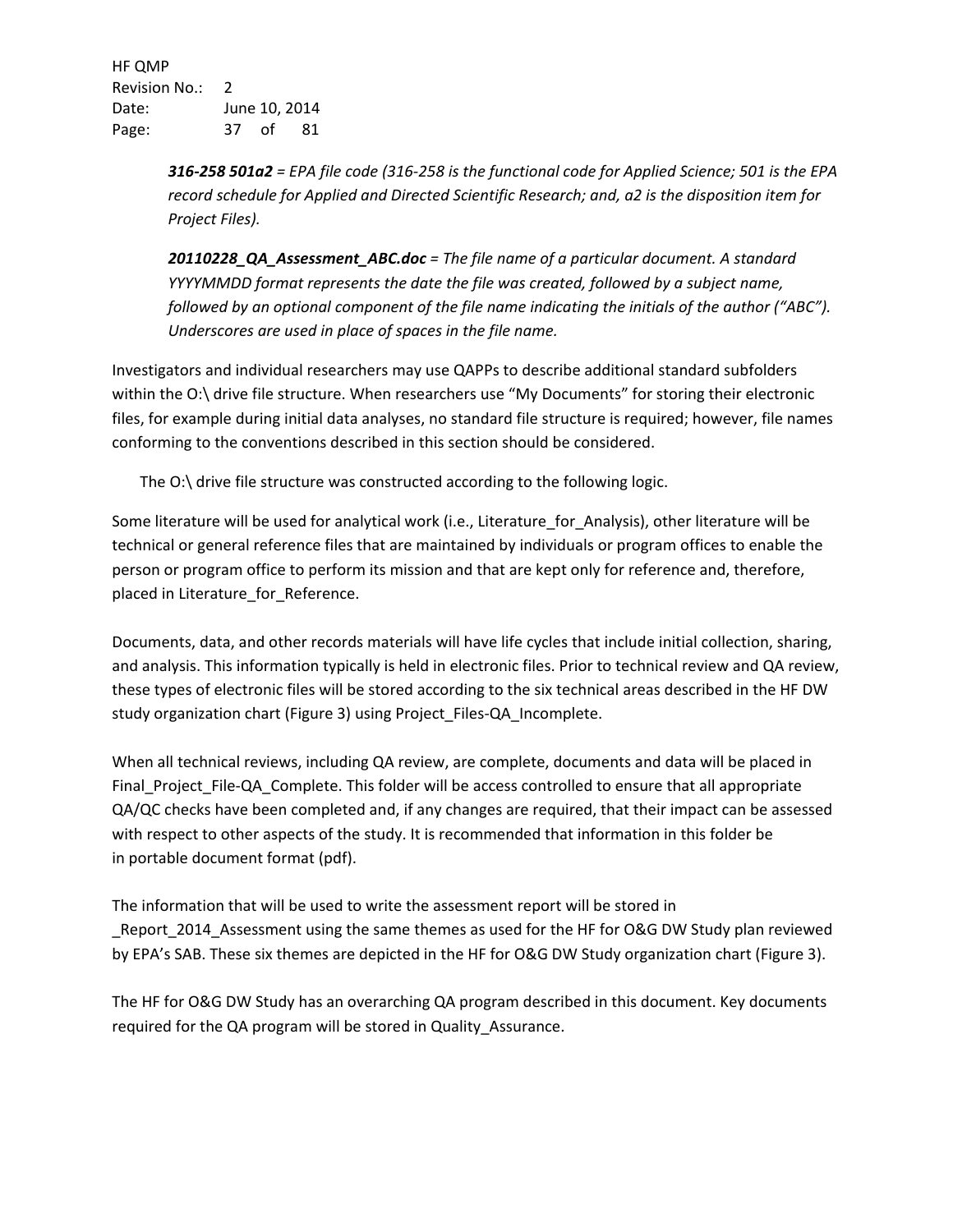HF QMP Revision No.: 2 Date: June 10, 2014 Page: 38 of 81

Records schedule 501 includes several retention schedules, ranging from permanent retention (i.e., 316- 258\_501a2) to retaining files for only 5 years after completion of the project (i.e., 316-258\_501c). The majority of HF for O&G DW Study files will be retained permanently; however, any records for maintenance, calibration, or inspection of equipment will be placed in Equipment\_Files, which has the shorter retention requirement. Additional folders have been provided for Non-Record materials (008a) and Contract Management records (504 202c).

A shortcut to the subfolders for the HF for O&G DW Study has been created and may be copied to the desktop to avoid the need to drill down through the top level folders. It is located at O/PRIV/NRP\_SSWR\_HF and is labeled "HF Files on O Drive".

### **5.3. File-Naming Conventions**

### **General**

The following conventions should be considered for naming files that are created as part of the HF for O&G DW Study

### **Avoid use of special characters in naming, such as \ / : \* ? < > | [ ] & \$ ,**

These characters have different effects in various operating systems (e.g., Apple, Microsoft, Linux), and their use could lead to loss of files or errors.

### **Avoid spaces in naming; use underscores instead.**

Spaces are translated in a Web environment as "%20", and, in word processing, spaces signal a possible break for a new line.

### **Consider that the file or folder will move from its original location.**

Files are frequently moved (e-mailed, copied, etc.) from the original location that may have given context (e.g., genomic\_lab\photos\microscope\00001.gif).

Although this method is efficient when the files stay in this directory structure, it could lose context if the files alone or just one level of the folder were moved. An alternative would be genomic\_lab\_photos\_microscope\_0001.gif.

### **Consider using a date in your file- and directory-naming scheme.**

As files are copied, their date of creation is overridden to the date of copy in some operating systems such as Microsoft XP.

If you do choose to use a date, follow the [International Organization for Standardization document](http://www.iso.org/iso/support/faqs/faqs_widely_used_standards/widely_used_standards_other/date_and_time_format.htm)  [8601.](http://www.iso.org/iso/support/faqs/faqs_widely_used_standards/widely_used_standards_other/date_and_time_format.htm)<sup>(23)</sup> Numeric representation of dates is YYYYMMDD.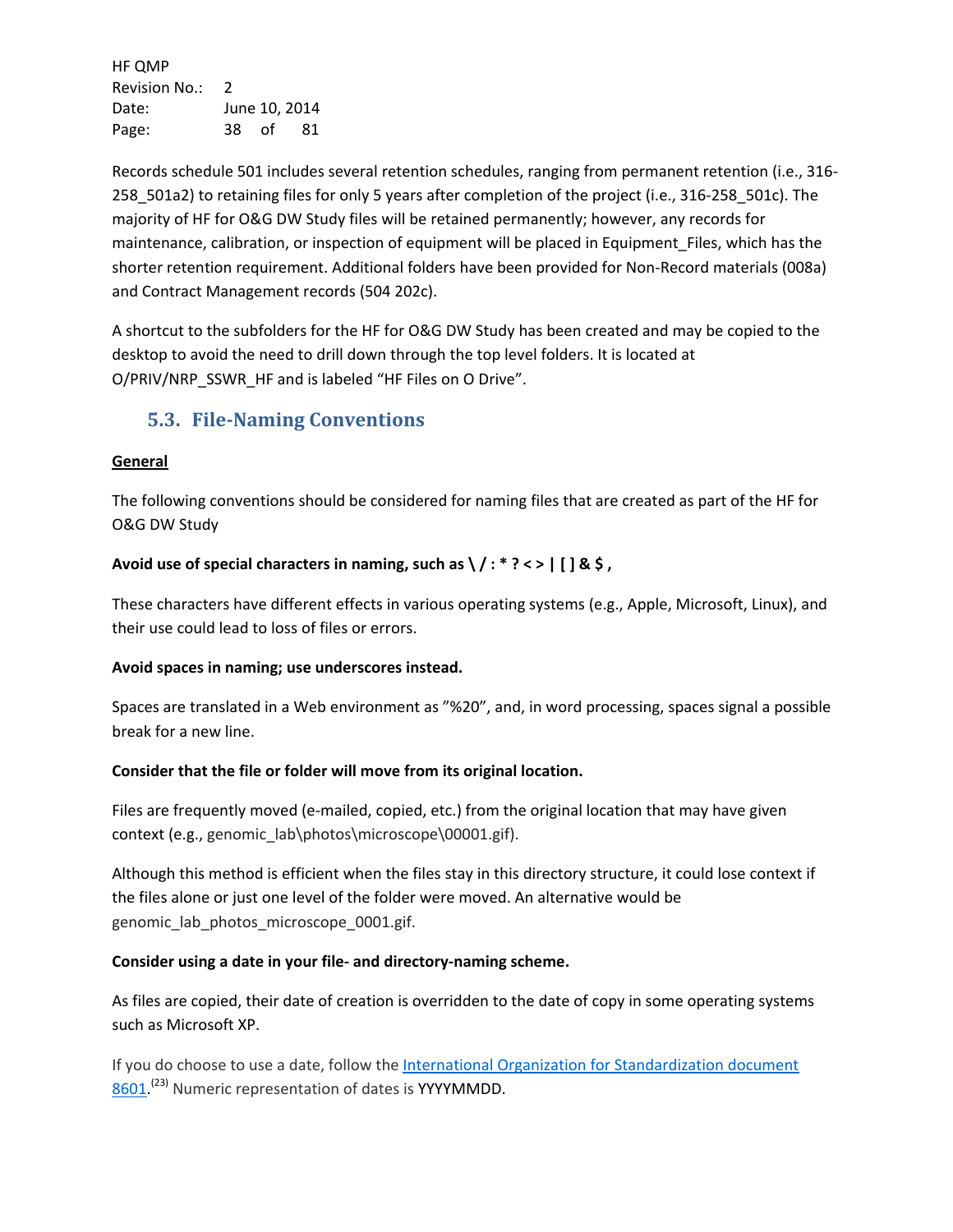HF QMP Revision No.: 2 Date: June 10, 2014 Page: 39 of 81

Examples:

| January 5, 2011   | 20110105 |
|-------------------|----------|
| February 13, 1966 | 19660213 |
| December 20, 1989 | 19891220 |

### **Manage versions.**

To manage versions, consider adding a "v" to the file name followed by a two digit number (e.g., v02) to ensure the capture of changes from the original. Once the action is completed and the final version released, change the "v" notation to "FINAL".

Examples:

virtualLiver\_tox\_study\_v01.doc

virtualLiver\_tox\_study\_v02.doc

virtualLiver\_tox\_study\_FINAL.doc

### **Indicate who created the file.**

Include the researcher's name or initials in the file name

#### **Consistency.**

Are versions important to your group, or is it more important to include a date? What is most important is that, as a whole, there is consistency in naming practices, particularly within projects.

#### **There will be exceptions.**

One exception is batch processing by third-party software. There are times when it is not possible to rename files that are automatically generated. In these cases, apply standardization to the directories in which they reside.

#### **Literature Files**

#### **Journal Articles**

AuthorLastName\_etal\_YYYY\_JournalAbbreviation\_ShortIdentifyingText.xyz (The "etal" is necessary only if there are multiple authors on the document.)

Another option would be to use the following if there are two authors and the above, "etal" version if there are more than two authors.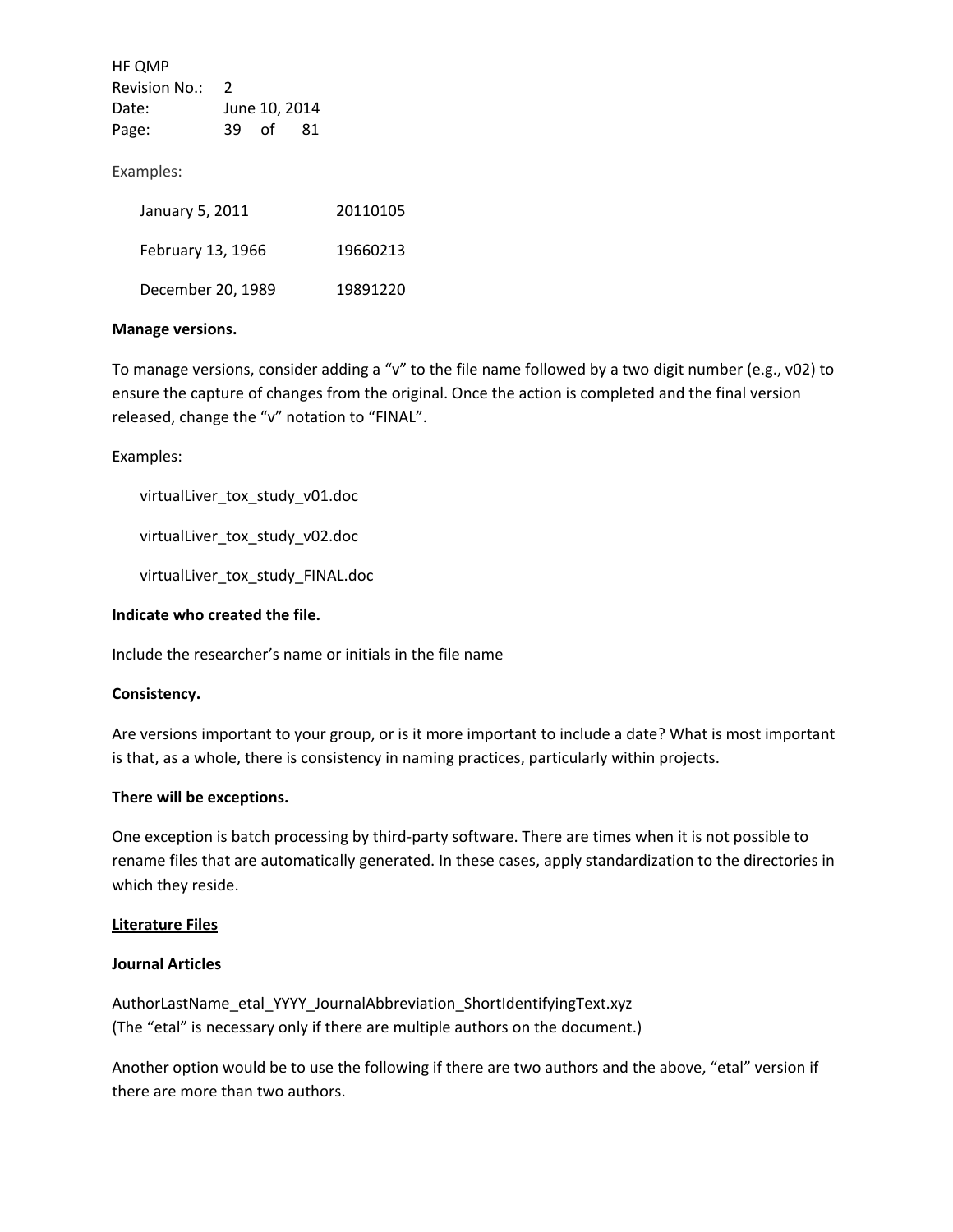HF QMP Revision No.: 2 Date: June 10, 2014 Page: 40 of 81

AuthorLastName1\_AuthorLastName2\_YYYY\_JournalAbbreviation+ShortidentifyingText.xyz

### **Report**

ReportPublisher\_YYYY\_ReportNumber\_ShortIdentifyingText.xyz

### **Presentation**

PresenterLastName\_YYYYMMDD\_MeetingAbbreviation\_ShortIdentifyingText.xyz

#### Specific Conventions for Naming Quality Documents: QAPPs, Audit Reports, etc.

A systematic approach to labeling QA documents and files is taken from Chapter 5 of the ORD Quality Management Plan for Scientific Research, Revision 1, June 2012.

ORD requires each laboratory/center QMP to describe a system for issuing document control numbers (DCNs) for quality records (e.g., QMPs, QAPPs, SOPs, and audit reports). The DCNs should be unique and intuitive to use. To this end, the DCN must indicate the following:

The acronym for the organization that is accountable for preparing and maintaining the document

The acronym for the document type (i.e., QMP, QAPP, SOP, or audit report)

A number, typically assigned sequentially, when combined with the acronyms creates a unique DCN

The version/revision number (e.g., version 0 is the original; version 1 is the second version; version 1.1 is the second version with minor changes)

For example, the DCN for the ORD QMP is "ORDQMP-01-01".

This approach needs only a minor modification to indicate the documents and files are tied to the HF for O&G DW Study by adding "HF" to the requirements listed above. For ease in quickly identifying the contents of the document or file, an additional term may be beneficial. For example, the case study QAPPs may include the location (i.e., Kildeer). For audits, including a date may be helpful.

Examples:

For the QAPP for the Kildeer case study, the DCN for the original QAPP will be as follows.

HF\_NRMRL\_Kildeer\_QAPP-01-00

The DCN should be included on the title page, and it should be used to label the file in which it is located on the O:\ drive.

For the first field TSA of the Kildeer case study, the DCN will be as follows.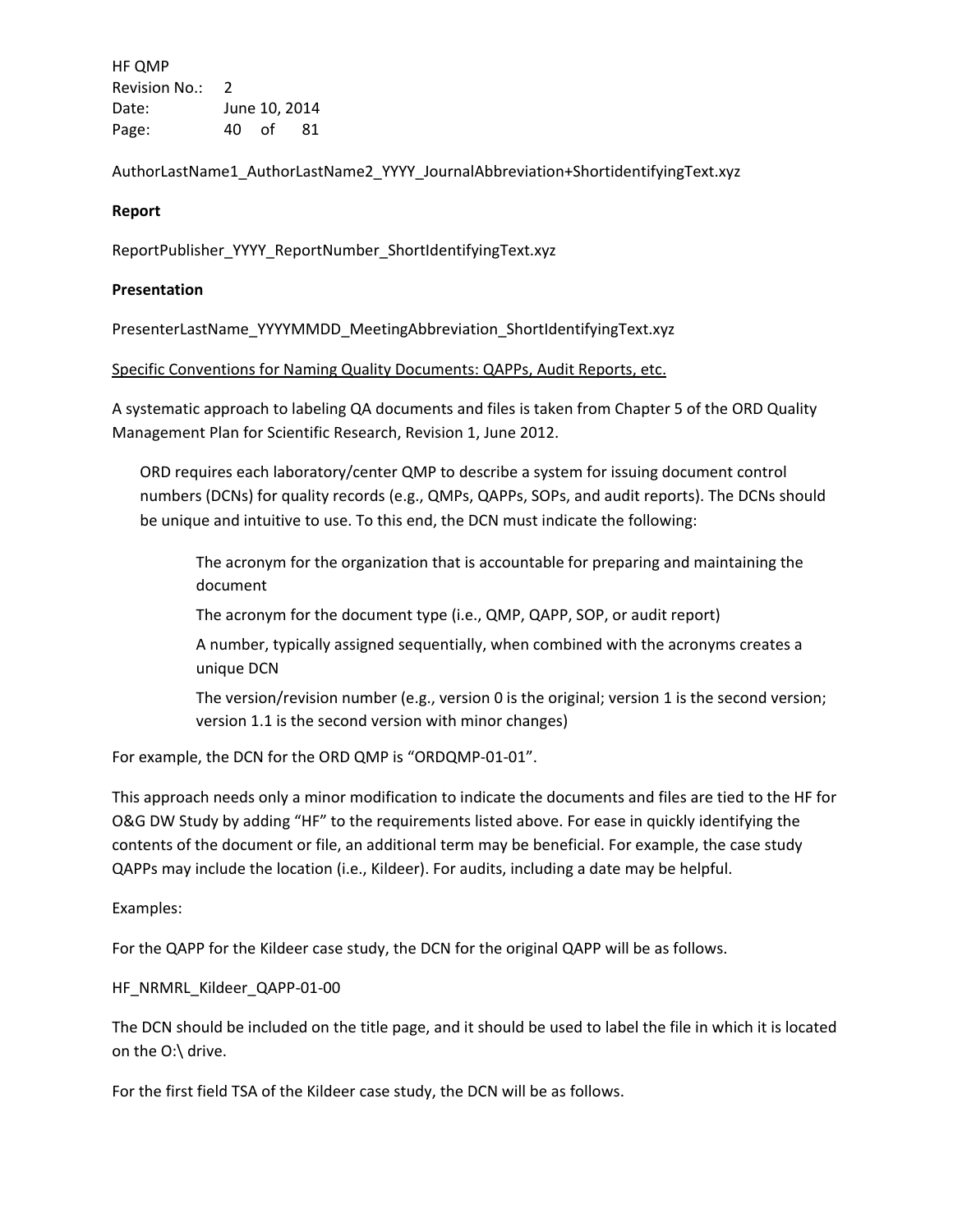HF QMP Revision No.: 2 Date: June 10, 2014 Page: 41 of 81

HF\_NRMRL\_Field\_TSA\_Kildeer-01-00-yyyymmdd

### **5.4. E-mail Management**

Since the beginning of the HF for O&G DW Study, the Agency has migrated its e-mail services from Lotus Notes to Microsoft Outlook; consequently, study record e-mails will have been created in both e-mail applications and, at this time, will be managed differently. EPA has established the enterprise content management system (ECMS) as the certified record keeping system for Agency e-mail, and it should be utilized when available. Guidance on e-mail as records <sup>(24)</sup> can be found at [\(http://www.epa.gov/records/faqs/email.htm\)](http://www.epa.gov/records/faqs/email.htm).

For Lotus Notes e-mails:

Record e-mails associated with the HF for O&G DW Study should be kept as part of the research project file or part of the project administrative correspondence in ECMS. Study participants are responsible for ensuring that e-mail records are filed appropriately at the end of the study or when the participant leaves the team for any reason.

So that HF for O&G DW Study e-mails can be compiled, accessed, and stored in a central information system, an "organization" has been established in the ECMS database for the HF for O&G DW Study (e.g., ORD/NRP/SSWR/HF). Collaborators may register in ECMS for access to the HF for O&G DW Study file plan, as a secondary organization, by "Requesting a group membership change" [\(http://intranet.epa.gov/ecms/start/register.htm\)](http://intranet.epa.gov/ecms/start/register.htm). On obtaining access, users must file all project e-mail in custom HF for O&G DW Study folders already established in the file plan.

As ECMS "organization" folders, the contents of these folders are accessible to all members of the HF for O&G DW Study, unless otherwise restricted by the e-mail filer. Additional customized subfolders may be requested by contacting the ORD RLO.

For Outlook e-mails:

At this time, Outlook has yet to be configured to transfer record e-mails to the ECMS application. Until Outlook is integrated fully with ECMS, Outlook e-mails for the HF for O&G DW Study should be retained in a user-designated HF for O&G DW Study folder within the Outlook application. When ECMS has been enabled to accept these e-mails, users will be informed of how to move their records from their Outlook folder into ECMS for long-term retention.

## **5.5. Alternatives to Sharing Data on the O:\ Drive**

Guidance for alternatives for sharing data is provided in this section.

Small files (≤10 MB): E-mail is a quick and convenient option.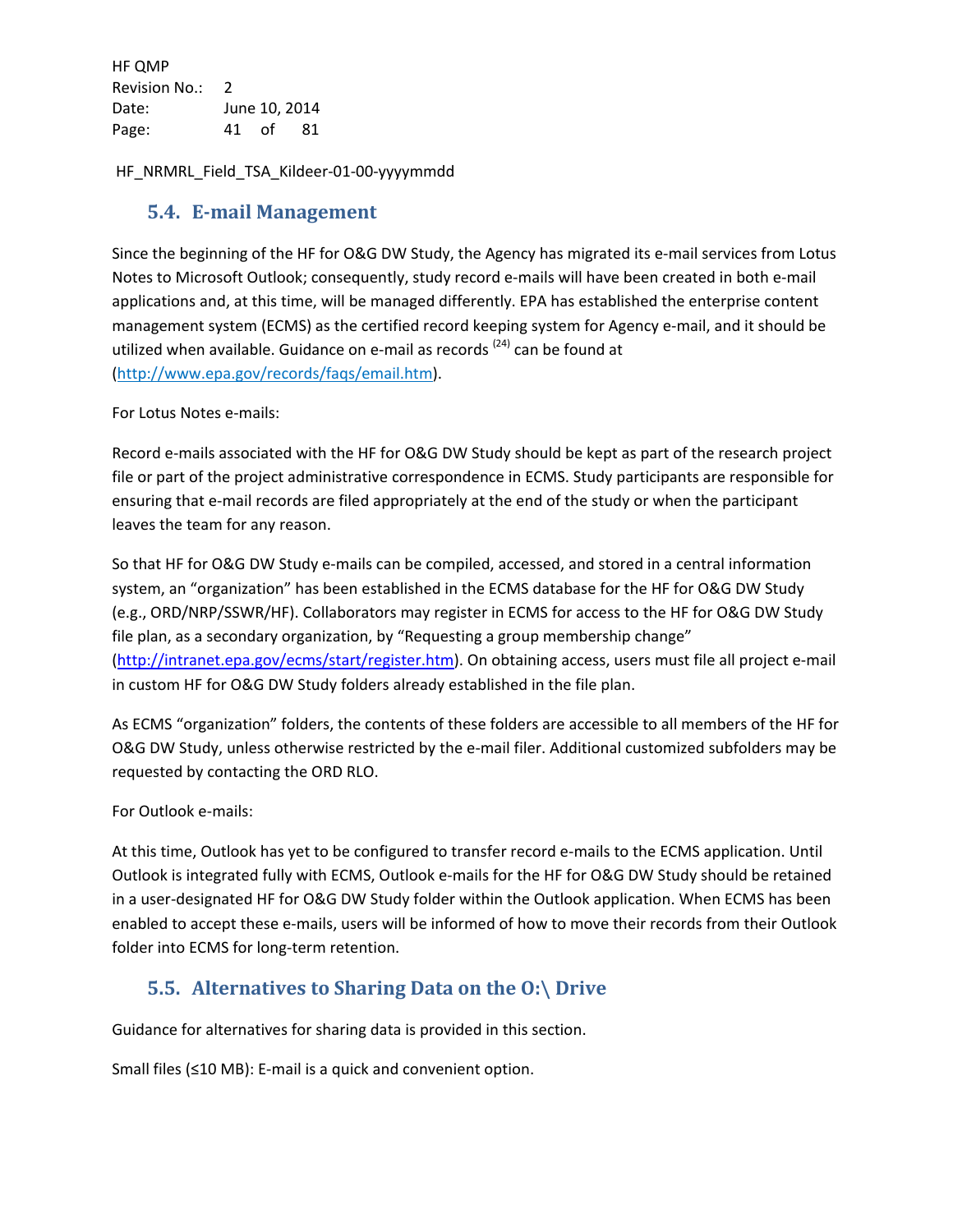HF QMP Revision No.: 2 Date: June 10, 2014 Page: 42 of 81

Medium files (10 MB to 100 GB): Using EPA's [Science FTP Server](http://scienceftp.epa.gov/) is an option. FTP stands for "File Transfer Protocol," a network protocol for copying files over a network such as the Internet. This service, run by the Office of Environmental Information (OEI), has been in operation since 2004 and is designed for both inbound and outbound file sharing. It is available to both EPA staff and external collaborators. Click on the link above to set up an account and create accounts for external collaborators. Generally, collaborator accounts are good for 1 to 4 weeks, but requests for an extension for up to 1 year can be made by e-mailing Ravi Nair (at [nair.ravi@epa.gov\). No](mailto:nair.ravi@epa.gov)te: Files on the Science FTP Server are deleted after 28 days without prior notice. Science FTP Server is a place to transfer files to other collaborators. It is not a place to store files, such as the O:\ drive, which is backed up.

Large files (≥100 GB): Use a CD, removable hard drive, or other similar device and overnight delivery service if needed

### **5.6. CBI**

In some instances, work may entail use of documents or data that describe or involve CBI. This includes any information in any form received from any person, firm, partnership, corporation, association, or local, State, or Federal agency that contains trade secrets or commercial or financial information; that has been claimed as confidential by the person submitting it; and that, legally, has not been determined to be nonconfidential by the EPA General Counsel. TSCA CBI procedures will be used to maintain CBI collected under the HF for O&G DW Study.<sup>(22)</sup> HF for O&G DW Study managers and staff must ensure that this information is protected from general release and is kept in a secure system, as required by the above reference.

## **5.7. Chain of Custody Procedures**

HF for O&G DW Study QAPPs will describe specific procedures and forms required to provide for a program of strict chain of custody for each sampling event. All samples will be uniquely identified so that records of a sample can be followed from the time and location of sampling to the table of analytical results in the final report.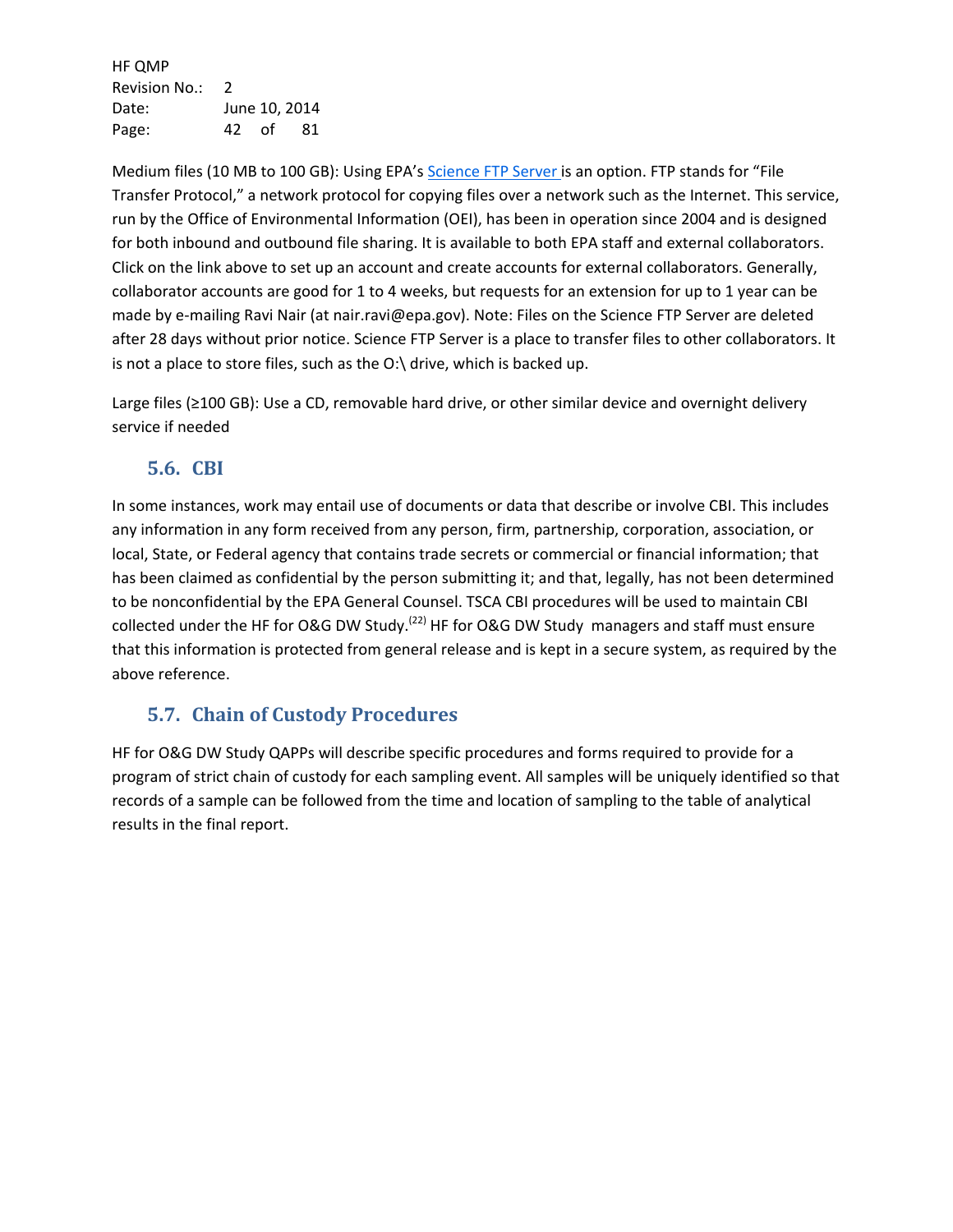HF QMP Revision No.: 2 Date: June 10, 2014 Page: 43 of 81

## **6. Computer Hardware and Software**

Procedures to ensure the accuracy and integrity of computer-resident data are of critical importance to the overall quality and credibility of the HF for O&G DW Study. EPA's OEI publishes guidance that generally will be followed throughout the EPA ORD LCOs participating. This guidance includes EPA Directive 2100B8, *Information Resources Management Policy*(26) and EPA CIO 2104.0, *Software*  Management and Piracy Policy.<sup>(27)</sup> These comprehensive guidance documents address many issues regarding the use of computer systems, including purchase of computers, purchase or development of software, design of databases, records management, security, and data standards. Network- and PCbased databases and the networks themselves will adhere to Agency information management standards developed by the Office of Information Resources Management and to other standards and guidelines as applicable for the development of software and specialized computer hardware. Specification for computer hardware and software will be described in the individual LCO QMPs. It is the responsibility of each Investigator to interpret and adhere to the applicable standards of their respective LCO for each intramural or extramural project or study.

Projects that entail modeling, existing data, and require significant databases should specify computer hardware and software requirements in the associated QAPPs. Should there be a need for project-level software to be developed, this will be described in individual planning documents and conducted according to the OEI guidance and requirements for installing, using, maintaining, controlling, and documenting hardware and software. Procedures for assessing and documenting the impact of changes to the system and for ensuring that items meet necessary quality requirements prior to purchasing are included. These QAPPs also must follow EPA software-, modeling-, and database-specific guidance, including EPA G-5M, Section  $7.0^{(28)}$  if applicable.

If HF for O&G DW Study-wide hardware or software is required (e.g., database), OSIM is responsible for ensuring these systems adhere to the Agency information management standards.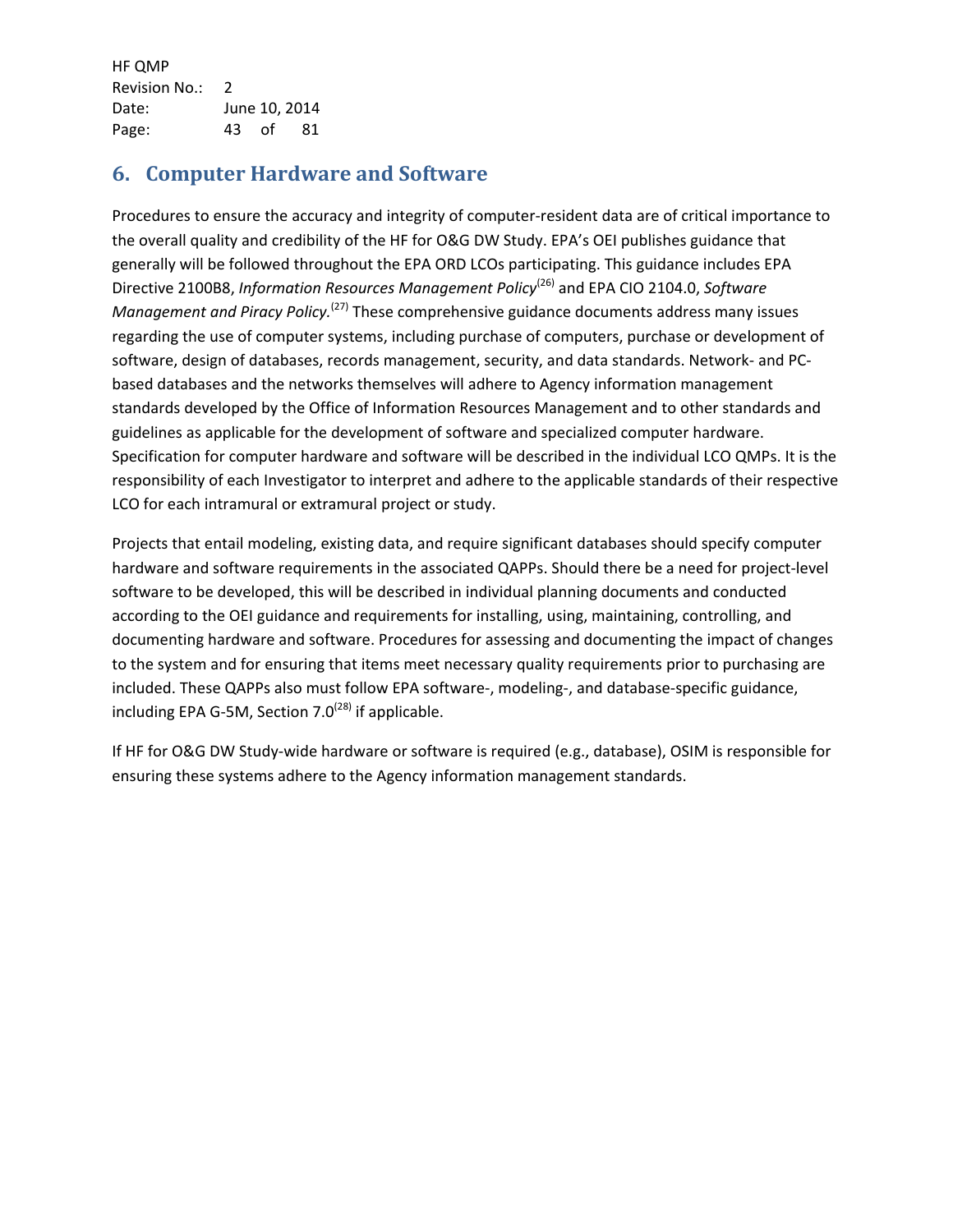HF QMP Revision No.: 2 Date: June 10, 2014 Page: 44 of 81

# **7. Planning**

EPA requires that all research conducted must follow a systematic planning process. EPA staff from LCOs, national research programs, and Regions contributed to the initial planning of the HF for O&G DW Study as defined in the *Plan to Study the Potential Impacts of Hydraulic Fracturing on Drinking Water*  Resources.<sup>(1)</sup> These representatives sought input from a broad range of stakeholders, including other Federal agencies, States, tribes, local government representatives, industry, nongovernmental organizations, academia, and private citizens. EPA staff participated in a series of meetings that established the water cycle as the parameter for the design and developed the research questions and contributed to the development of research approaches. The study plan was finalized after input from the public and peer review by the SAB.

This HF for O&G DW Study has been designated as a QA Category 1 effort. All work conducted specifically for this HF for O&G DW Study must follow the minimum QAPP requirements as described in EPA/QA R-5 *EPA Requirements for QAPPs.*(16) The guidance used to develop the project planning documents should be tailored to the project. Quality Management Tools for developing QAPPs are available a[t http://www.epa.gov/quality/qapps.html.](http://www.epa.gov/quality/qapps.html)

The planning and implementation of EPAs HF for O&G DW Study projects involving multiple LCOs in a balanced matrix organization require the use of collaborative leadership within each of the LCOs during the weekly HF Leadership team meetings. Given that Investigators communicate with and take instruction from both LCO Directors and the Study Coordinator on research progress and products, weekly HF Leadership meetings are an opportunity for the Study Coordinator to speak directly with LCO Directors, as well as QA Leadership, to ensure consistency with respect to project guidance and QA.

EPA guidance is available for projects that expand beyond typical measurement projects. Research projects that entail modeling should utilize the *Guidance for QAPPs for Modeling*, EPA QA/G-5M. (28) When existing data are used, the QAPP should indicate how "good" the data or information must be to meet the objectives of the project. During the planning process, acceptance or performance criteria should be determined for the data and documented in the QAPP. Research projects that entail the use of existing (secondary) data should utilize the EPA Guidance QA/G-5: *Guidance for QAPPs*, Chapter 3.<sup>(29)</sup>

Other agencies (e.g., DOE) may follow the *Uniform Federal Policy for Implementing Environmental*  Quality Systems<sup>(21)</sup> [\(http://www.epa.gov/fedfac/pdf/ufp\\_v2\\_final.pdf\)](http://www.epa.gov/fedfac/pdf/ufp_v2_final.pdf). This policy is equivalent to the EPA guidance for planning.

Regardless of the type, each QAPP will include boilerplate information, specific to the HF for O&G DW Study. This boilerplate language is included in Appendix G.

QAPPs will be reviewed internally by Division QAMs according to LCO requirements. The QAM will forward the QAPP to the HF for O&G DW Study PQAM for concurrence with the requirements of this QMP. QA staff are independent of the work being reviewed.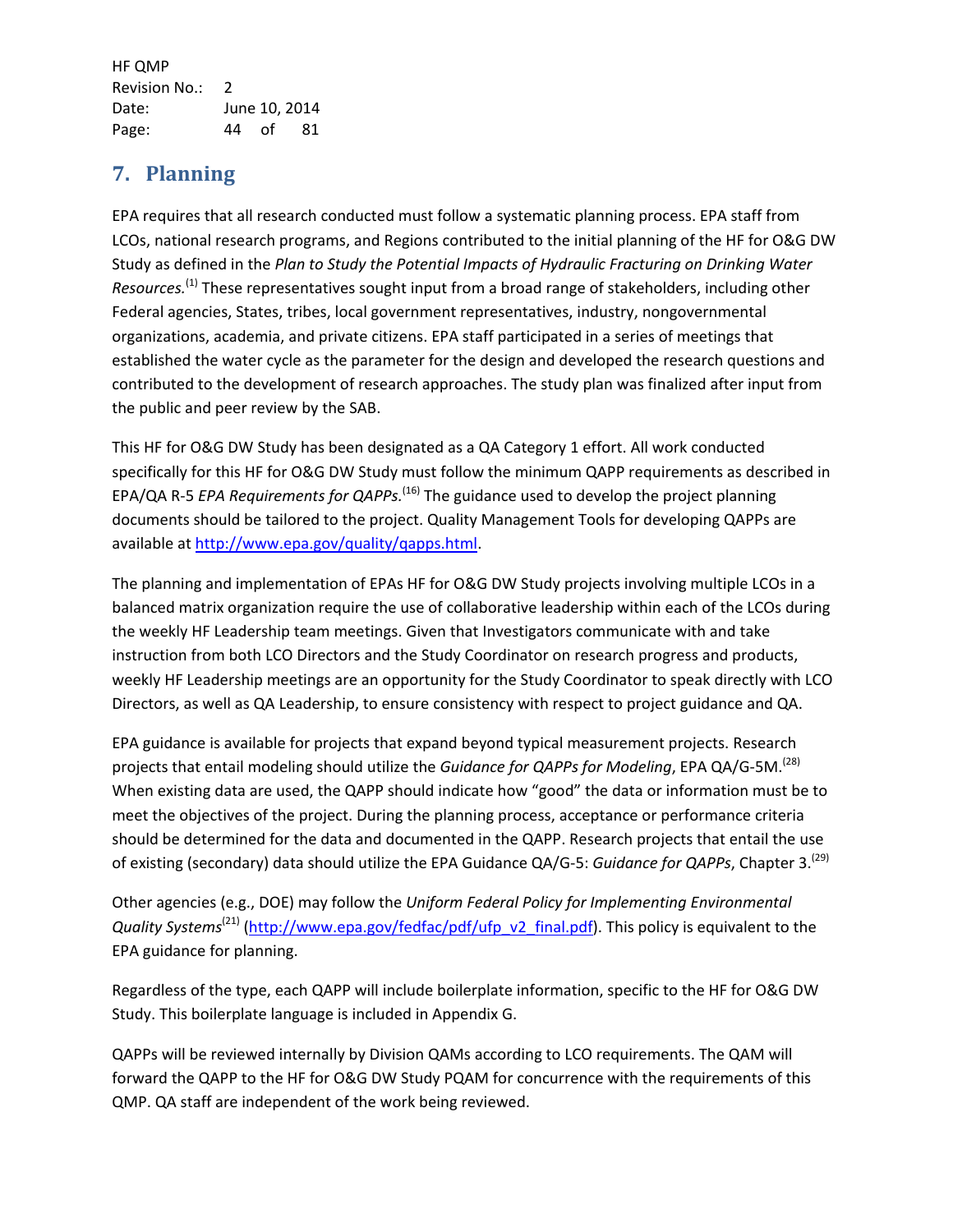HF QMP Revision No.: 2 Date: June 10, 2014 Page: 45 of 81

For each project, project objectives need to be clearly identified and designated as primary or secondary. Primary objectives are those that are critical to meeting the goals of the research activity. Secondary objectives are ancillary to the primary objectives and often provide additional information to supports the primary objectives. Associated measurements then must be classified as either critical for primary objectives or noncritical for secondary objectives. This enables a better focus for the planned QA activities (e.g., audits).

In instances where routine steps are used for sampling, analysis, data searching, or other activities, the preparation and use of an SOP is of significant value. In these instances, an SOP should be written, especially if the procedure is to be followed by more than one person. SOPs are descriptions of repetitive functions written to a level of detail that enables the function to be performed in the same way among personnel and over time. SOPs may describe, for example, fundamental, programmatic actions and technical actions, such as analytical processes and processes for maintaining, calibrating, and using equipment. SOPs are intended to be specific to the organization or facility whose activities are described and assist that organization in maintaining their QC and QA processes and ensuring compliance with governmental regulations. If a new procedure needs to be developed under this HF for O&G DW Study, LCO QMPs should be consulted. The need for an SOP is determined by the Investigator, QAM, or line management. SOPs will be reviewed and approved according to procedures found in LCO QMPs.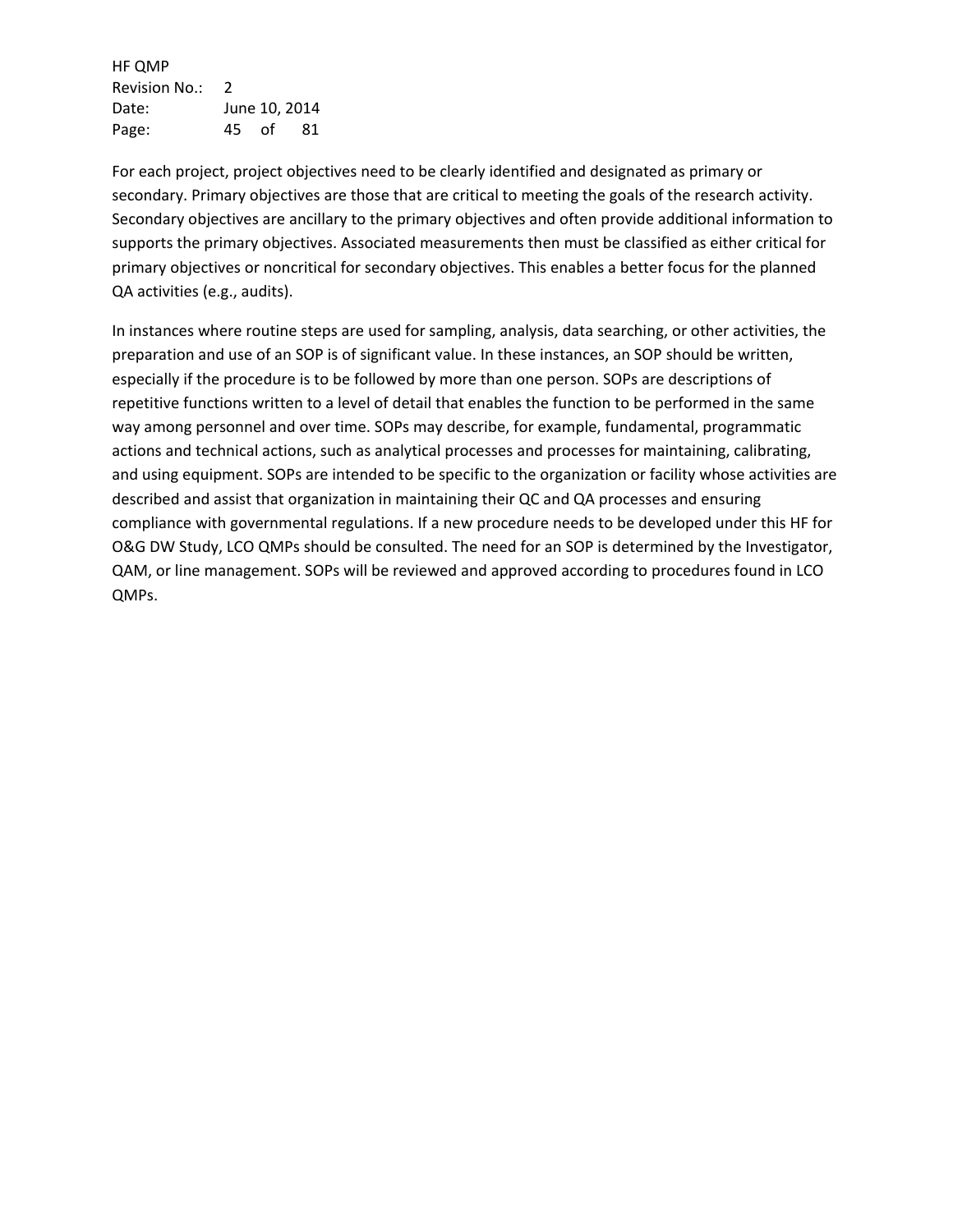HF QMP Revision No.: 2 Date: June 10, 2014 Page: 46 of 81

## **8. Implementation of Work Processes**

Proper implementation of a project requires the following facets.

- 1. Adherence to all planning and procedural documents (QAPPs, written operating procedures), with documentation of any significant deviations or amendments
- 2. Routine QC checks and periodic self-assessments to provide regular, ongoing quantitative and qualitative evaluation of project performance. Where measurement quality objectives have been established, the Investigator is responsible for ensuring that all resulting project design constraints are adhered to and that all associated data quality requirements for specific measurement methods are met routinely.
- 3. Timely reporting and documentation of significant problems, corrective actions taken, and potential impact on task or project results
- 4. Complete, accurate, verifiable documentation of all aspects of the task or project implementation that may affect the quality of the results and the overall credibility and defensibility of the work. This includes documentation of experimental objectives, approach, sample chain of custody, methods, and materials.
- 5. QA review of all products produced in this HF for O&G DW Study

All members of ORD's research staff are required to comply with ORD Policies 13.2, *Paper Laboratory Records*(12) , and 13.4 *Quality Assurance/Quality Control Practices for ORD Laboratories Conducting*  Research.<sup>(12)</sup> It is the responsibility of the Investigator or COR for each project of the HF for O&G DW Study to ensure that a project is implemented properly so that the results are scientifically defensible and of the type and quality required.

The LCO Directors, Division Directors, and Branch Chiefs are directly responsible for ensuring that all personnel involved in the conduct of the project are appropriately qualified, trained, and supervised. The Investigator or COR is responsible for ensuring that all project personnel fully understand the research objectives, the technical and QA or QC requirements of all of the project's research plans and procedures, and their roles and responsibilities in implementing these plans and procedures and in the overall conduct of the project.

The current versions of QAPPs and associated SOPs are to be available to all project workers. Work must be implemented according to those planning documents. SOPs that are written for projects should follow LCO guidance.

QAPP and SOP revisions are required whenever significant changes to a plan or procedure are implemented. QAPPs and project-related SOPs must be reviewed within 18 months for long-term projects. Reviews should be documented and tracked for all QAPPs and SOPs.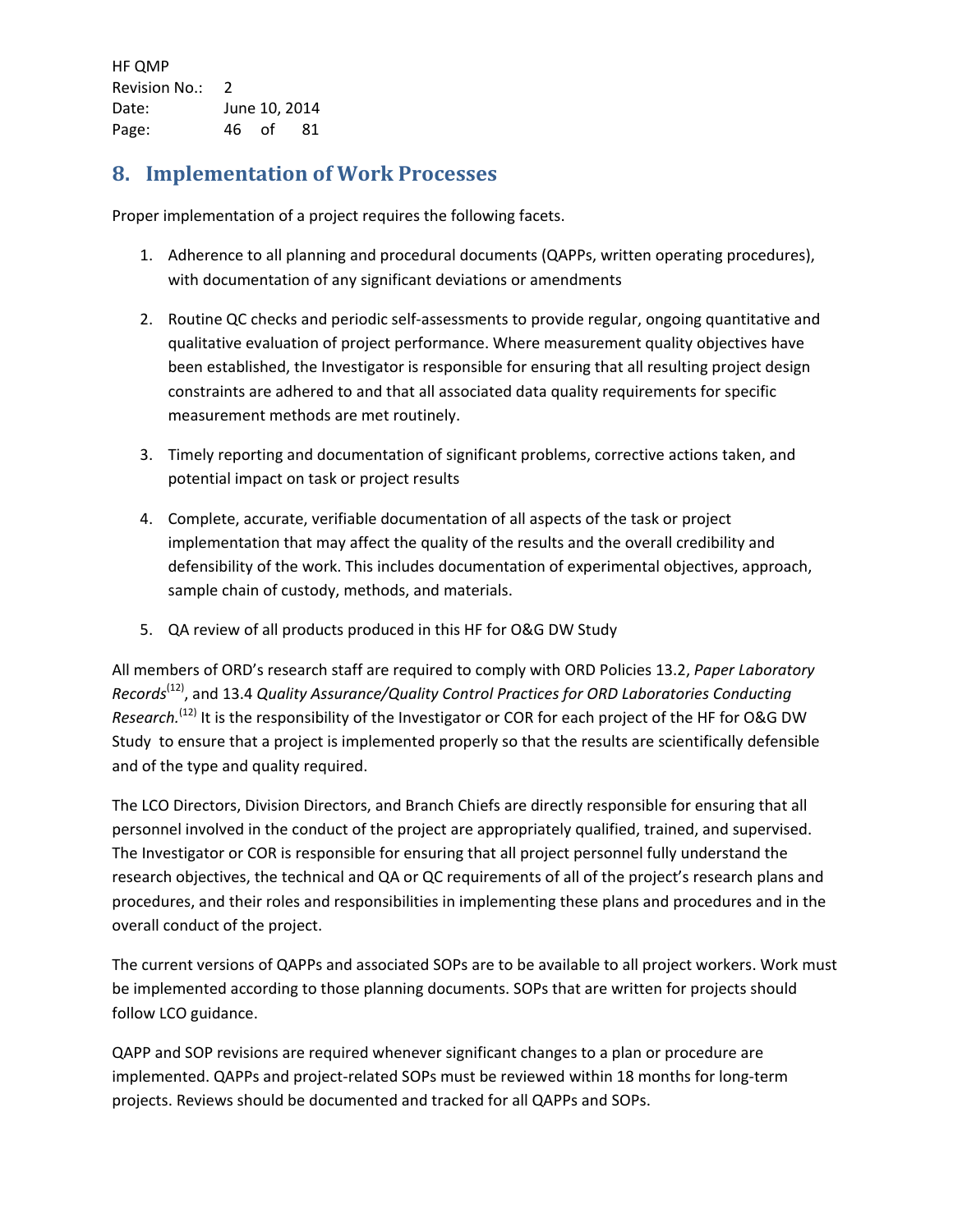HF QMP Revision No.: 2 Date: June 10, 2014 Page: 47 of 81

National Institute of Standards and Technology-traceable standards will be used, as available, for calibration of equipment and to confirm the quality of generated data. Secondary source standards must be included in the calibration for analytical systems. Where no such standards exist, other means will be used to establish the quality of the data, including agreement with established scientific knowledge and historical data, reproducibility and internal consistency, comparability between different measurement techniques, and conformity with approved technical plans and directives.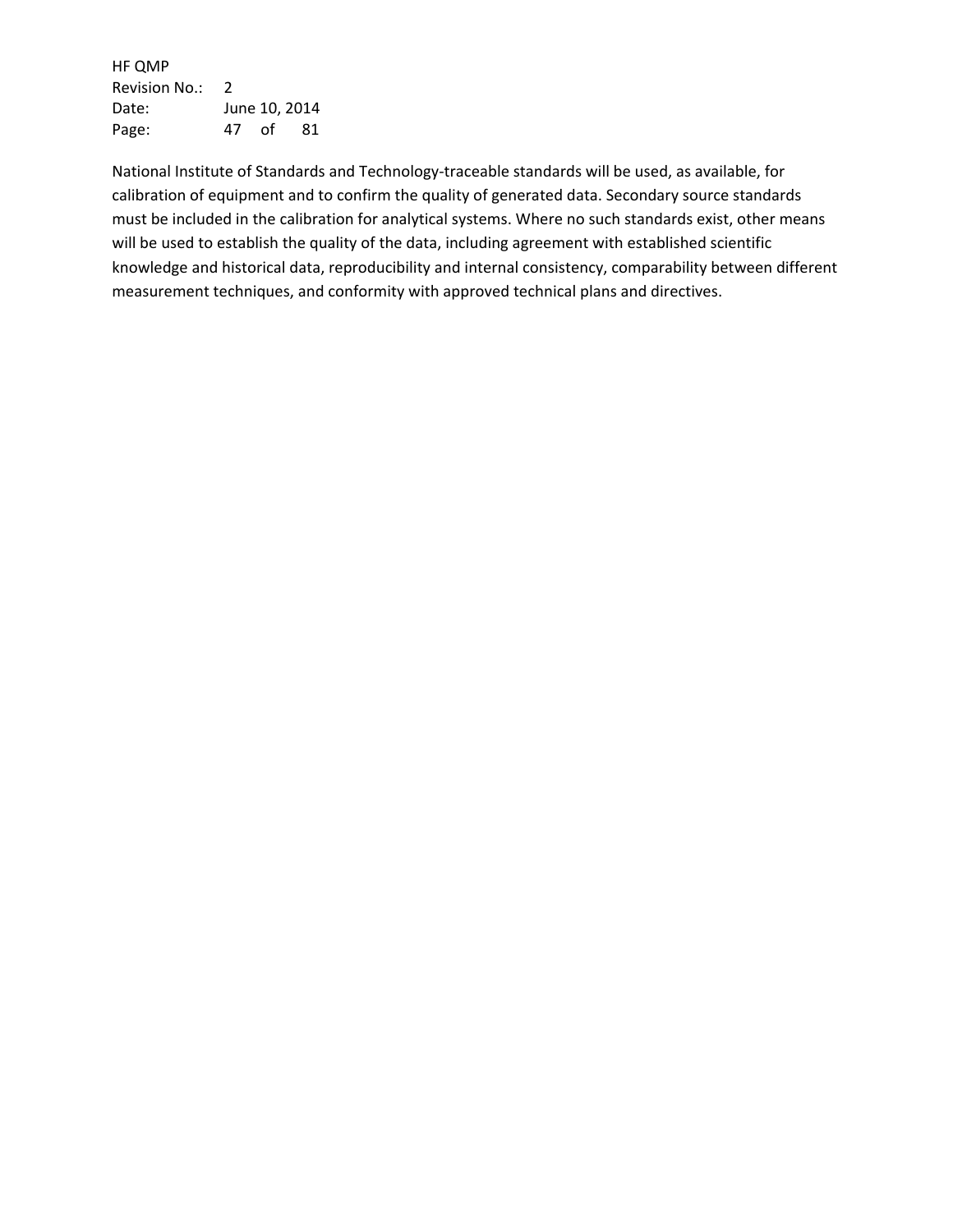HF QMP Revision No.: 2 Date: June 10, 2014 Page: 48 of 81

## **9. Assessment and Response**

Regular assessments of project operation, systems, and data (including existing or secondary data) will be conducted under this HF for O&G DW Study. In most cases, the assessments are described in the QAPPs and scheduled by the Investigator in coordination with the associated LCO QA staff who will perform the assessment. Final audit reports will be added to the HF for O&G DW Study O:\ drive by the LCO QAM.

As defined in the EPA QA/G-7, *Guidance on Technical Audits and Related Assessments for Environmental*  Data Operations, <sup>(29)</sup> a technical assessment is "a systematic, objective, and independent examination of a project during its implementation phase to determine whether environmental data collection activities and related results comply with the project's QAPP and other planning documents, are implemented effectively, and are suitable to achieve its data quality goals." Types of assessments that will be performed to support the HF for O&G DW Study are described below, and, along with their frequency and responsibilities, are identified in Table 2.

**QSAs** are management-independent, qualitative evaluations of a quality management system. They review the management structure, policies, and procedures of an operation. For this HF for O&G DW Study, a QSA will be conducted to ensure the HF for O&G DW Study is being conducted according to the requirements of this QMP and to the applicable requirements of the individual LCO QMPs, where applicable to the HF for O&G DW Study. A QSA will be performed by the ORD DQA within 1 year of approval of the HF for O&G DW Study QMP. The QSA report will be sent to the Study Coordinator, Investigators, their supervisors, LCO Directors, the QA Executive Lead, and the PQAM. The Investigator's supervisors will have the ultimate responsibility for ensuring corrective actions have been completed for any QSA findings. The PQAM will track corrective actions to closure.

**TSAs** qualitatively document the degree to which the procedures and processes specified in the approved QAPP are being implemented. TSAs will be performed by LCO QAMs for all for O&G DW Study projects early in the project or when the QAM and Investigator determine it is most appropriate. TSA requirements will be included in each QAPP and will cover IA, extramural, and contracted requirements. Where applicable, TSAs will focus on critical target analytes. TSA reports are to include who and what was assessed, any problems (e.g., findings) and noteworthy practices identified, and recommended corrective actions. TSA reports are submitted, at a minimum, to the Investigator, the appropriate supervisor, the COR for extramural audits, and the PQAM.

**PEs** quantitatively test the ability of an analytical system to obtain acceptable results. PEs need to be conducted on all critical measurements (where available). If a contract or Regional laboratory is not currently participating in a PE program, it will be provided with PEs by the Investigator in consultation with the QAM.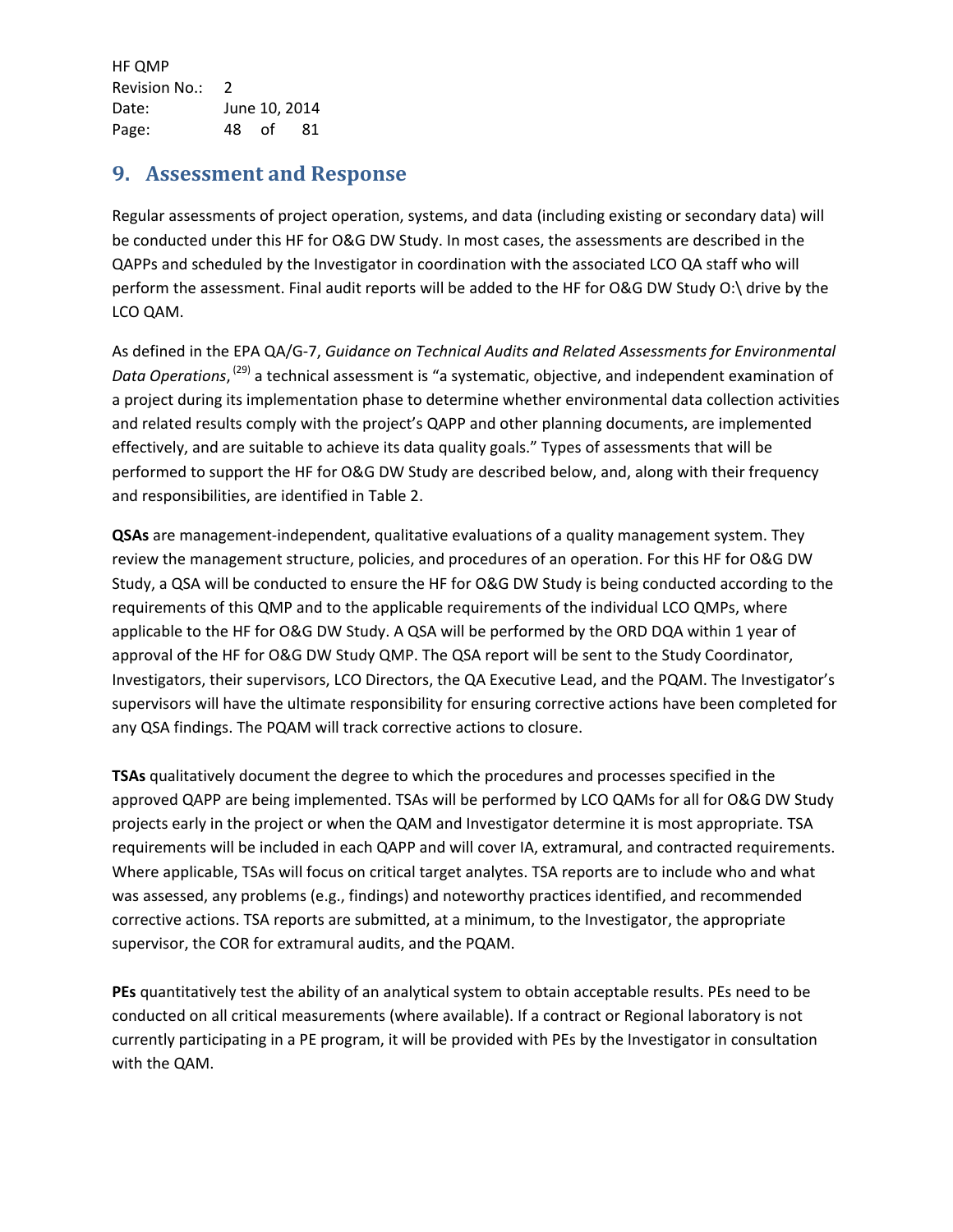HF QMP Revision No.: 2 Date: June 10, 2014 Page: 49 of 81

**Verification of Data** is the process of evaluating the completeness, correctness, and conformance or compliance of a specific data set against the method, procedural, or contractual requirements. Data collected during this HF for O&G DW Study are to undergo verification against the generic requirements, such as the analytical method or contract. Data that do not meet requirements will be qualified. QAPPs will include a table of data qualifiers to be used during data verification. An example table of data qualifiers is included in Appendix D. Verification is performed by the data generators (laboratories) and the Investigator or TRL, as identified in the associated QAPP<sup>(30)</sup>.

**ADQs** are conducted by QA staff on verified data to document the capability of a project's data management system (hardcopy and electronic) to collect, analyze, interpret, and report data as specified in the QAPP. ADQs assess the effectiveness of the "big picture," as opposed to data verification, which concern individual data points. ADQs will be conducted on a representative sample of critical data generated early in the project. For example, a representative sample may be the first complete data package for the critical target analytes from the first sampling event. An example of a checklist for an ADQ is included in Appendix E. The components of a complete data package are included in Section 2.3.3.1 of this QMP. The NRMRL SOP *Performing Audits of Data Quality (ADQ)*<sup>(31)</sup> [\(http://intranet.epa.gov/nrmintra/lsas/eqmp/pdf/SOPLSASQA020.pdf](http://intranet.epa.gov/nrmintra/lsas/eqmp/pdf/SOPLSASQA020.pdf) ) can be consulted for example guidance regarding ADQs. QA staff also may decide that additional ADQs be performed based on the quantity of data and issues observed.

**Data Usability Assessment** entails using the information collected during data verification and ADQs to assess whether the data can be used for the intended purposes. In some cases, data may have been collected but not all quality objectives were met, or sampling and handling may have impacted the analytes. Under these conditions, the data may be rejected or used with certain conditions or qualifications attached to the results. These assessments are performed by the Investigator or TRL, as identified in the associated QAPP.

Other assessments that may be useful (but are optional) are the following types.

**Readiness Reviews** are conducted before specific technical activities (e.g., laboratory analysis) are initiated to assess whether procedures, personnel, equipment, and facilities are ready for environmental data to be collected according to the QAPP. QA staff, in consultation with investigators, will determine the need for readiness reviews for any aspect of the HF for O&G DW Study.

**Surveillance** is used to continuously or periodically assess the implementation of an activity or activities to determine conformance to established procedures and protocols. QA staff, in consultation with investigators, will determine the need for surveillances for any aspect of a specific project.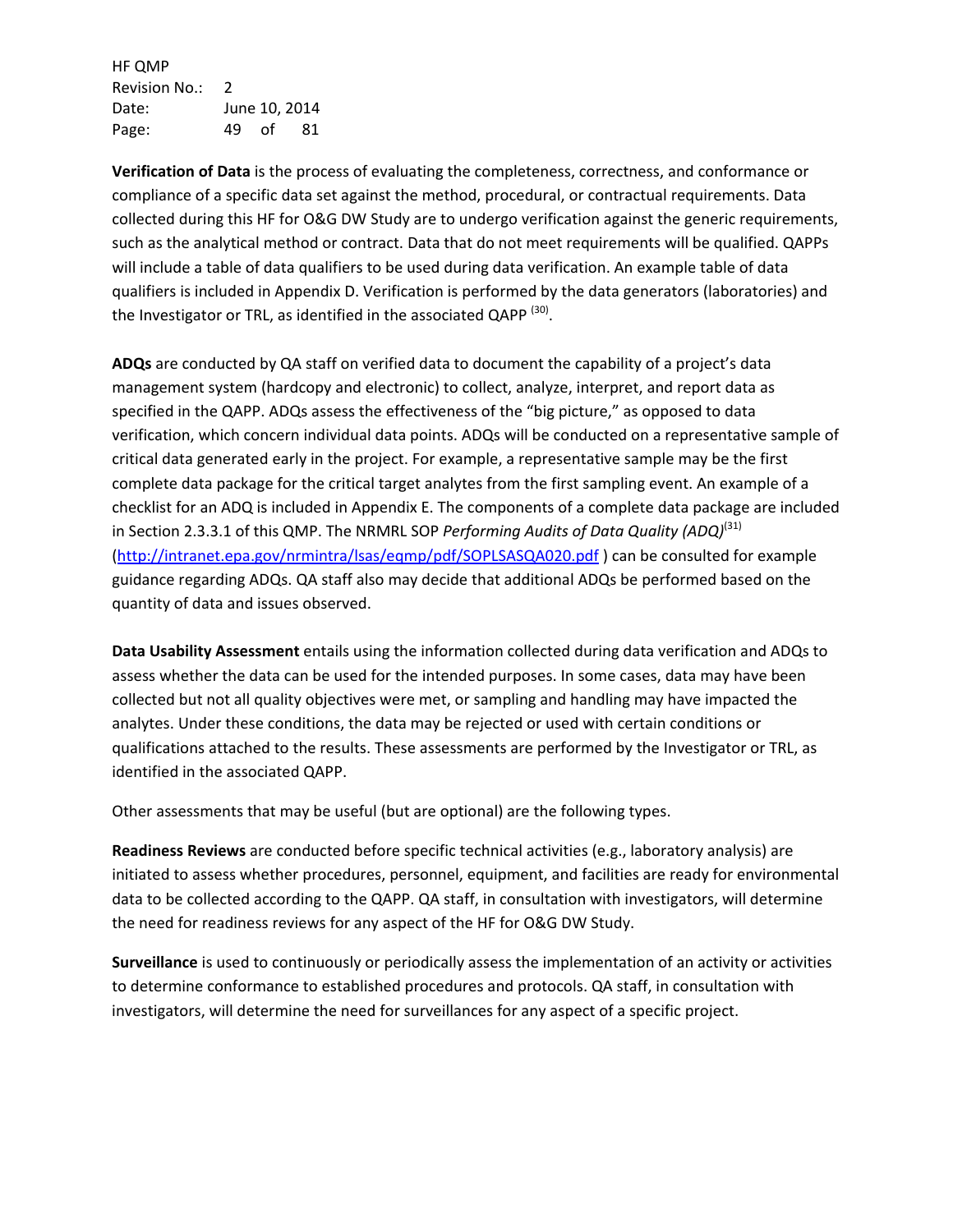HF QMP Revision No.: 2 Date: June 10, 2014 Page: 50 of 81

### **Table 2 Assessment Frequency and Responsibilities**

|                        |                     | <b>Responsibility</b> | <b>Responsibility</b> | <b>Reports Are</b>    |
|------------------------|---------------------|-----------------------|-----------------------|-----------------------|
| <b>Assessment Type</b> | <b>Frequency</b>    | <b>To Plan</b>        | <b>To Implement</b>   | <b>Provided To</b>    |
| QSA                    | Within 2 years of   | ORD Director of       | ORD Director of QA    | PQAM, Study           |
|                        | QMP approval        | QA                    |                       | Coordinator,          |
|                        |                     |                       |                       | Overall TRL, QA       |
|                        |                     |                       |                       | <b>Executive Lead</b> |
| <b>TSA</b>             | At least once for   | Investigator, COR,    | LCO QAMs              | PQAM,                 |
|                        | each project        | LCO QAMs              |                       | Investigators,        |
|                        |                     |                       |                       | CORs, TRLs            |
|                        |                     |                       |                       | associated with       |
|                        |                     |                       |                       | the project           |
| PE (second             | For each critical   | Investigator and      | Investigator and      | Investigator,         |
| source)                | measurement if      | QAM                   | QAM                   | QAM, PQAM             |
|                        | an applicable PE is |                       |                       |                       |
|                        | available           |                       |                       |                       |
| Data Verification      | Each data set       | Investigator          | Data generator and    | In project report     |
|                        | associated with a   |                       | Investigator and      |                       |
|                        | project             |                       | supporting            |                       |
|                        |                     |                       | personnel             |                       |
| <b>ADQ</b>             | Sample of each      | Investigator, LCO     | LCO QAMs              | PQAM,                 |
|                        | critical            | QAMs                  |                       | Investigators,        |
|                        | measurement         |                       |                       | TRLs associated       |
|                        | associated with a   |                       |                       | with the project      |
|                        | project             |                       |                       |                       |
| Data Usability         | Each data set       | Investigator          | Investigator and      | In project report     |
| Assessment             | associated with a   |                       | supporting            |                       |
|                        | project             |                       | personnel             |                       |
| Readiness              | Prior to start of   | Investigator          | Investigator and      | <b>PQAM</b>           |
| Reviews                | new procedures,     |                       | supporting            |                       |
|                        | as needed           |                       | personnel             |                       |
| Surveillances          | As needed           | Investigator, LCO     | LCO QAMs              | <b>PQAM</b>           |
|                        |                     | QAMs                  |                       |                       |

When significant quality issues are encountered, the Investigator should be contacted as soon as possible. Assessors do not have stop-work authority; however, they can advise the Investigator if a stopwork order is advisable, such as in situations where data quality may be impacted significantly. The Investigator makes the final determination as to whether or not to issue a stop-work order.

**Corrective Action** includes the tasks that are to be enacted because of findings identified during audits. Corrective actions are to be tracked by the LCO QA staff or the PQAM, as determined by the level of the assessment. The Investigators are responsible for ensuring corrective actions are implemented. The LCO QAMs will ensure corrective actions for audits within their LCO have been completed. QAMs may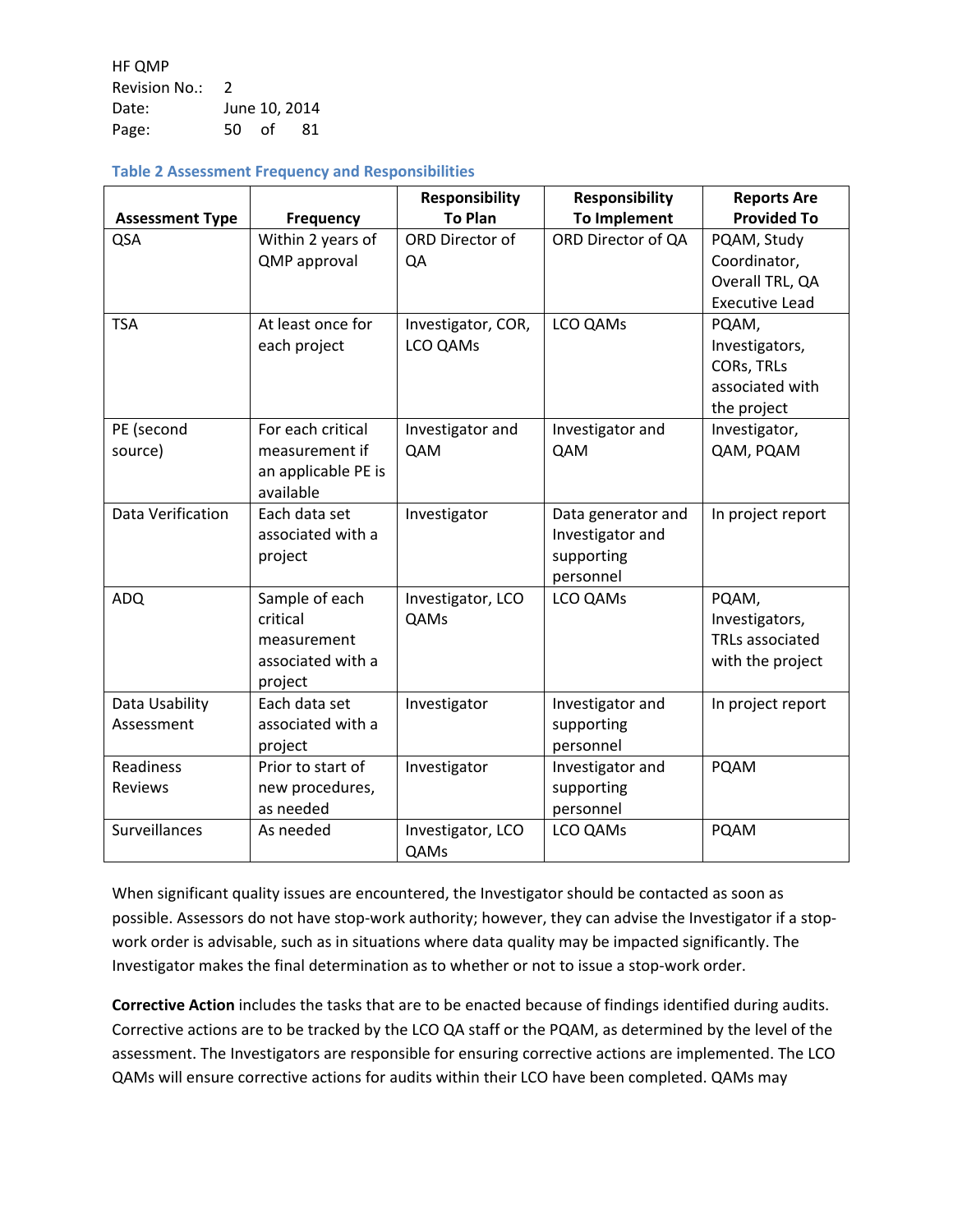HF QMP Revision No.: 2 Date: June 10, 2014 Page: 51 of 81

document corrective action closure using the Deviation Report located in Appendix F. LCO QAMs will provide quarterly status updates of assessments and corrective actions to the PQAM.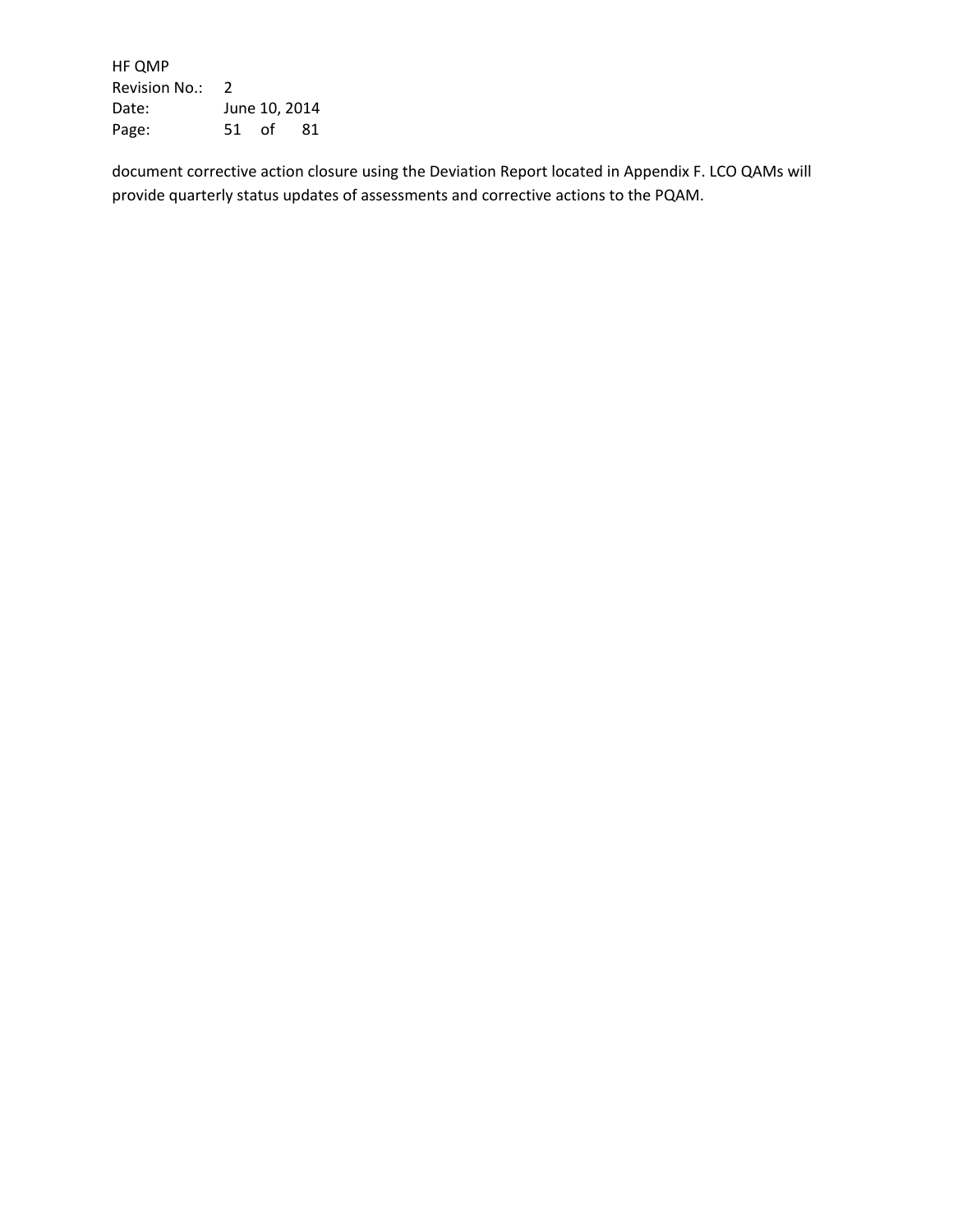HF QMP Revision No.: 2 Date: June 10, 2014 Page: 52 of 81

# **10.Quality Improvement**

Quality improvement is the responsibility of every staff person involved with this HF for O&G DW Study. The policies and procedures described in this QMP document the QA planning and implementation steps for this HF for O&G DW Study with the procedures in place for assessment described in Section 9. It is the responsibility of each person in the program, especially QAMs and the PQAM, to monitor these quality procedures throughout the data life cycle.

The primary means for discovering opportunities for continuous quality improvement will be the systematic technical assessments in use within the entire HF for O&G DW Study's Quality Management System. These assessments, as discussed in Sections 2 and 9, will provide information from which the HF for O&G DW Study can learn and improve on. Participants are encouraged to immediately report to Investigators any QA concerns and to communicate regularly with their colleagues on project progress and potential issues or steps for improvement.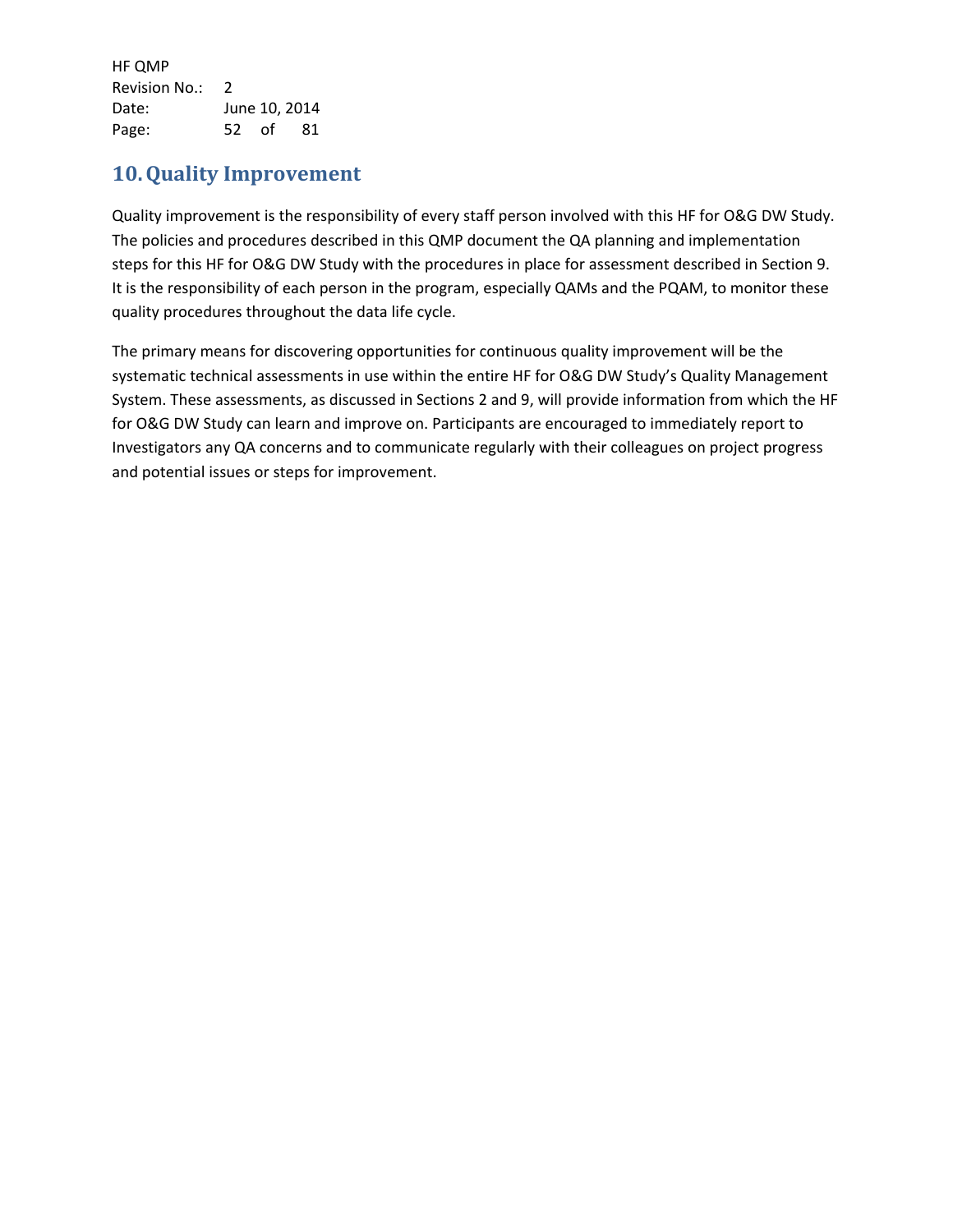HF QMP Revision No.: 2 Date: June 10, 2014 Page: 53 of 81

# **11.Terms and Definitions**

**Assessment.** The evaluation process used to measure the performance or effectiveness of a system and its elements. As used here, assessment is an all-inclusive term used to denote any of the following: QSA, TSA, and ADQ.

**ADQ.** An examination of a set of data after it has been collected and verified by project personnel, consisting of tracing representative test data from original recording through transferring, calculating, summarizing, and reporting. It is documented in a data audit report.

**DQA.** A DQA has lead responsibility for the mandatory Agency-wide QA program for each of the ORD Laboratories and Centers.

**DQO.** The qualitative and quantitative statements derived from the DQO process that clarify a study's technical and quality objectives, define the appropriate type of data, and specify tolerable levels of potential decision errors that will be used as the basis for establishing the quality and quantity of data needed to support decisions

**DQO Process.** A systematic planning process that clarifies research objectives and establishes a basis for the types, quality, and quantity of data required. It provides a method for establishing DQOs for a research project.

**Lead Organization.** The organizational home of the Investigator with project lead responsibilities is by definition the Lead Organization (i.e., LCO, Division, or Immediate Office).

### **ORD Audit Finding Definitions:**

**Noteworthy Best Practice.** A best practice is noteworthy because it benefits the organization by increasing the efficiency and credibility of project operations. The exemplary nature of a best practice makes it a model for other organizations.

**Observation with Recommendation.** An observation is a deficiency that may impact operational efficiency but will not have a significant adverse effect on quality. Although a change in procedure may result from an observation, corrective action is not required officially or tracked.

**Finding Requiring Corrective Action.** A finding is a deficiency to implement or meet a requirement specified in QA documentation that may or will have a significant adverse effect on quality. A finding requires corrective action and is tracked until corrected. Examples of QA documentation that have requirements specified at the project level are QAPPs and SOPs.

**PE.** PEs are a type of audit in which the quantitative data generated in an analytical system are obtained independently and compared with routinely obtained data to evaluate the proficiency of an analyst or laboratory.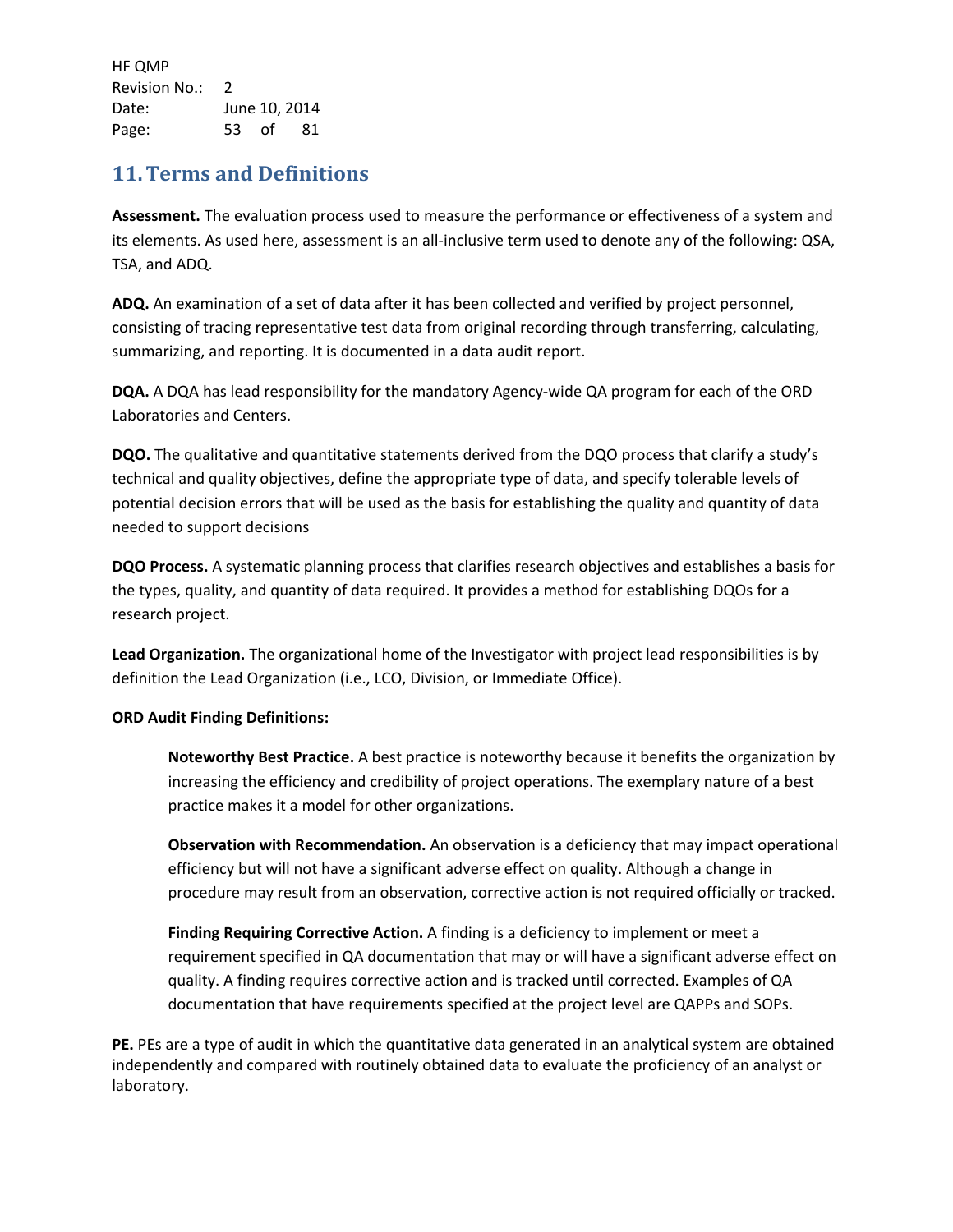HF QMP Revision No.: 2 Date: June 10, 2014 Page: 54 of 81

**PQAM.** The PQAM is the person who serves in the lead QA role for a research effort. Their role is typically described in a QMP. This individual is typically a QAM for an ORD Division or is a Director of QA for an ORD Laboratory or Center.

**QAPP.** A document describing in comprehensive detail the necessary QA, QC, and other technical activities that must be implemented to ensure that the results of the work performed will satisfy the stated performance criteria.

**Second Source Standard.** Second source standards are purchased from a manufacturer other than the standards used for calibration. At a minimum, the second source standard must be of a different lot number. The second source standard is used as a quality control check of the calibration standards and the QC criteria will be stated in the QAPP.

**TSA.** TSAs are thorough, systematic, onsite, qualitative audits of facilities, equipment, personnel, training, procedures, record keeping, data validation, data management, and reporting aspects of a system.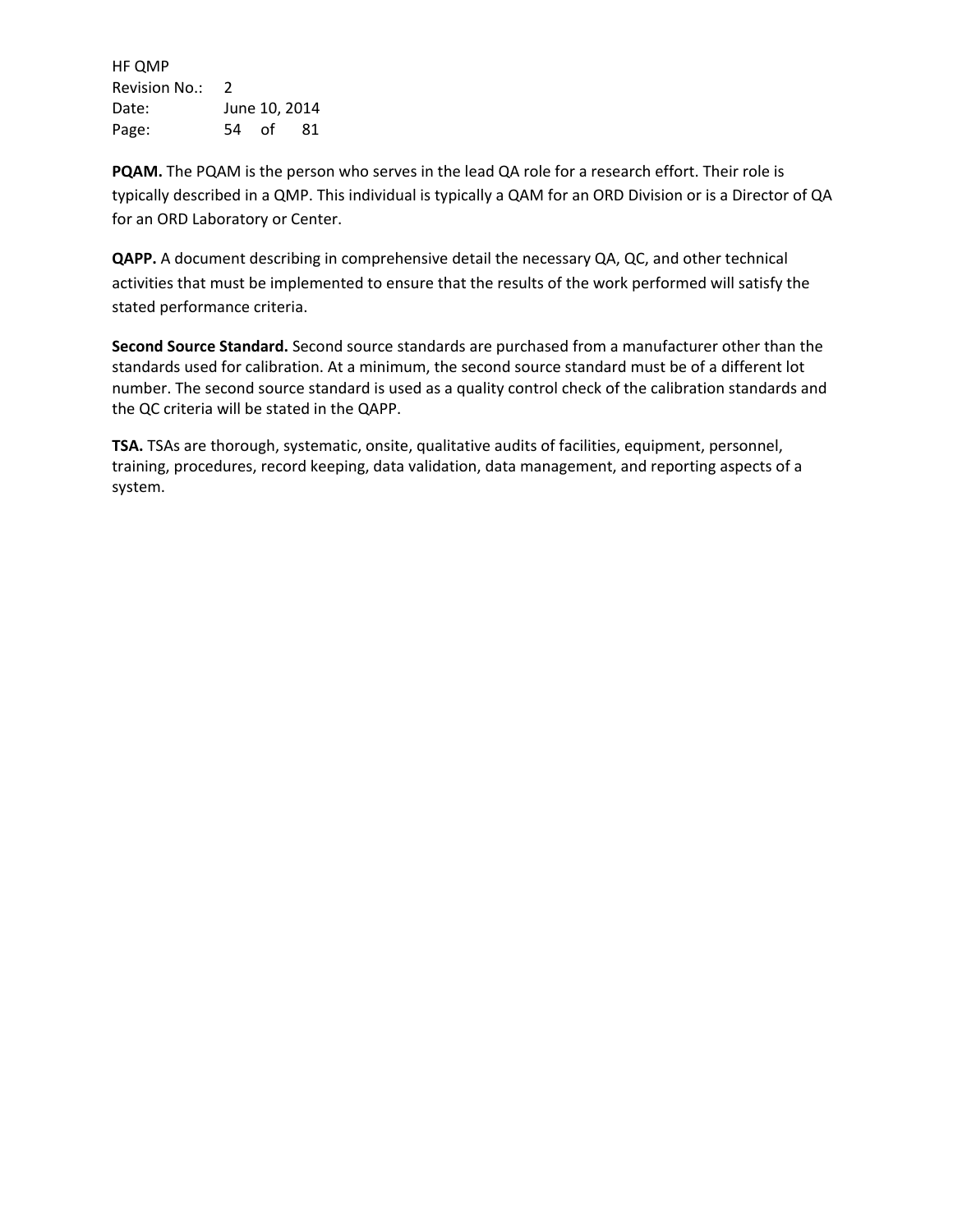HF QMP Revision No.: 2 Date: June 10, 2014 Page: 55 of 81

### **12.References**

- 1. U.S. Environmental Protection Agency, *Plan to Study the Potential Impacts of Hydraulic Fracturing on Drinking Water Resources,* EPA/600/R-11/122, Office of Research and Development, Washington, DC 20460. November 2011.
- 2. U.S. Environmental Protection Agency, EPA Records Schedule 501, Applied and Directed Scientific Research[, http://www.epa.gov/records/policy/schedule/sched/501.htm.](http://www.epa.gov/records/policy/schedule/sched/501.htm)
- 3. U.S. Environmental Protection Agency, *EPA Quality Program Policy, EPA CIO 2106.0,* Office of Environmental Information, Quality Staff, Washington, DC 20460, October 2008[, http://www.epa.gov/irmpoli8/policies/21060.pdf.](http://www.epa.gov/irmpoli8/policies/21060.pdf)
- 4. U.S. Environmental Protection Agency, *EPA Procedure for Quality Policy, EPA CIO 2106-P-01.0,* Office of Environmental Information, Quality Staff, Washington, DC 20460, October 2008[, http://www.epa.gov/irmpoli8/policies/2106p01.pdf.](http://www.epa.gov/irmpoli8/policies/2106p01.pdf)
- 5. U.S. Environmental Protection Agency, *Policy and Program Requirements for the Mandatory Agency-Wide Quality System, EPA CIO 2105.0*, Office of Environmental Information, Quality Staff, Washington, DC 20460, May 2000, [http://www.epa.gov/irmpoli8/policies/21050.pdf.](http://www.epa.gov/irmpoli8/policies/21050.pdf)
- 6. U.S. Environmental Protection Agency, *EPA Quality Manual for Environmental Programs, EPA CIO 2105-P-01-0*, Office of Environmental Information, Quality Staff, Washington, DC 20460, May 2000[, http://www.epa.gov/irmpoli8/policies/2105P010.pdf.](http://www.epa.gov/irmpoli8/policies/2105P010.pdf)
- 7. U.S. Environmental Protection Agency, *Information Quality Guidelines,* Office of Environmental Information, Washington, DC 20460, [http://intranet.epa.gov/quality/informationguidelines.](http://intranet.epa.gov/quality/informationguidelines)
- 8. U.S. Environmental Protection Agency, *Assuring the Competency of Environmental Protection Agency Laboratories*, Agency Science Policy Council. Washington, DC 20460, February 2004[, http://epa.gov/osa/fem/pdfs/labdirective.pdf.](http://epa.gov/osa/fem/pdfs/labdirective.pdf)
- 9. U.S. Environmental Protection Agency , *EPA Quality Standard for Environmental Data Collection, Production, and Use, EPA CIO 2106-S-01.0,* Office of Environmental Information, Quality Staff, Washington, DC 20460, Draft Final.
- 10. U.S. Environmental Protection Agency, *EPA Guidance on Quality Management Plans, EPA CIO 2106-G-02,* Office of Environmental Information, Quality Staff, Washington, DC 20460, Draft Final.
- 11. U.S. Environmental Protection Agency, *EPA Guidance on Quality Assurance Project Plans, EPA CIO 2106-G-05,* Office of Environmental Information, Quality Staff, Washington, DC 20460, Draft Final.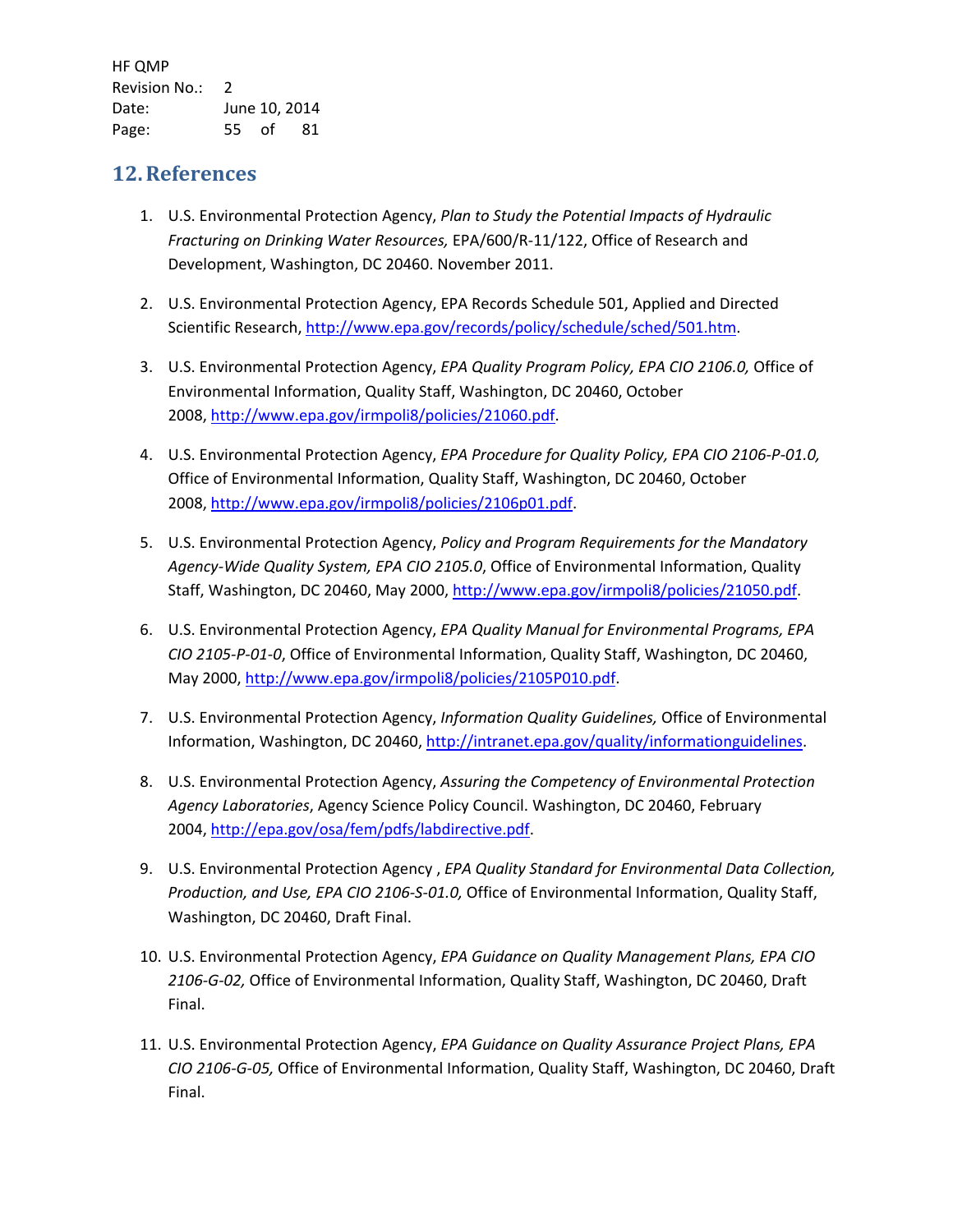- 12. U.S. Environmental Protection Agency, ORD Policies and Procedures Manual, Washington, DC, April 2006, [http://dcordhqapps1.epa.gov:9876/orma/policies.nsf/webPolicy.](http://dcordhqapps1.epa.gov:9876/orma/policies.nsf/webPolicy)
- 13. U.S. Environmental Protection Agency, Standard Operating Procedure: *Quality Assurance (QA) Review and Approval of Products for NRMRL Clearance*, LSAS-QA-01-0, National Risk Management Research Laboratory, Effective Date May 4, 2011[, http://intranet.epa.gov/nrmintra/lsas/eqmp/pdf/SOPLSASQA010.pdf.](http://intranet.epa.gov/nrmintra/lsas/eqmp/pdf/SOPLSASQA010.pdf)
- 14. [U.S. Environmental Protection Agency Peer Review Handbook, 3rd](http://www.epa.gov/peerreview/pdfs/Peer%20Review%20HandbookMay06.pdf) Edition, 2006 (EPA Number EPA/100/B-06/002).
- 15. U.S. Environmental Protection Agency, ORD QMP-01-00, Revision 0, Office of Research and Development *Quality Management Plan for Scientific Research,* Draft, April 2011.
- 16. U.S. Environmental Protection Agency, *EPA Requirements for Quality Assurance Project Plans,*  EPA QA/R-5, Office of Environmental Information, EPA/240/B-01/003, March 2001[, http://www.epa.gov/quality/qs-docs/r5-final.pdf.](http://www.epa.gov/quality/qs-docs/r5-final.pdf)
- 17. U.S. Environmental Protection Agency, *Guidance on Systematic Planning Using the Data Quality Objectives Process*, EPA/240/B-06/001, Office of Environmental Information, Quality Staff, Washington, DC 20460, February 2006, [http://www.epa.gov/quality/qa\\_docs.html.](http://www.epa.gov/quality/qa_docs.html)
- 18. U.S. Environmental Protection Agency, Office of Science Advisor, Agency Policy Directive FEM-2011-01, March 28, 2011, [http://www.epa.gov/fem/pdfs/fem-lab-competency-policy.pdf.](http://www.epa.gov/fem/pdfs/fem-lab-competency-policy.pdf)
- 19. U.S. Environmental Protection Agency, Office of Research and Development, ORD QA Review Form, July 2008[, http://intranet.epa.gov/nrmintra/lsas/eqmp/pdf/qarford071508.pdf.](http://intranet.epa.gov/nrmintra/lsas/eqmp/pdf/qarford071508.pdf)
- 20. ANSI/ASQC E4-2004, *Quality Systems for Environmental Data and Technology Programs*.
- 21. U.S. Environmental Protection Agency, *Uniform Federal Policy for Implementing Environmental Quality Systems,* EPA-505-F-03-001, Version 2, March 2005[, http://www.epa.gov/fedfac/pdf/ufp\\_v2\\_final.pdf.](http://www.epa.gov/fedfac/pdf/ufp_v2_final.pdf)
- 22. U.S. Environmental Protection Agency, *EPA Requirements for Quality Management Plans,* EPA/240/B-01/002, EPA QA/R-2, Office of Environmental Information, Quality Staff, Washington, DC 20460, March 2002, [http://www.epa.gov/quality/qs-docs/r2-final.pdf.](http://www.epa.gov/quality/qs-docs/r2-final.pdf)
- 23. International Standards Organization, Document ISO 8601, *Data Elements and Interchange Formats-Information Interchange-Representation of Dates and Times*, Third Edition, December 2004[, http://www.iso.org/iso/support/faqs/faqs\\_widely\\_used\\_standards/widely\\_used\\_standar](http://www.iso.org/iso/support/faqs/faqs_widely_used_standards/widely_used_standards_other/date_and_time_format.htm) [ds\\_other/date\\_and\\_time\\_format.htm.](http://www.iso.org/iso/support/faqs/faqs_widely_used_standards/widely_used_standards_other/date_and_time_format.htm)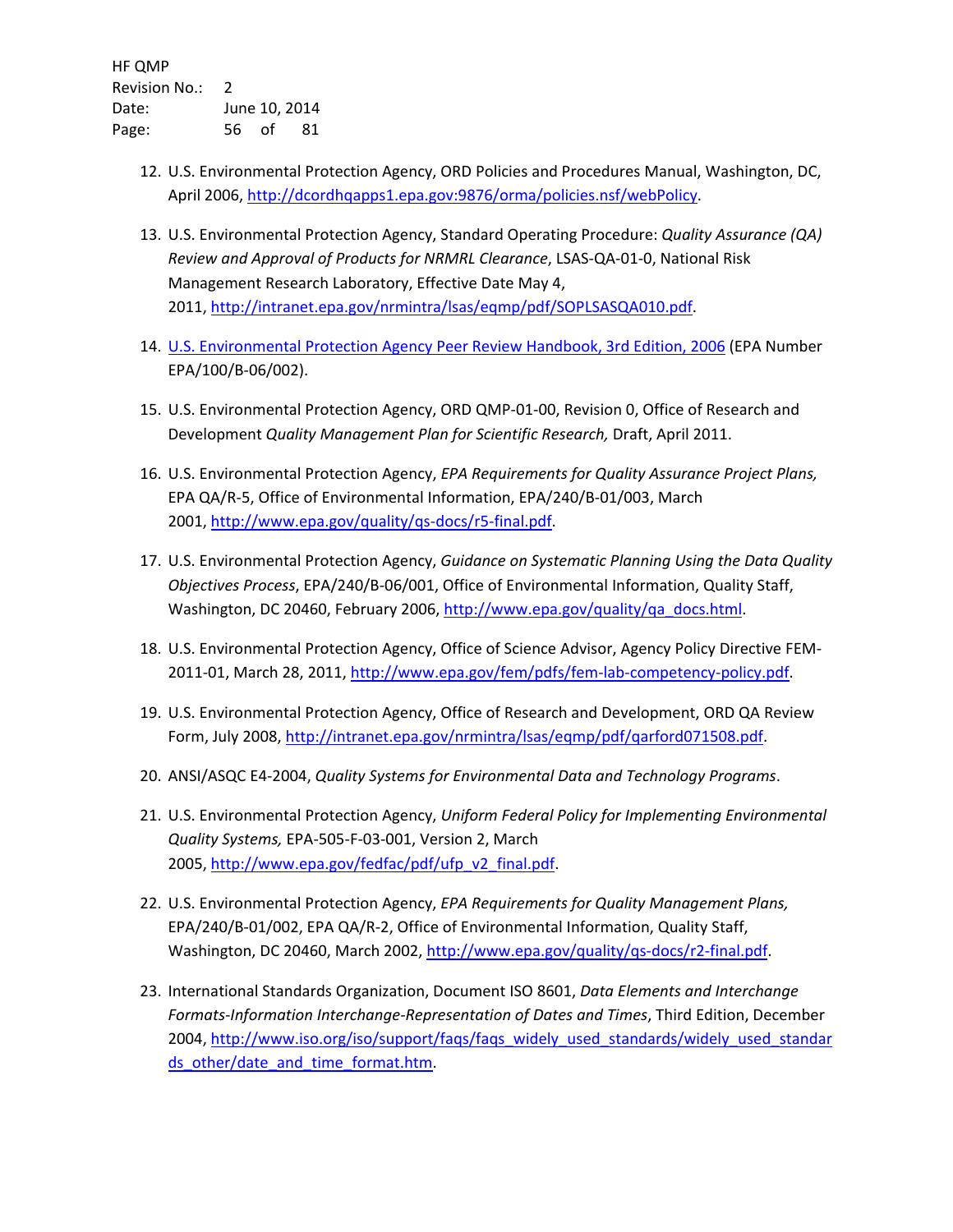- 24. U.S. Environmental Protection Agency, Frequent Questions about E-Mail and Records, [http://www.epa.gov/records/faqs/email.htm.](http://www.epa.gov/records/faqs/email.htm)
- 25. U.S. Environmental Protection Agency, TSCA CBI Protection Manual, October 20, 2003.
- 26. U.S. Environmental Protection Agency, Directive 2100B8, Information Resources Management Policy Manual, Located at [http://www.epa.gov/irmpoli8/policies/index.html.](http://www.epa.gov/irmpoli8/policies/index.html)
- 27. U.S. Environmental Protection Agency (2010), *CIO 2104.0 (formerly 2165.1), Software Management and Piracy Policy*, Retrieved from [http://www.epa.gov/irmpoli8/policies/CIO2104.1.pdf.](http://www.epa.gov/irmpoli8/policies/CIO2104.1.pdf)
- 28. U.S. Environmental Protection Agency, *Guidance on developing Quality Assurance Project Plans for modeling projects,* EPA QA.G-5M, EPA/240/R-02/009, Office of Environmental Information, Quality Staff, Washington, DC 20460, December 2002[, http://www.epa.gov/quality/qa\\_docs.html.](http://www.epa.gov/quality/qa_docs.html)
- 29. U.S. Environmental Protection Agency, *Guidance on Technical Audits and Related Assessments for Environmental Data Operations,* EPA QA/G-7, EPA/600/R-99/080, Office of Environmental Information, Quality Staff, Washington, DC 20460, January 2000[, http://www.epa.gov/quality/qa\\_docs.html.](http://www.epa.gov/quality/qa_docs.html)
- 30. U.S. Environmental Protection Agency, *Guidance on Environmental Data Verification and Data Validation,* EPA QA/G-8, EPA/240/R-02/004, Office of Environmental Information, Quality Staff, Washington, DC 20460, November 2002[, http://www.epa.gov/quality/qa\\_docs.html.](http://www.epa.gov/quality/qa_docs.html)
- 31. U.S. Environmental Protection Agency, Standard Operating Procedure: *Performing Audits of Data Quality (ADQ)*, LSAS-QA-02-0, National Risk Management Research Laboratory, Effective Date May 4, 2011, [http://intranet.epa.gov/nrmintra/lsas/eqmp/pdf/SOPLSASQA020.pdf.](http://intranet.epa.gov/nrmintra/lsas/eqmp/pdf/SOPLSASQA020.pdf)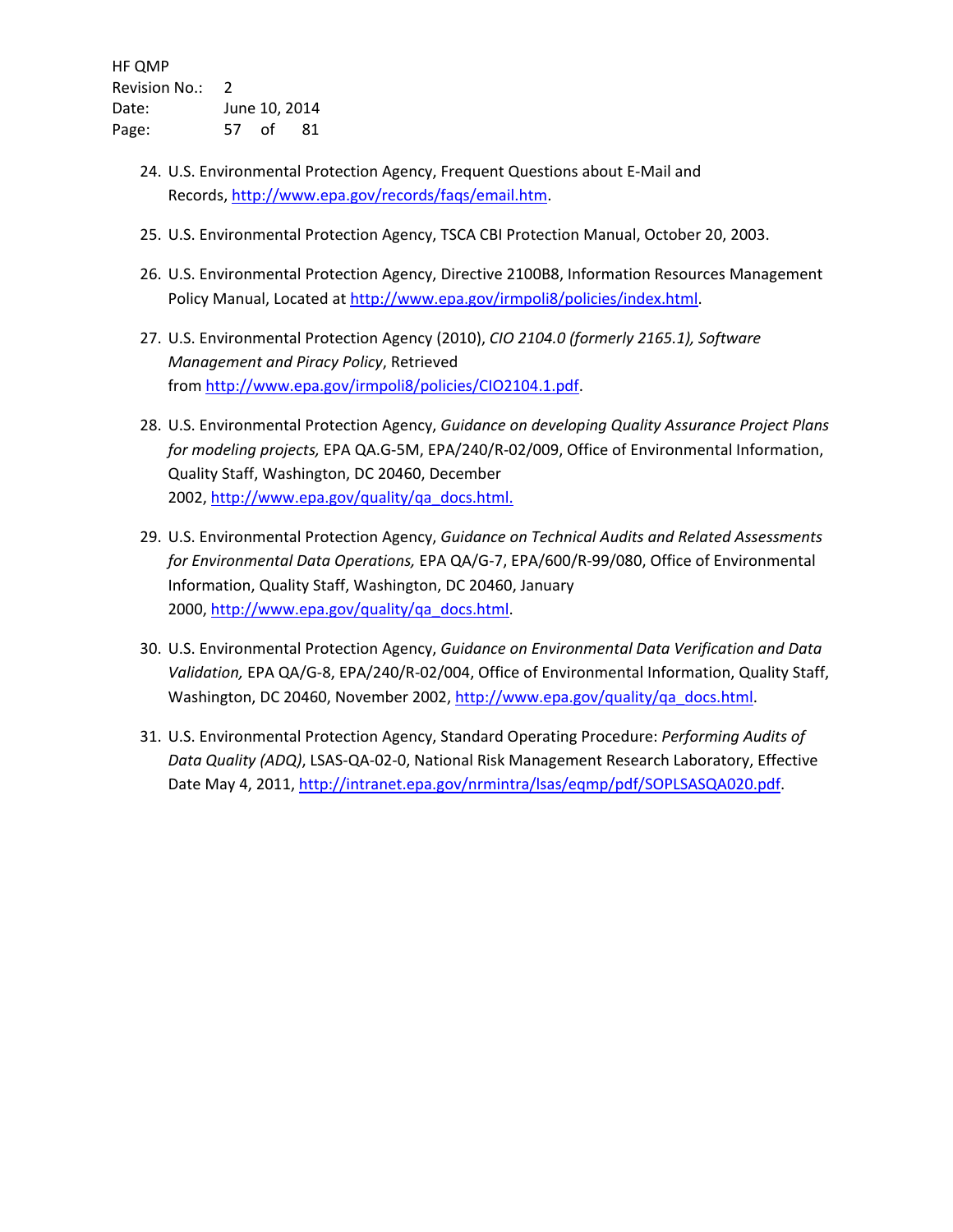HF QMP Revision No.: 2 Date: June 10, 2014 Page: 58 of 81

## **APPENDIX A**

# **QUALITY ASSURANCE PROJECT PLAN RELATIONSHIP TO THE HYDRAULIC FRACTURING PRIMARY AND SECONDARY RESEARCH STUDY QUESTIONS**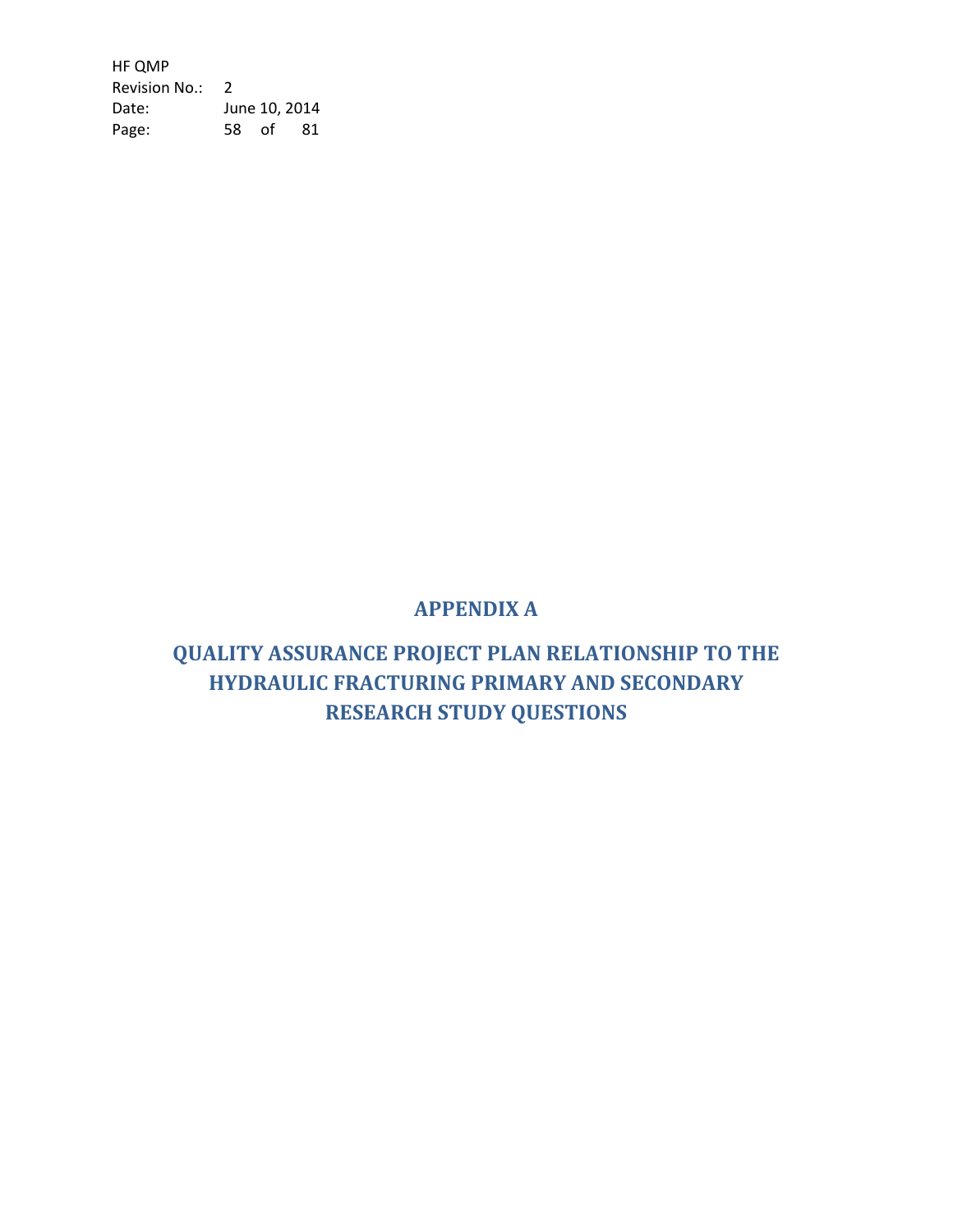<span id="page-58-0"></span>HF QMP Revision No.: 2 Date: June 10, 2014 Page: 59 of 81

### **Table A-1. Research Tasks Identified for Water Acquisition**

| <b>Water Acquisition:</b><br>What are the potential impacts of large-volume water withdrawals from ground and surface waters on drinking water resources? |                                     |                    |
|-----------------------------------------------------------------------------------------------------------------------------------------------------------|-------------------------------------|--------------------|
| <b>Secondary Question</b>                                                                                                                                 | <b>Applicable Research Projects</b> | QAPPs <sup>1</sup> |
| How much water is used in hydraulic fracturing<br>operations, and what are the sources of this water?                                                     | Literature Review                   | 1, 3, 4, 5,        |
|                                                                                                                                                           | Service Company Analysis            | 8                  |
|                                                                                                                                                           | Well File Review                    |                    |
|                                                                                                                                                           | <b>FracFocus Analysis</b>           |                    |
|                                                                                                                                                           | <b>Water Availability Modeling</b>  |                    |
| How might water withdrawals affect short- and long-<br>term water availability in an area with hydraulic<br>fracturing activity?                          | Literature Review                   | 1, 8               |
|                                                                                                                                                           | <b>Water Availability Modeling</b>  |                    |
| What are the possible impacts of water withdrawals for<br>hydraulic fracturing operations on local water quality?                                         | Literature Review                   |                    |

### **Table A-2. Research Tasks Identified for Chemical Mixing**

*Chemical Mixing: What are the possible impacts of surface spills on or near well pads of hydraulic fracturing fluids on drinking water resources?* 

 $\overline{\phantom{a}}$ 

 $1$  See Table A-6 for the list of related QAPPs.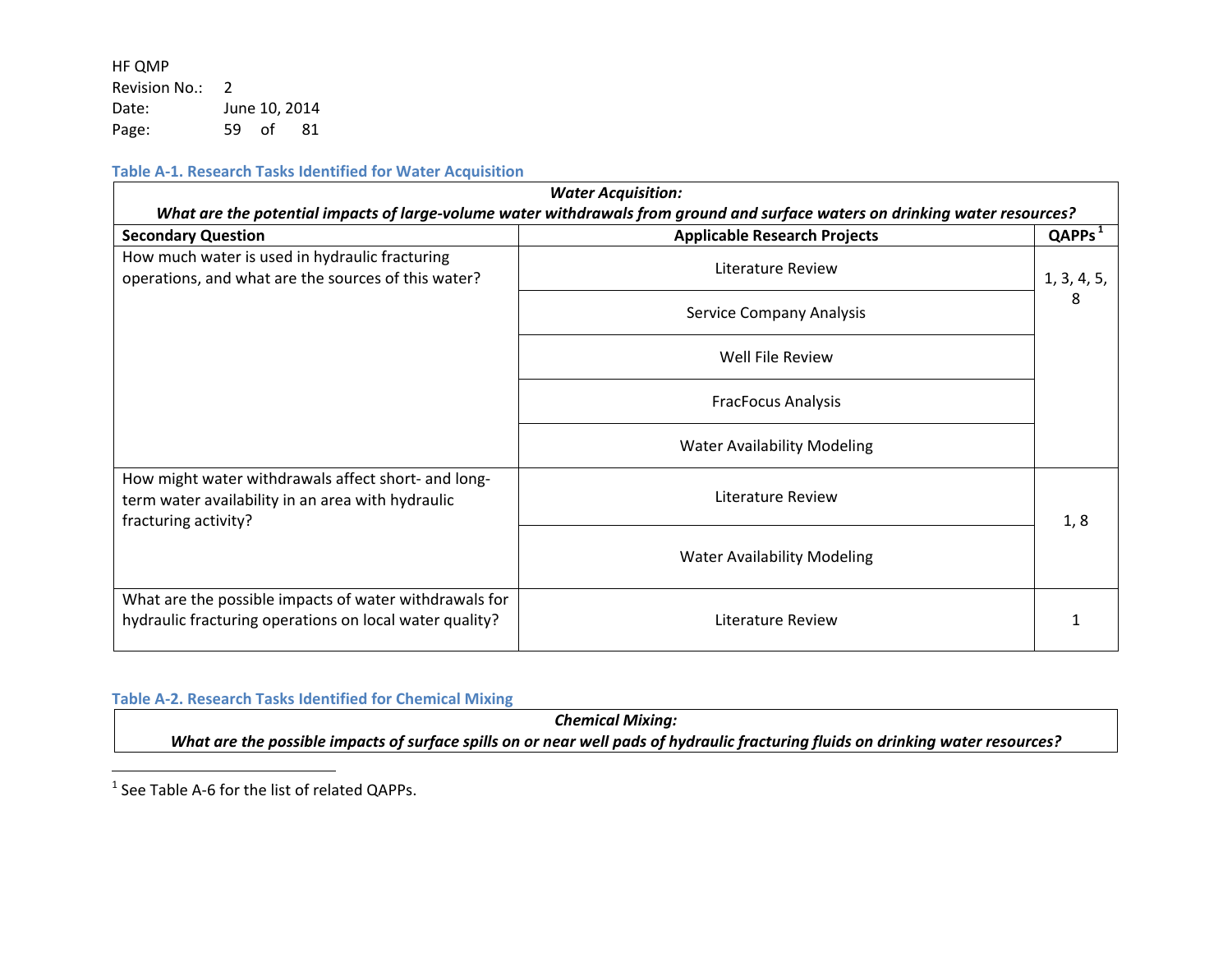### HF QMP Revision No.: 2 Date: June 10, 2014 Page: 60 of 81

| <b>Secondary Question</b>                                                                                    | <b>Applicable Research Projects</b> | QAPPs <sup>1</sup> |
|--------------------------------------------------------------------------------------------------------------|-------------------------------------|--------------------|
| What currently is known about the frequency, severity,                                                       | <b>Literature Review</b>            |                    |
| and causes of spills of hydraulic fracturing fluids and                                                      | Spills Database Analysis            | 1, 2, 3, 4         |
| additives?                                                                                                   | Service Company Analysis            |                    |
|                                                                                                              | Well File Review                    |                    |
| What are the identities and volumes of chemicals used<br>in hydraulic fracturing fluids, and how might their | Literature Review                   |                    |
| composition vary at a given site and across the<br>country?                                                  | Service Company Analysis            | 1, 3, 5,           |
|                                                                                                              | <b>FracFocus Analysis</b>           | 12                 |
|                                                                                                              | Analytical Method Development       |                    |
| What are the chemical, physical, and toxicological<br>properties of hydraulic fracturing chemical additives? | <b>Toxicity Assessment</b>          | 13                 |
| If spills occur, how might hydraulic fracturing chemical<br>additives contaminate drinking water resources?  | Literature Review                   |                    |
|                                                                                                              | <b>Retrospective Case Studies</b>   | 1, 14-18           |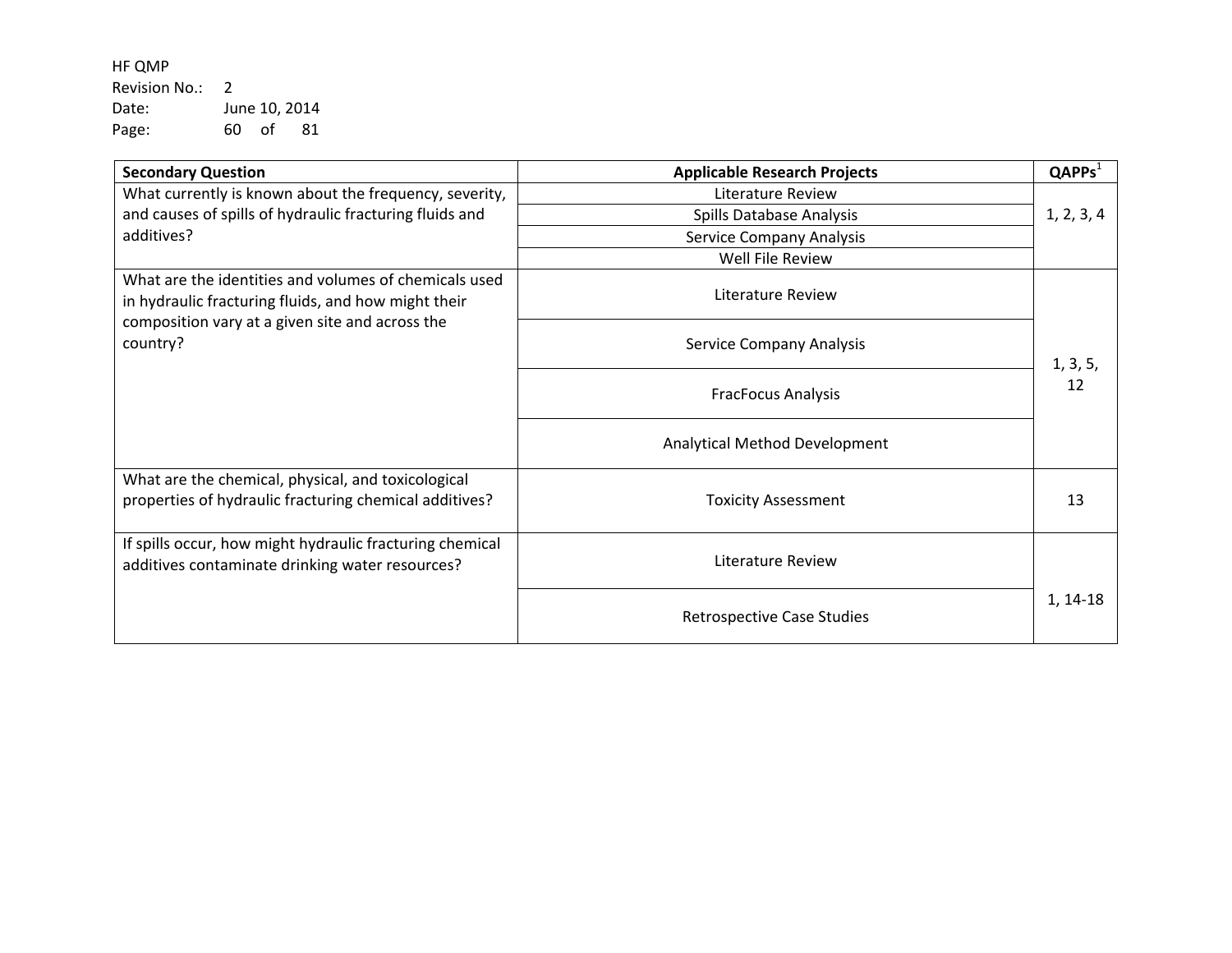HF QMP Revision No.: 2 Date: June 10, 2014 Page: 61 of 81

### **Table A-3. Research Tasks Identified for Well Injection**

| <b>Well Injection:</b><br>What are the possible impacts of the injection and fracturing process on drinking water resources?               |                                      |                          |
|--------------------------------------------------------------------------------------------------------------------------------------------|--------------------------------------|--------------------------|
| <b>Secondary Question</b>                                                                                                                  | <b>Applicable Research Projects</b>  | QAPPs <sup>1</sup>       |
| How effective are current well construction practices at<br>containing gases and fluids before, during, and after<br>hydraulic fracturing? | <b>Literature Review</b>             |                          |
|                                                                                                                                            | Service Company Analysis             |                          |
|                                                                                                                                            | Well File Review                     | 1, 3, 4, 6,<br>$14 - 18$ |
|                                                                                                                                            | <b>Subsurface Migration Modeling</b> |                          |
|                                                                                                                                            | Retrospective Case Studies           |                          |
| Can subsurface migration of fluids or gases to drinking<br>water resources occur, and what local geologic or man-                          | Literature Review                    |                          |
| made features may enable this?                                                                                                             | Service Company Analysis             |                          |
|                                                                                                                                            | Well File Review                     | 1, 3, 4,                 |
|                                                                                                                                            | <b>Subsurface Migration Modeling</b> | 6, 14-18                 |
|                                                                                                                                            | Retrospective Case Studies           |                          |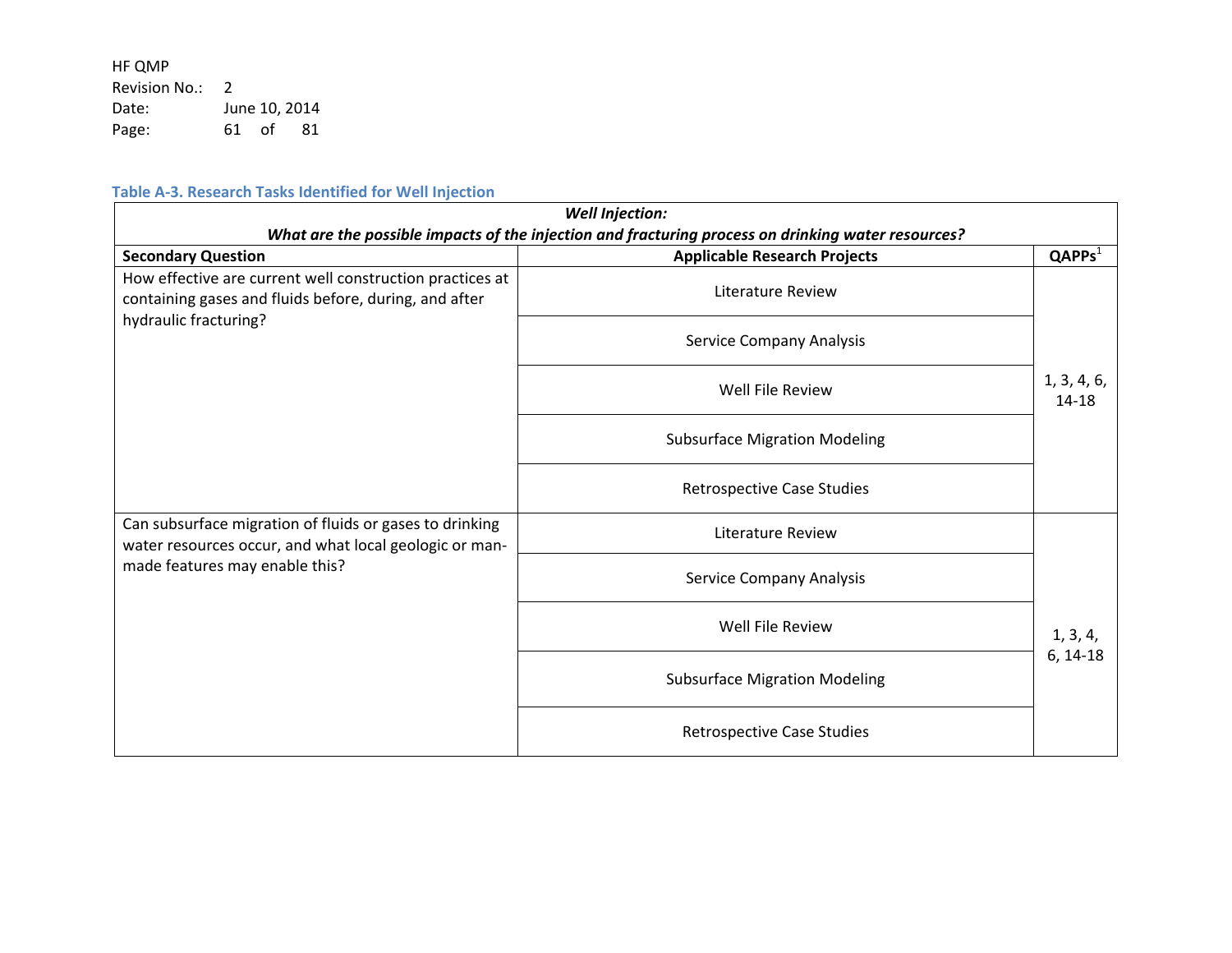HF QMP Revision No.: 2 Date: June 10, 2014 Page: 62 of 81

### **TABLE A-4. Research Tasks Identified for Flowback and Produced Water**

| <b>Flowback and Produced Water:</b>                                                                                  |                                                                                                                                  |                    |
|----------------------------------------------------------------------------------------------------------------------|----------------------------------------------------------------------------------------------------------------------------------|--------------------|
|                                                                                                                      | What are the possible impacts of surface spills on or near well pads of flowback and produced water on drinking water resources? |                    |
| <b>Secondary Question</b>                                                                                            | <b>Applicable Research Projects</b>                                                                                              | QAPPs <sup>1</sup> |
| What currently is known about the frequency, severity,                                                               | Literature Review                                                                                                                |                    |
| and causes of spills of flowback and produced water?                                                                 | Spills Database Analysis                                                                                                         | $1 - 4$            |
|                                                                                                                      | Service Company Analysis                                                                                                         |                    |
|                                                                                                                      | Well File Review                                                                                                                 |                    |
| What is the composition of hydraulic fracturing                                                                      | Literature Review                                                                                                                |                    |
| wastewaters, and what factors might influence their                                                                  | Spills Database Analysis                                                                                                         |                    |
| composition?                                                                                                         | Service Company Analysis                                                                                                         | $1 - 4$            |
|                                                                                                                      | Well File Review                                                                                                                 |                    |
| What are the chemical, physical, and toxicological<br>properties of hydraulic fracturing wastewater<br>constituents? | <b>Toxicity Assessment</b>                                                                                                       | 13                 |
| If spills occur, how might hydraulic fracturing<br>wastewaters contaminate drinking water resources?                 | Literature Review                                                                                                                |                    |
|                                                                                                                      | <b>Retrospective Case Studies</b>                                                                                                | 1, 14-18           |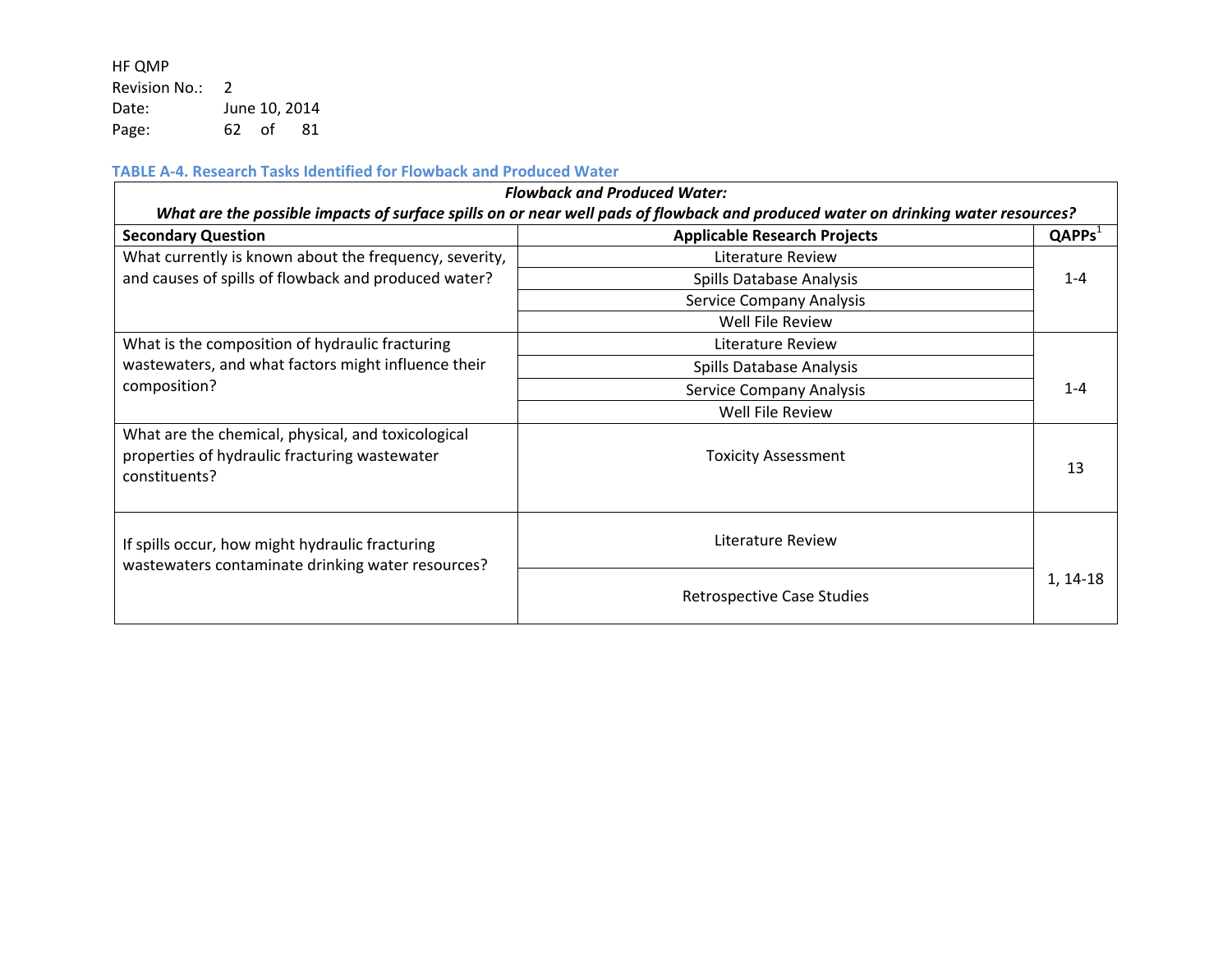HF QMP Revision No.: 2 Date: June 10, 2014 Page: 63 of 81

### **Table A-5. Research Tasks Identified for Wastewater Treatment and Waste Disposal**

| <b>Wastewater Treatment and Waste Disposal:</b>                                                                                                               |                                                                                                                                                               |                    |
|---------------------------------------------------------------------------------------------------------------------------------------------------------------|---------------------------------------------------------------------------------------------------------------------------------------------------------------|--------------------|
| <b>Secondary Question</b>                                                                                                                                     | What are the possible impacts of inadequate treatment of hydraulic fracturing wastewaters on drinking water resources?<br><b>Applicable Research Projects</b> | $\mathbf{QAPPs}^1$ |
| What are the common treatment and disposal<br>methods for hydraulic fracturing wastewaters, and<br>where are these methods practiced?                         | Literature Review                                                                                                                                             | 1, 4, 5            |
|                                                                                                                                                               | Well File Review                                                                                                                                              |                    |
|                                                                                                                                                               | <b>FracFocus Analysis</b>                                                                                                                                     |                    |
| How effective are conventional publically owned and<br>commercial treatment systems in removing organic<br>and inorganic contaminants of concern in hydraulic | <b>Literature Review</b>                                                                                                                                      |                    |
| fracturing wastewaters?                                                                                                                                       | <b>Wastewater Treatability Studies</b>                                                                                                                        | 1, 10              |
| What are the potential impacts from surface water<br>disposal of treated hydraulic fracturing wastewater on                                                   | Literature Review                                                                                                                                             |                    |
| drinking water treatment facilities?                                                                                                                          | <b>Surface Water Modeling</b>                                                                                                                                 |                    |
|                                                                                                                                                               | Source Apportionment Studies                                                                                                                                  | 1, 6, 9,<br>11     |
|                                                                                                                                                               | Brominated Disinfection By-Products (Br-DBP) Precursor Studies                                                                                                |                    |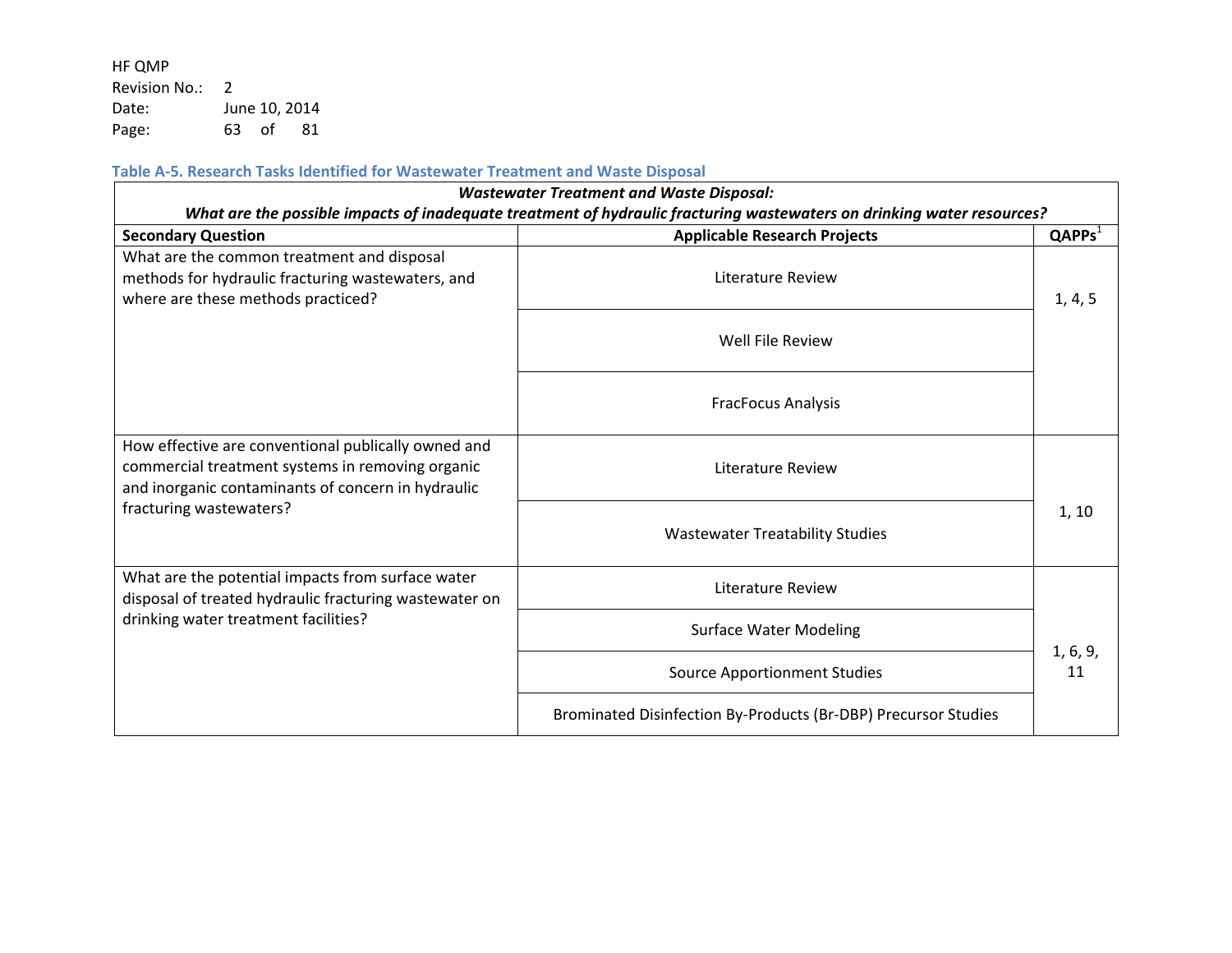### <span id="page-63-1"></span><span id="page-63-0"></span>HF QMP

 $\overline{\phantom{a}}$ 

Revision No.: 2 Date: June 10, 2014 Page: 64 of 81

### **Table A-6. HF Program Research QAPPs**

| QAPP                             | <b>Research Project</b>                 | QAPP Title <sup>3</sup>                                                                                                                                      |
|----------------------------------|-----------------------------------------|--------------------------------------------------------------------------------------------------------------------------------------------------------------|
| Reference<br>Number <sup>2</sup> |                                         |                                                                                                                                                              |
| 1                                | Literature Review                       | QAPP for Hydraulic Fracturing Data and Literature Evaluation for EPA's Study of the Potential<br>Impacts of Hydraulic Fracturing on Drinking Water Resources |
| $\overline{2}$                   | Spills Database Analysis                | QAPP for Hydraulic Fracturing Surface Spills Data Analysis                                                                                                   |
|                                  | Service Company                         | Final QAPP for the Evaluation of Information on Hydraulic Fracturing                                                                                         |
| 3                                | Analysis                                | QAPP for Analysis of Data Received from Nine Hydraulic Fracturing Service Companies                                                                          |
|                                  | Well File Review                        | <b>QAPP for Hydraulic Fracturing</b>                                                                                                                         |
| 4                                |                                         | National Hydraulic Fracturing Study Evaluation of Existing Production Well File Contents: QAPP                                                               |
|                                  |                                         | Supplemental Programmatic QAPP for Work Assignment 4-58: National Hydraulic Fracturing Study<br>Evaluation of Existing Production Well File Contents         |
| 5                                | <b>FracFocus Analysis</b>               | Supplemental Programmatic QAPP for Work Assignment 4-58: National Hydraulic Fracturing Study<br>Evaluation of Existing Production Well File Contents         |
|                                  |                                         | QAPP for Analysis of Data Extracted from FracFocus                                                                                                           |
| 6                                | <b>Subsurface Migration</b><br>Modeling | Analysis of Environmental Hazards Related to Hydrofracturing                                                                                                 |
| 7                                | <b>Surface Water Modeling</b>           | QAPP for Surface Water Transport of Hydraulic Fracturing-Derived Waste Water                                                                                 |

 $^2$  These numbers are used to link the Research Projects and QAPPs listed in Table A-7 to the Primary and Secondary Research Questions, Research Projects, and Potential Products from the *Plan to Study the Potential Impacts of Hydraulic Fracturing on Drinking Water Resources*, November 2011, as listed in Tables A-1 through A-6.

<sup>&</sup>lt;sup>3</sup> Current HF Drinking Water Study QAPPs are located a[t http://www.epa.gov/hfstudy.](http://www.epa.gov/hfstudy)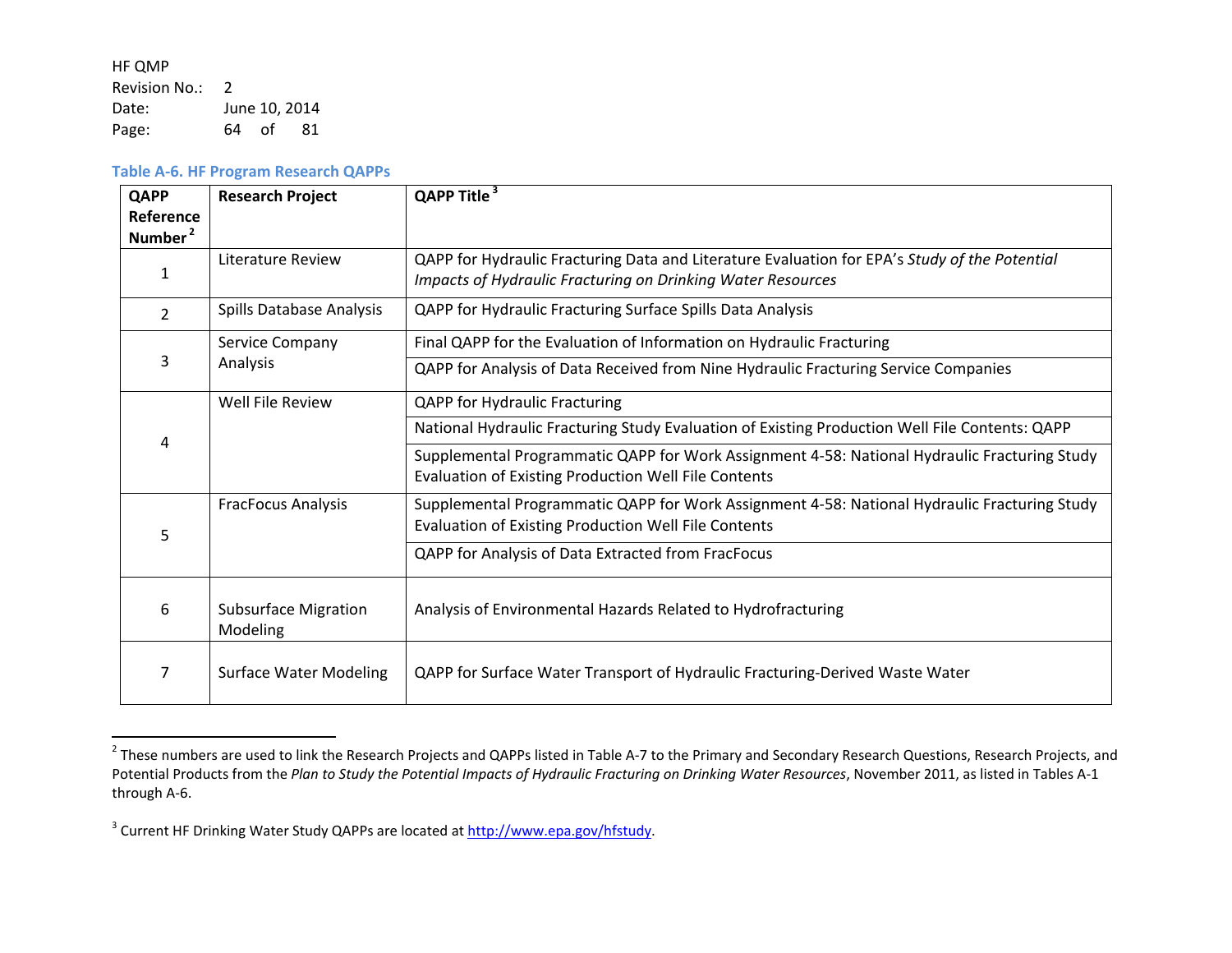### HF QMP

Revision No.: 2 Date: June 10, 2014 Page: 65 of 81

| QAPP<br>Reference<br>Number <sup>2</sup> | <b>Research Project</b>                          | <b>QAPP Title<sup>3</sup></b>                                                                                                                                                                                                                                                                                                                                                                                      |
|------------------------------------------|--------------------------------------------------|--------------------------------------------------------------------------------------------------------------------------------------------------------------------------------------------------------------------------------------------------------------------------------------------------------------------------------------------------------------------------------------------------------------------|
|                                          | <b>Water Availability</b>                        | Data Collection/Mining for Hydraulic Fracturing Case Studies                                                                                                                                                                                                                                                                                                                                                       |
| 8                                        | Modeling                                         | Modeling on the Impact of Hydraulic Fracturing on Water Resources Based on Water Acquisition<br><b>Scenarios</b>                                                                                                                                                                                                                                                                                                   |
| 9                                        | Source Apportionment<br><b>Studies</b>           | QAPP for Hydraulic Fracturing Waste Water Source Apportionment Study                                                                                                                                                                                                                                                                                                                                               |
| 10                                       | <b>Wastewater Treatability</b><br><b>Studies</b> | QAPP for Assessment of the Fate of Contaminants in Hydraulic Fracturing Wastewater Treatment<br>Process and Characterization of Wastewater Residuals                                                                                                                                                                                                                                                               |
| 11                                       | <b>Br-DBP Precursor Studies</b>                  | Formation of Disinfection By-Products from Hydraulic Fracturing Fluid Constituents: QAPP                                                                                                                                                                                                                                                                                                                           |
|                                          | <b>Analytical Method</b><br>Development          | QAPP for the Chemical Characterization of Select Constituents Relevant to Hydraulic Fracturing                                                                                                                                                                                                                                                                                                                     |
| 12                                       |                                                  | QAPP for the Interlaboratory Verification and Validation of Diethylene Glycol, Triethylene Glycol,<br>Tetraethylene Glycol, 2-Butoxyethanol and 2-Methoxyethanol in Ground and Surface Waters by<br>Liquid Chromatography/Tandem Mass Spectrometry<br>Validation of Rapid Radiochemical Methods for Radionuclides Listed in EPA's Standardized<br>Analytical Methods (SAM) for Use During Homeland Security Events |
|                                          | <b>Toxicity Assessment</b>                       | QAPP: Health and Toxicity Theme, Hydraulic Fracturing Study                                                                                                                                                                                                                                                                                                                                                        |
| 13                                       |                                                  | NCCT Health and Toxicity Theme, Hydraulic Fracturing Study                                                                                                                                                                                                                                                                                                                                                         |
| 14                                       | Las Animas and Huerfano<br>Counties, CO          | Hydraulic Fracturing Retrospective Case Study, Raton Basin, CO                                                                                                                                                                                                                                                                                                                                                     |
| 15                                       | Dunn County, ND                                  | Hydraulic Fracturing Retrospective Case Study, Bakken Shale, Killdeer and Dunn County, ND                                                                                                                                                                                                                                                                                                                          |
| 16                                       | Bradford County, PA                              | Hydraulic Fracturing Retrospective Case Study, Bradford-Susquehanna Counties, PA                                                                                                                                                                                                                                                                                                                                   |
| 17                                       | Washington County, PA                            | Hydraulic Fracturing Retrospective Case Study, Marcellus Shale, Washington County, PA                                                                                                                                                                                                                                                                                                                              |
| 18                                       | Wise County, TX                                  | Hydraulic Fracturing Retrospective Case Study, Wise and Denton Counties, TX                                                                                                                                                                                                                                                                                                                                        |
| 19                                       | Prospective Case Study                           | These studies have not been initiated as of January 2014.                                                                                                                                                                                                                                                                                                                                                          |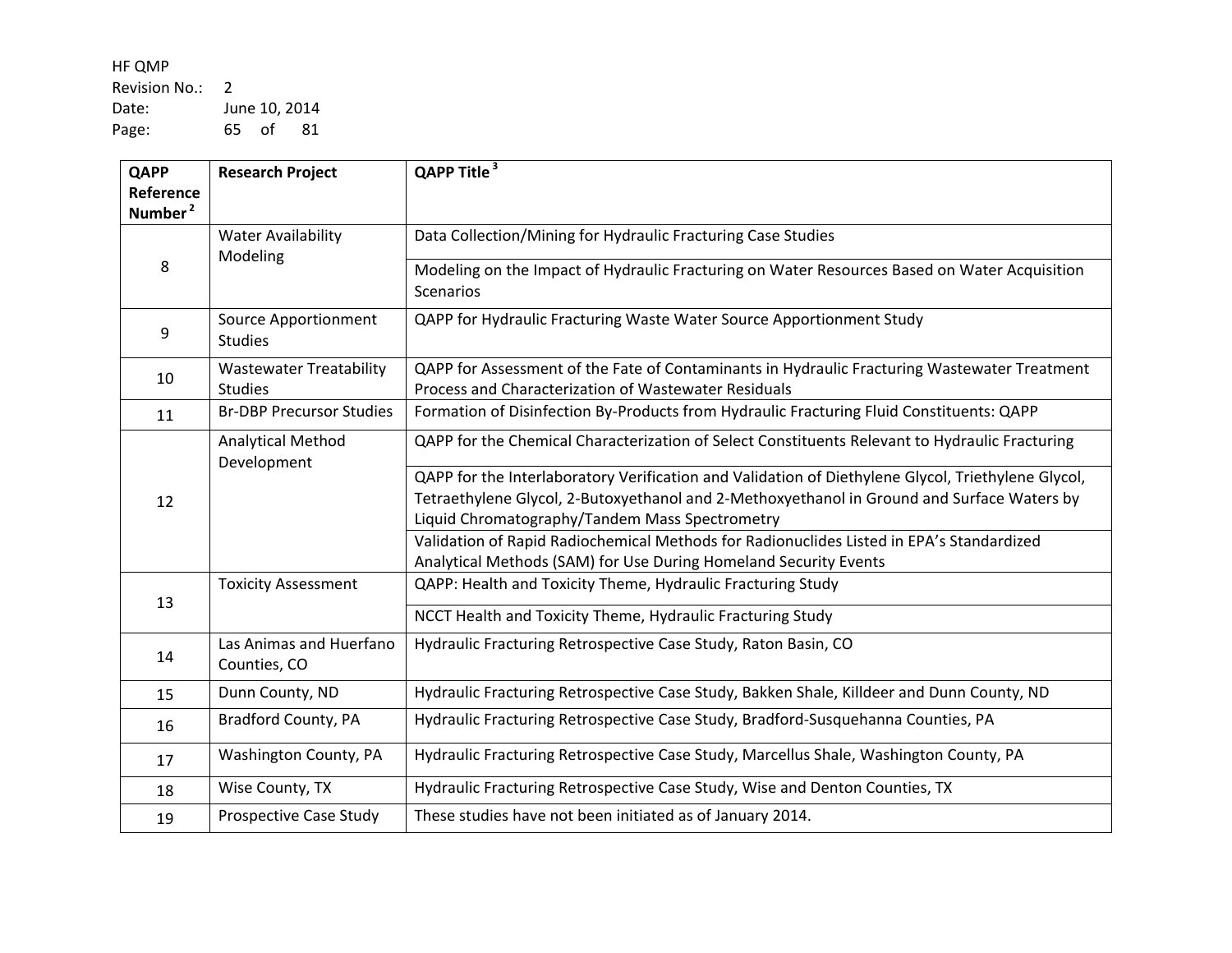HF QMP Revision No.: 2 Date: June 10, 2014 Page: 66 of 81

# **APPENDIX B**

# **OFFICE OF RESEARCH AND DEVELOPMENT QUALITY ASSURANCE PRODUCT REVIEW AND APPROVAL FORM**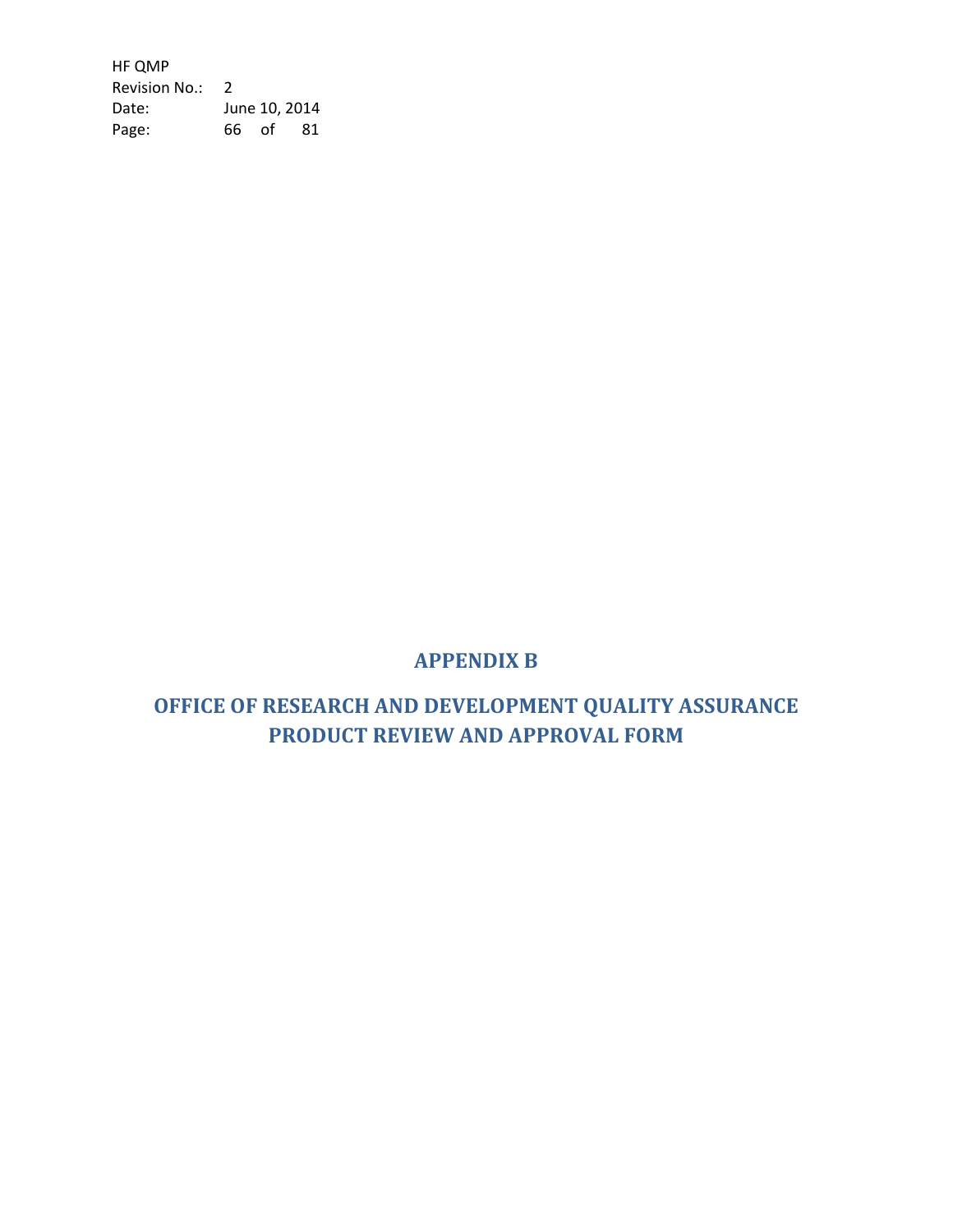HF QMP Revision No.: 2 Date: June 10, 2014 Page: 67 of 81

### **ORD QA PRODUCT REVIEW AND APPROVAL FORM**

| <b>ORD National Program:</b> | <b>SSWR</b>                                                            |
|------------------------------|------------------------------------------------------------------------|
| Project ID:                  | 2.4: Mitigating environmental impacts of subsurface land use practices |
| Task ID:                     | 2.4 A1 EPA Hydraulic Fracturing Study                                  |

L/C/O: Technical Lead Person (e.g., Investigator/PO): Division/Branch: QA Manager: Product Type/Title:

Date Received by QAM: L/C/O Tracking Number:

### **QA Manager's Recommendation**

| $\Box$ | Approved-No deficiencies were identified.                                                                                                                                  |
|--------|----------------------------------------------------------------------------------------------------------------------------------------------------------------------------|
| $\Box$ | Approved with minor revisions—Observations were identified that should be addressed but no<br>additional QA review is required.                                            |
| $\Box$ | Not approved—Findings were identified that require corrective action. A response to each finding, along<br>with corrected text, must be provided for additional QA review. |
| П      | QA requirements are not applicable.                                                                                                                                        |
|        | <b>Definitions:</b>                                                                                                                                                        |
|        | <b>Observation:</b> An identified deficiency that does not have a significant impact on the ability to attain the                                                          |

**Finding:** An identified deficiency that has a significant impact on the ability to attain the project's/program's objectives.

**Comments/Attachments:**

project's/program's objectives.

QA Manager Signature/Date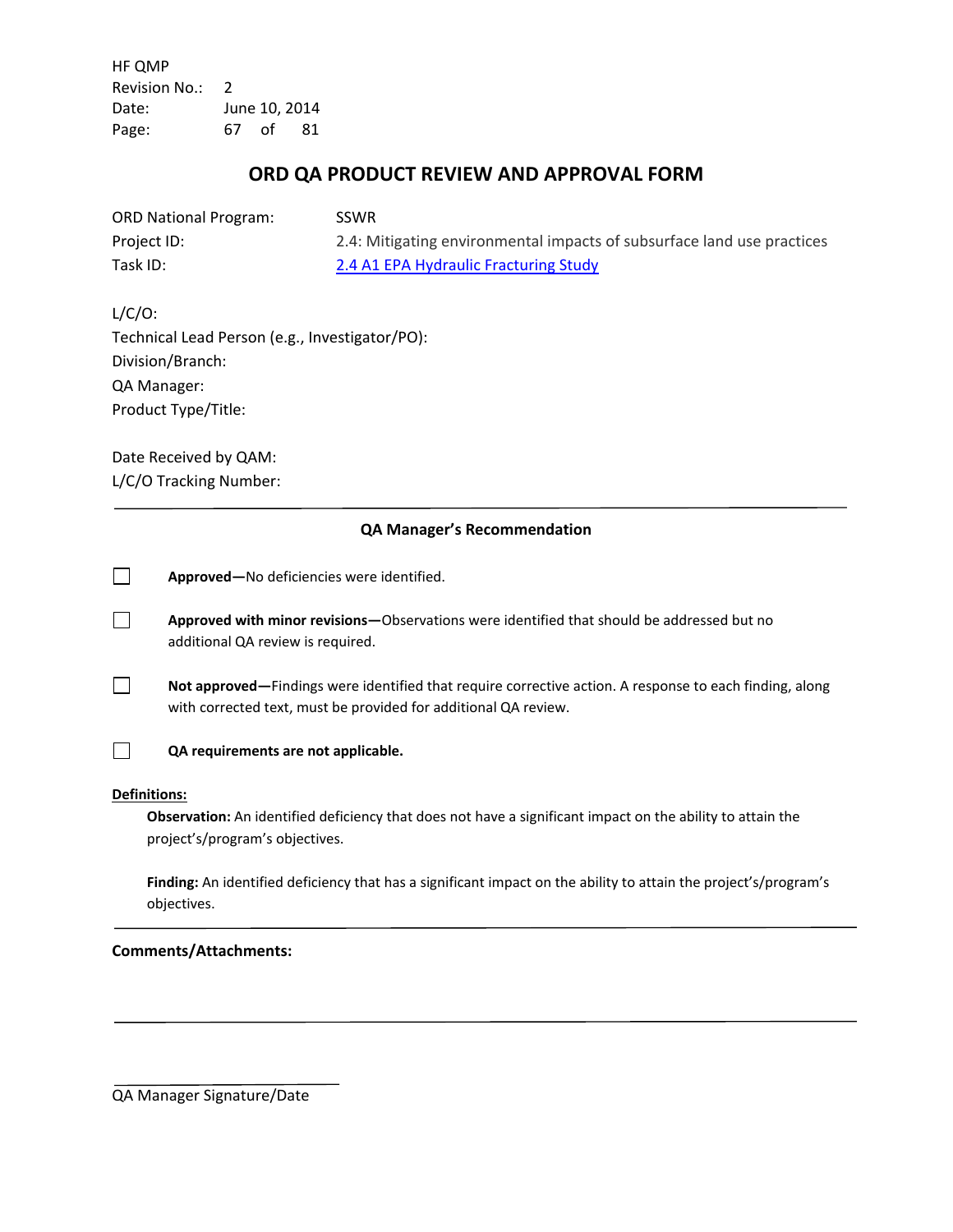HF QMP Revision No.: 2 Date: June 10, 2014 Page: 68 of 81

# **APPENDIX C**

**COMPONENTS OF A QUALITY ASSURANCE SUMMARY FOR REPORTS**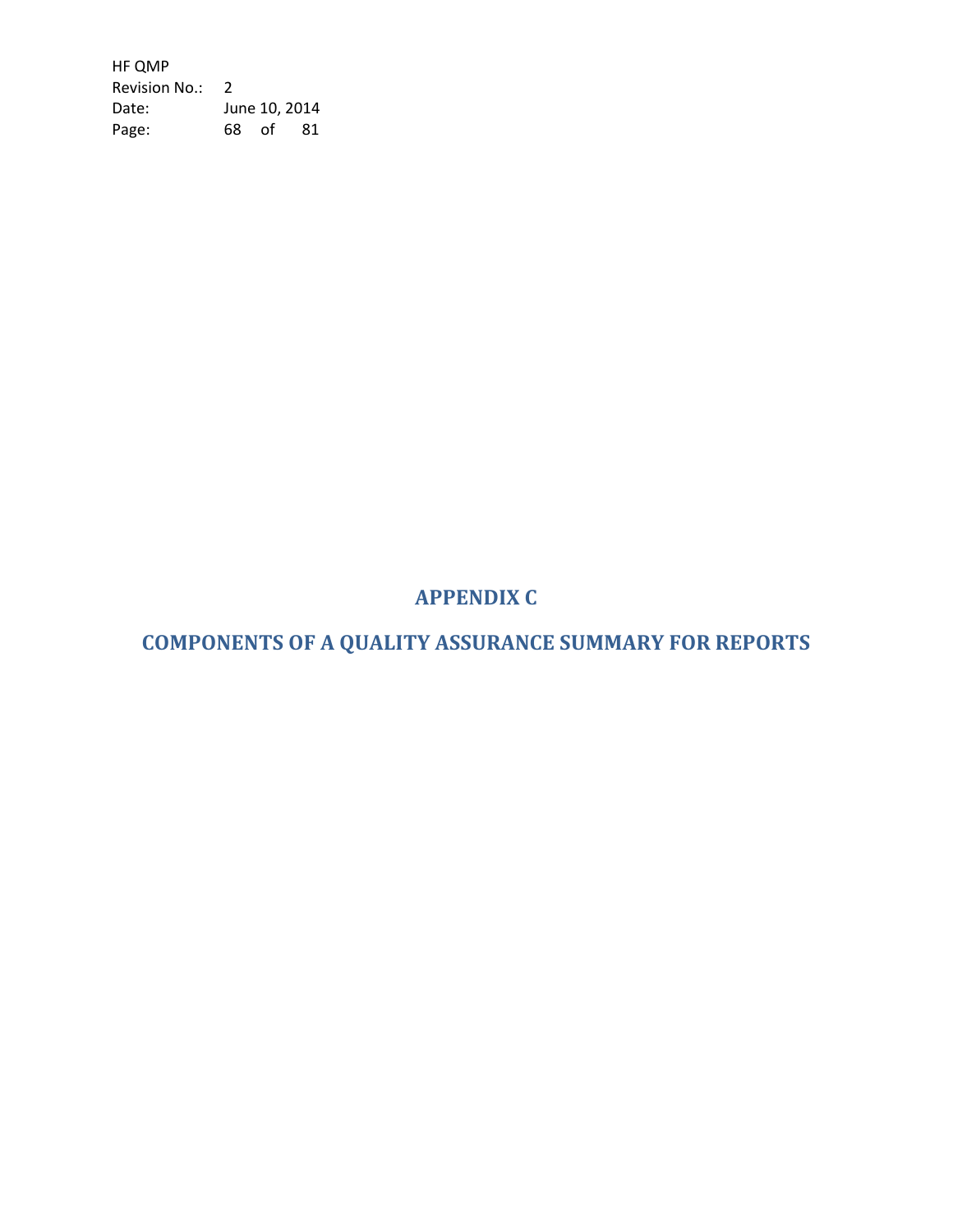HF QMP Revision No.: 2 Date: June 10, 2014 Page: 69 of 81

### **What should be included in a project QA summary?**

The quality assurance (QA) summary for a project is a narrative that provides a subjective evaluation of both the quality and the appropriate use of project data. The QA summary should be based on specific QA activities, and the details of those activities should be provided. The length of the QA summary will depend on the type of project it supports and ranges from a paragraph to multiple pages. Details on which the QA summary is based may be best presented in an appendix.

The QA summary should provide specific references to the following items.

Preparation of a QAPP, to include

- Title with version(s) (see ORD Quality Management Plan [QMP], p. 35, for naming convention)
- Approval date
- Description of any revisions

Conducting audits, (e.g., Technical Systems Audits) to include

- Subject of audit
- Date of audit
- General conclusions
- Any required corrective action
- Summary statement tying audit conclusions to impact on data (positive, negative, or neutral)

Description of deviations from planning documentation

- Describe deviations from QA documentation (i.e., QMP, Quality Assurance Project Plan [QAPP], Standard Operating Procedure)
- Explain why the deviation occurred
- Explain any impact on data quality

For projects involving measurement data (use tables as appropriate)

- Describe Audits of Data Quality (who, what, and when)
- Summarize QC sample results, noting exceptions from QC criteria. If the number of QC samples is very large, refer to requirements in the QAPP and discuss what criteria were not met for each analyte and the impact(s) to the reported results (e.g., flagging).
- Note deviations to methods
- Describe any general limitations on the use of the results
- Describe any specific limitations on the use of the results

QA review of project reports, to include

- Describe review of report focusing on accurate incorporation of data, the conclusions made, and any limitations
- A statement that the QA Manager reviewed and approved the project report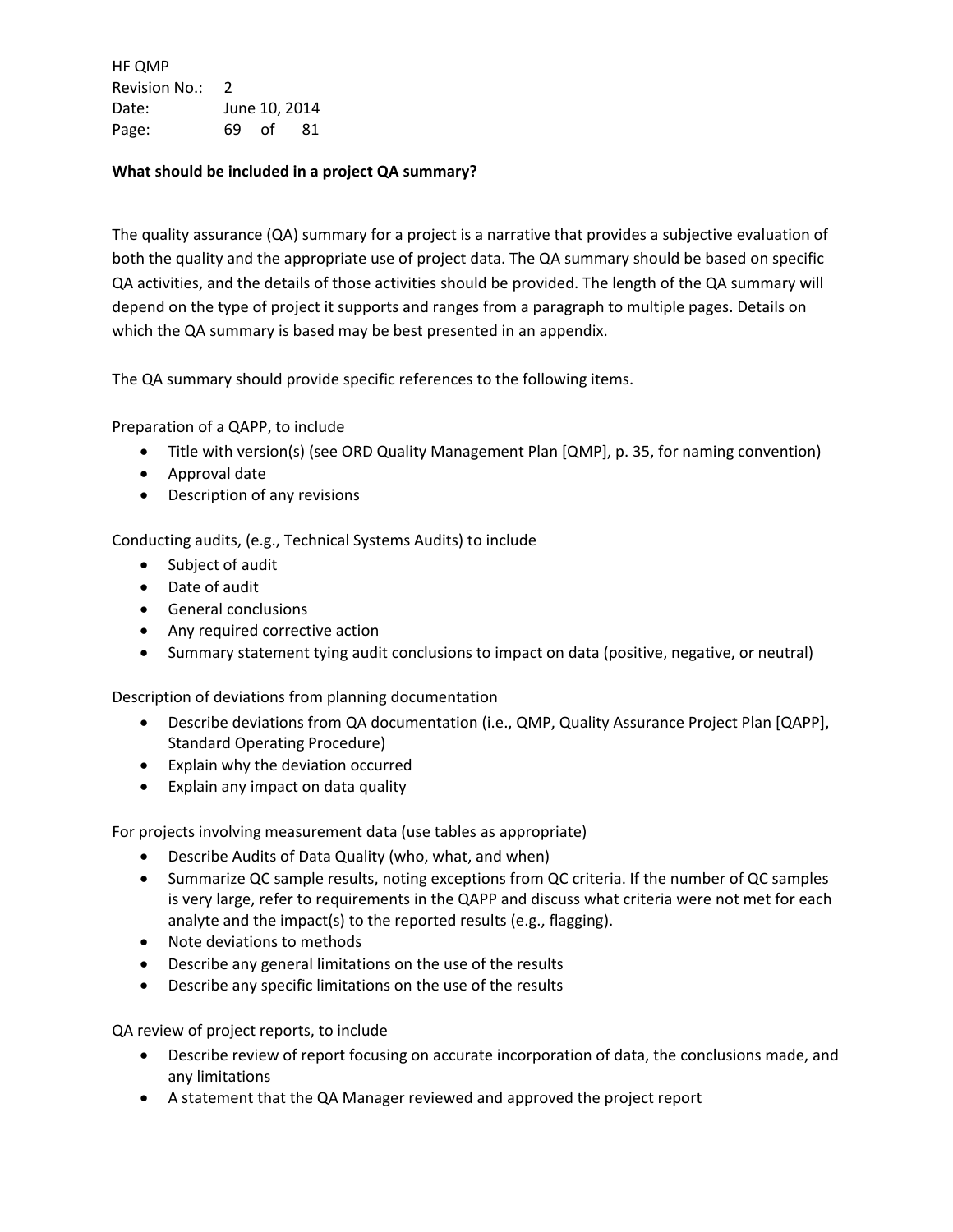HF QMP Revision No.: 2 Date: June 10, 2014 Page: 70 of 81

# **APPENDIX D**

# **DATA QUALIFIERS FOR CHEMICAL ANALYTES**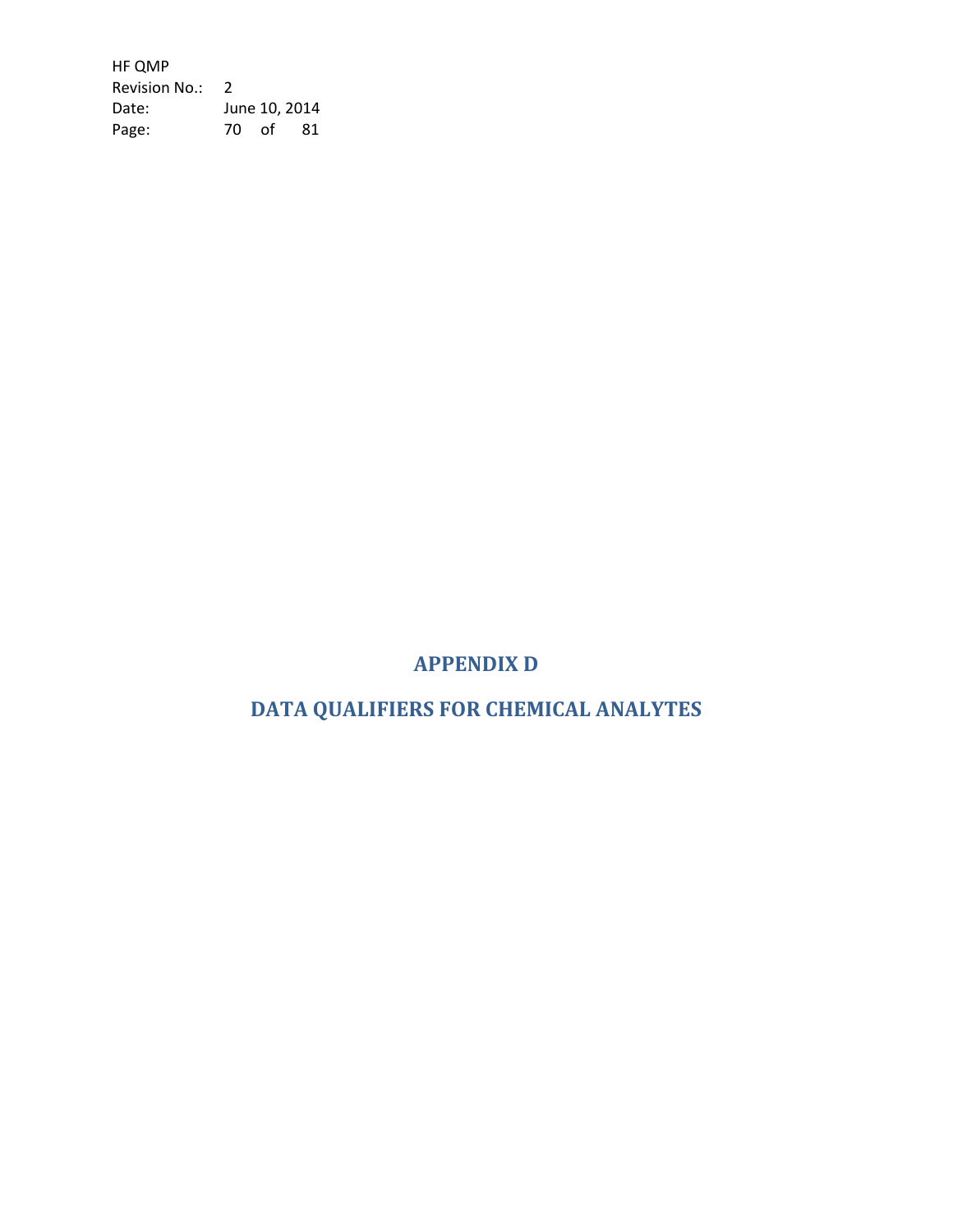HF QMP Revision No.: 2 Date: June 10, 2014 Page: 71 of 81

### **Notes for next page:**

The result is an estimated quantity, but the result may be biased high.

For both detected and nondetected results, the result is estimated but may be biased low.

The analyte is found in a blank sample above the QL, and the concentration found in the sample is less than 10 times the concentration found in the blank.

The sample was prepared or analyzed beyond the specified holding time. Sample results may be biased low.

If both an analyte and an associated blank concentration are between the method detection limit (MDL) and QL, then the sample results are reported as <QL and qualified with U.

For samples associated with high Matrix Spike recoveries, the J+ qualifier was not applied if the analyte was less than the QL.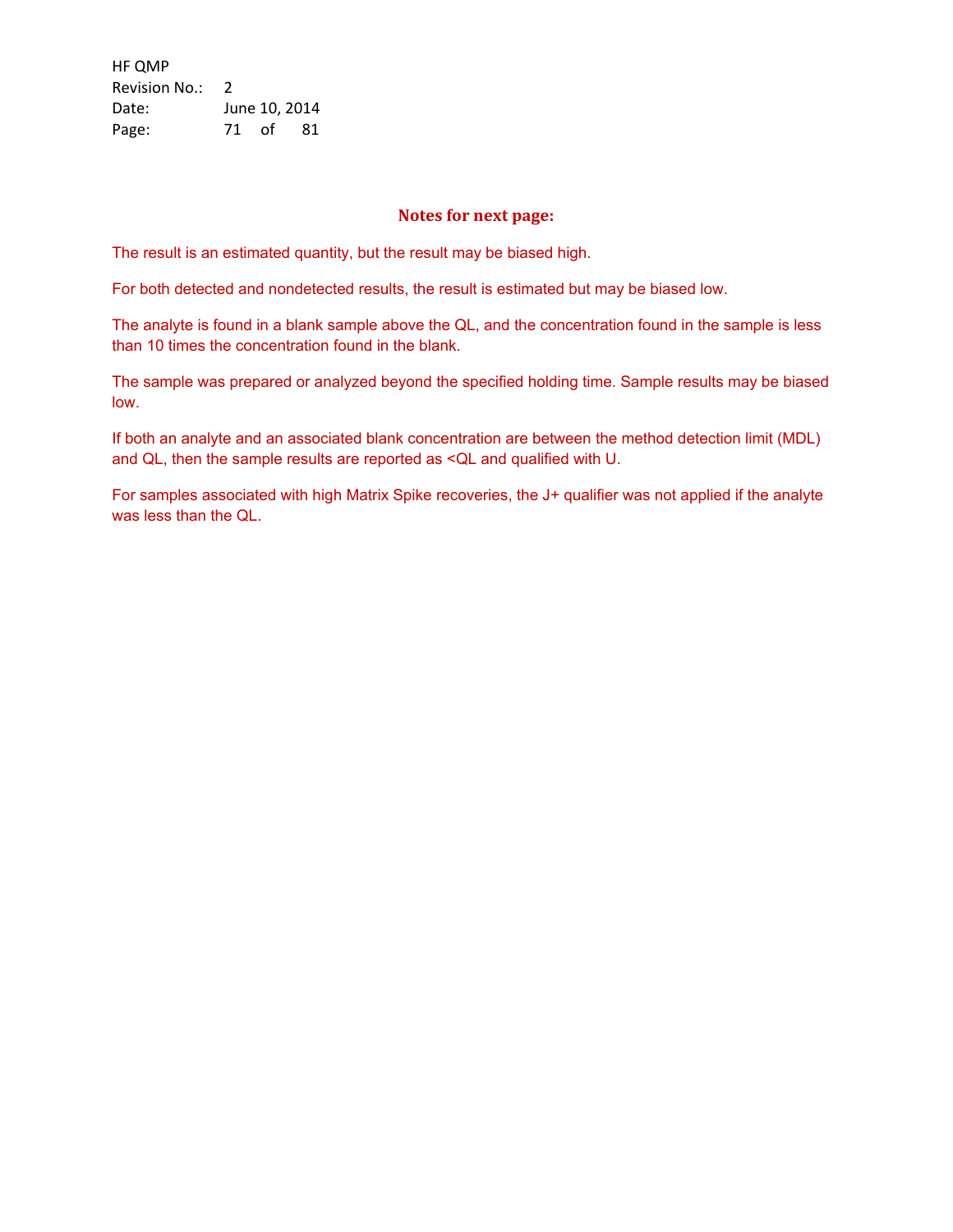HF QMP Revision No.: 2 Date: June 10, 2014 Page: 72 of 81

# **Data Qualifiers**

| <b>Qualifier</b> | <b>Definition</b>                                                                                                                                                                                                                                                                                           |
|------------------|-------------------------------------------------------------------------------------------------------------------------------------------------------------------------------------------------------------------------------------------------------------------------------------------------------------|
| U                | The analyte was analyzed for, but was not detected above the reported quantitation limit<br>(QL).                                                                                                                                                                                                           |
| J                | The analyte was positively identified. The associated numerical value is the approximate<br>concentration of the analyte in the sample (due either to the quality of the data<br>generated because certain quality control criteria were not met, or the concentration of<br>the analyte was below the QL). |
| J+               | The result is an estimated quantity, but the result may be biased high.                                                                                                                                                                                                                                     |
| . J –            | For both detected and non-detected results, the result is estimated but may be biased<br>low.                                                                                                                                                                                                               |
| B                | The analyte is found in a blank sample above the QL and the concentration found in the<br>sample is less than 10 times the concentration found in the blank.                                                                                                                                                |
| н                | The sample was prepared or analyzed beyond the specified holding time. Sample<br>results may be biased low.                                                                                                                                                                                                 |
| $\star$          | Relative percent difference of a field or lab duplicate is outside acceptance criteria.                                                                                                                                                                                                                     |
| R                | The data are unusable. The sample results are rejected due to serious deficiencies in<br>the ability to analyze the sample and/or meet quality control criteria. Sample results are<br>not reported. The analyte may or may not be present in the sample.                                                   |

# **Data Descriptors**

| <b>Descriptor</b> | <b>Definition</b>                                 |
|-------------------|---------------------------------------------------|
| ΝA                | Not Applicable (See QAPP)                         |
| <b>NR</b>         | Not Reported by Laboratory or Field Sampling Team |
| <b>ND</b>         | Not Detected                                      |
| <b>NS</b>         | Not Sampled                                       |

**Note:** If the analyte concentration was less than the Quantitation Limit (<QL), then the B qualifier was not applied.

> If both an analyte and an associated blank concentration are between the MDL and QL, then the sample results are reported as <QL and qualified with U.

For samples associated with high Matrix Spike recoveries, the J+ qualifier was not applied if the analyte was less than the Quantitation Limit (<QL).

For samples associated with low Matrix Spike recoveries, the J- qualifier was applied to the analyte with low recovery regardless of analyte concentration (< or > QL).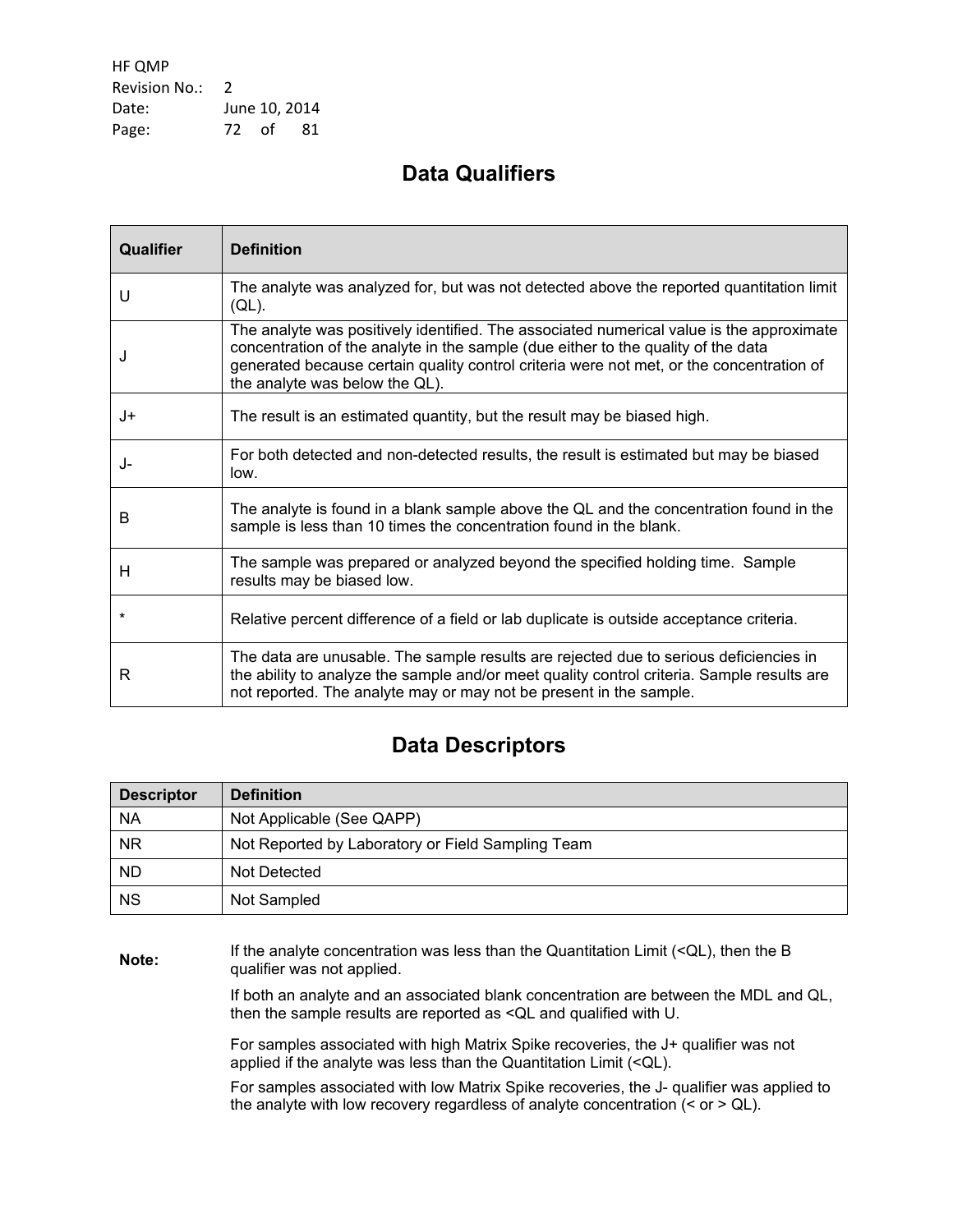HF QMP Revision No.: 2 Date: June 10, 2014 Page: 73 of 81

### **APPENDIX E**

# **AUDIT OF DATA QUALITY CHECKLIST**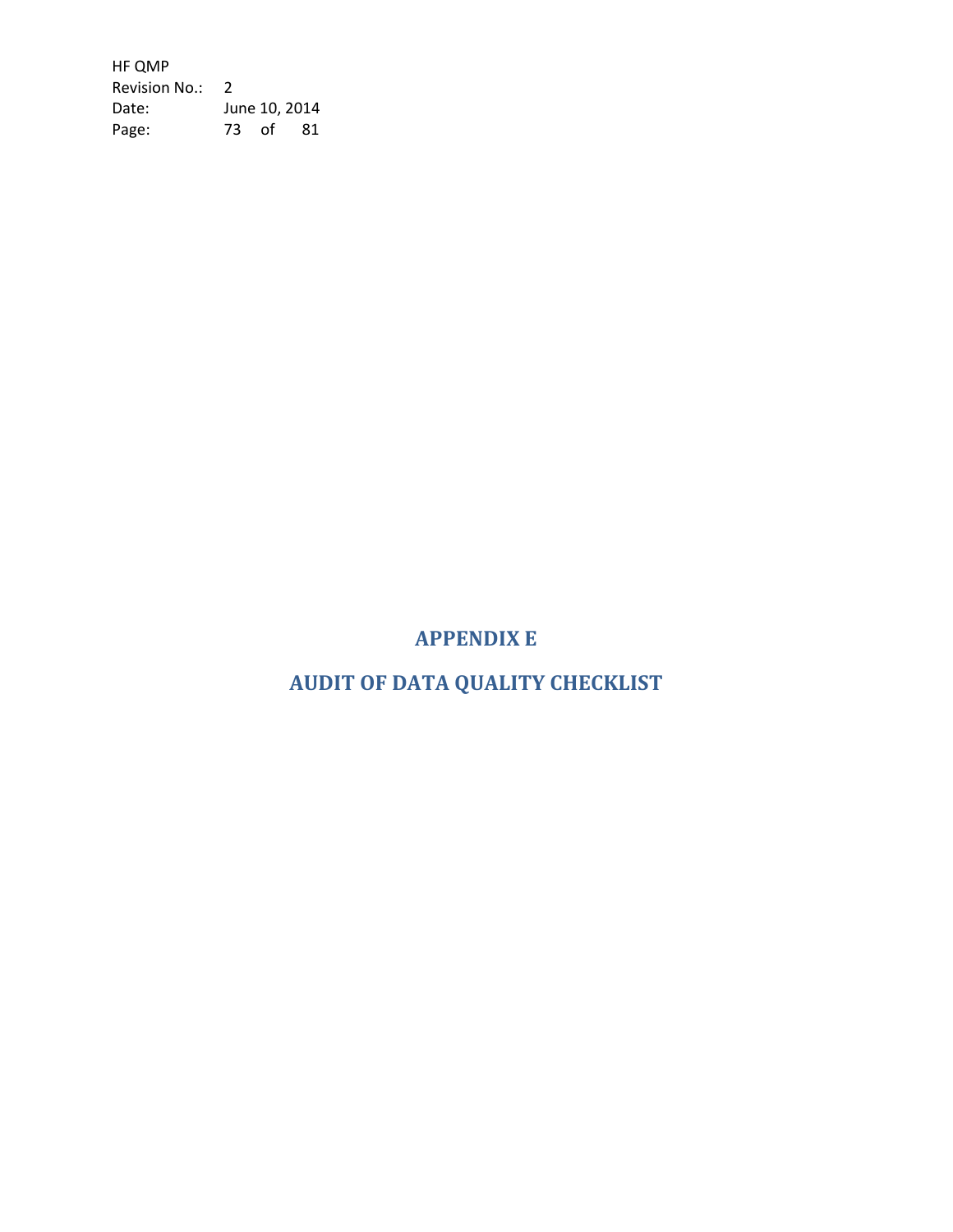HF QMP Revision No.: 2 Date: June 10, 2014 Page: 74 of 81

#### **AUDIT OF DATA QUALITY CHECKLIST**

|                                                                                                                     | Yes | <b>No</b> | <b>NA</b> | <b>Comments</b> |
|---------------------------------------------------------------------------------------------------------------------|-----|-----------|-----------|-----------------|
| Sample Information                                                                                                  |     |           |           |                 |
| Are samples uniquely identified and correctly transcribed throughout<br>the data package to the summary of results? |     |           |           |                 |
| Does sample collection documentation indicate that samples were<br>collected as described in the QAPP?              |     |           |           |                 |
| If calculations were used for sample collection information (e.g., air<br>volumes), are these calculations correct? |     |           |           |                 |
| Does sample collection documentation indicate appropriate<br>preservation?                                          |     |           |           |                 |
| If applicable, is chain-of-custody documentation complete?                                                          |     |           |           |                 |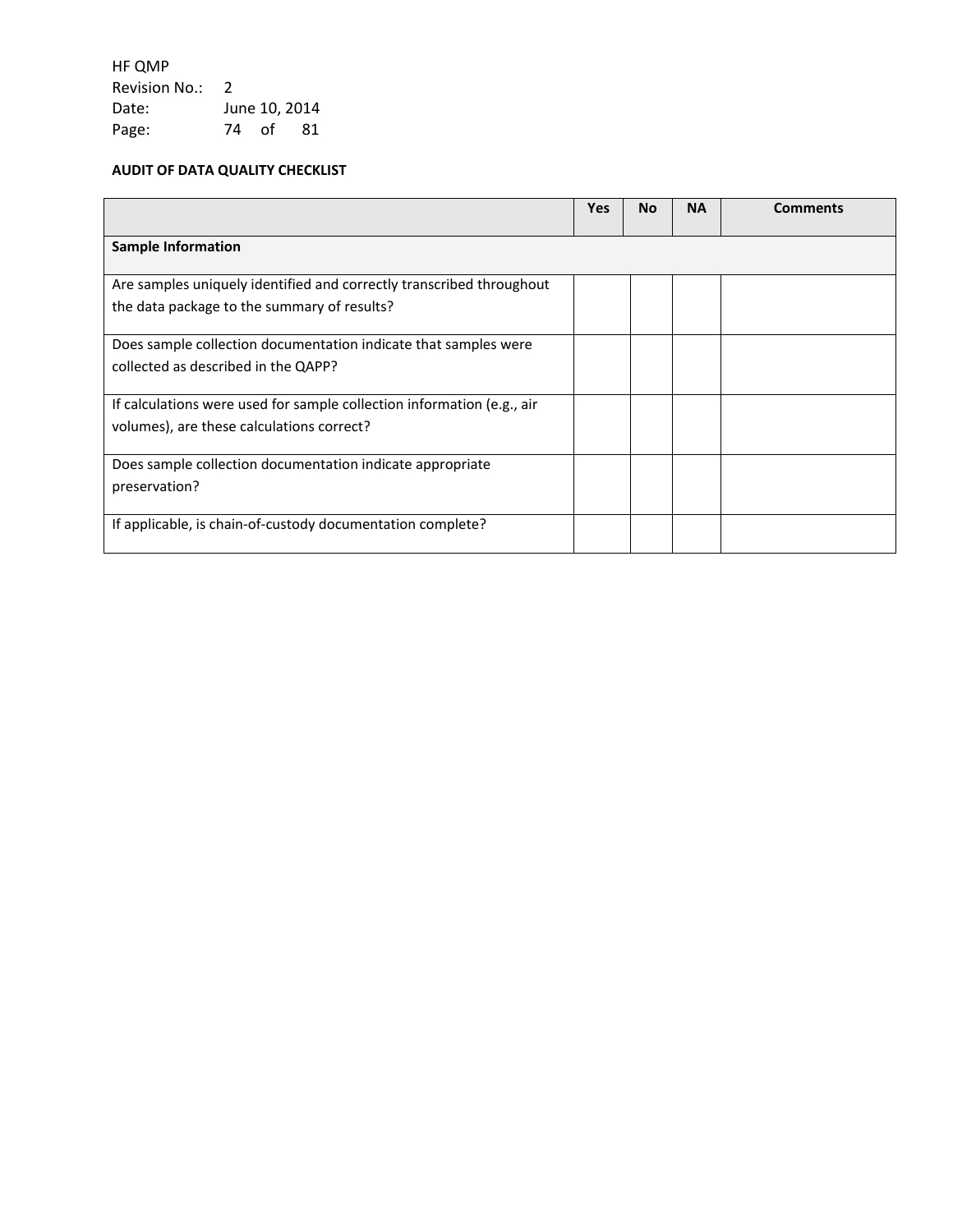HF QMP

Revision No.: 2

Date: June 10, 2014

| 75 of 81<br>Page:                                                               |  |  |
|---------------------------------------------------------------------------------|--|--|
| <b>Sampling and Analysis Method Information</b>                                 |  |  |
|                                                                                 |  |  |
|                                                                                 |  |  |
| Were methods specified in QAPP used?                                            |  |  |
|                                                                                 |  |  |
| If method modifications were used, are these modifications                      |  |  |
| appropriate and well documented?                                                |  |  |
|                                                                                 |  |  |
| Were sample preparation and analytical method holding times met?                |  |  |
|                                                                                 |  |  |
|                                                                                 |  |  |
|                                                                                 |  |  |
| <b>Summary of Results</b>                                                       |  |  |
|                                                                                 |  |  |
|                                                                                 |  |  |
| Are the correct units reported?                                                 |  |  |
|                                                                                 |  |  |
| Are reported results correct (verify any calculations performed <sup>1</sup> )? |  |  |
|                                                                                 |  |  |
| Were QC samples (blanks, second source checks, surrogates, spikes,              |  |  |
| replicates) analyzed at the frequency specified in the QAPP?                    |  |  |
|                                                                                 |  |  |
| Did QC results meet the requirements specified in the QAPP?                     |  |  |
|                                                                                 |  |  |
|                                                                                 |  |  |
|                                                                                 |  |  |
|                                                                                 |  |  |
| <b>Raw Data</b>                                                                 |  |  |
|                                                                                 |  |  |
| Were instruments calibrated as described in the QAPP?                           |  |  |
|                                                                                 |  |  |
| Were calibration criteria met for initial and continuing checks?                |  |  |
|                                                                                 |  |  |
| Were reported results analyzed within calibration range?                        |  |  |
|                                                                                 |  |  |
| Were instrument outputs correctly transcribed to data summary?                  |  |  |
|                                                                                 |  |  |
|                                                                                 |  |  |
|                                                                                 |  |  |
| <b>Data Qualifiers</b>                                                          |  |  |
|                                                                                 |  |  |
|                                                                                 |  |  |
| If QC requirements were not met, were corrective actions performed?             |  |  |
|                                                                                 |  |  |
| If necessary, were data qualified appropriately?                                |  |  |
|                                                                                 |  |  |
|                                                                                 |  |  |
|                                                                                 |  |  |
|                                                                                 |  |  |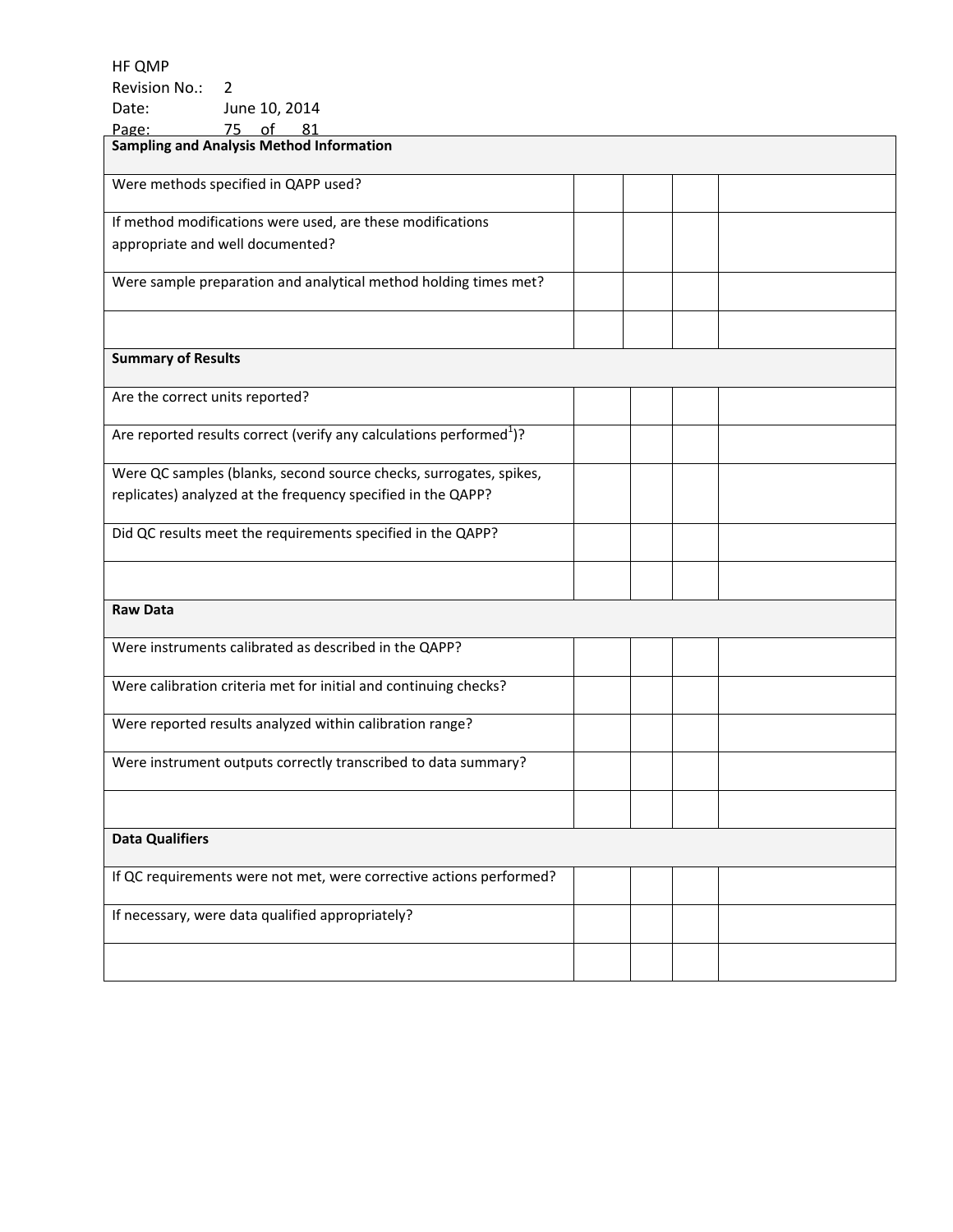HF QMP Revision No.: 2 Date: June 10, 2014 Page: 76 of 81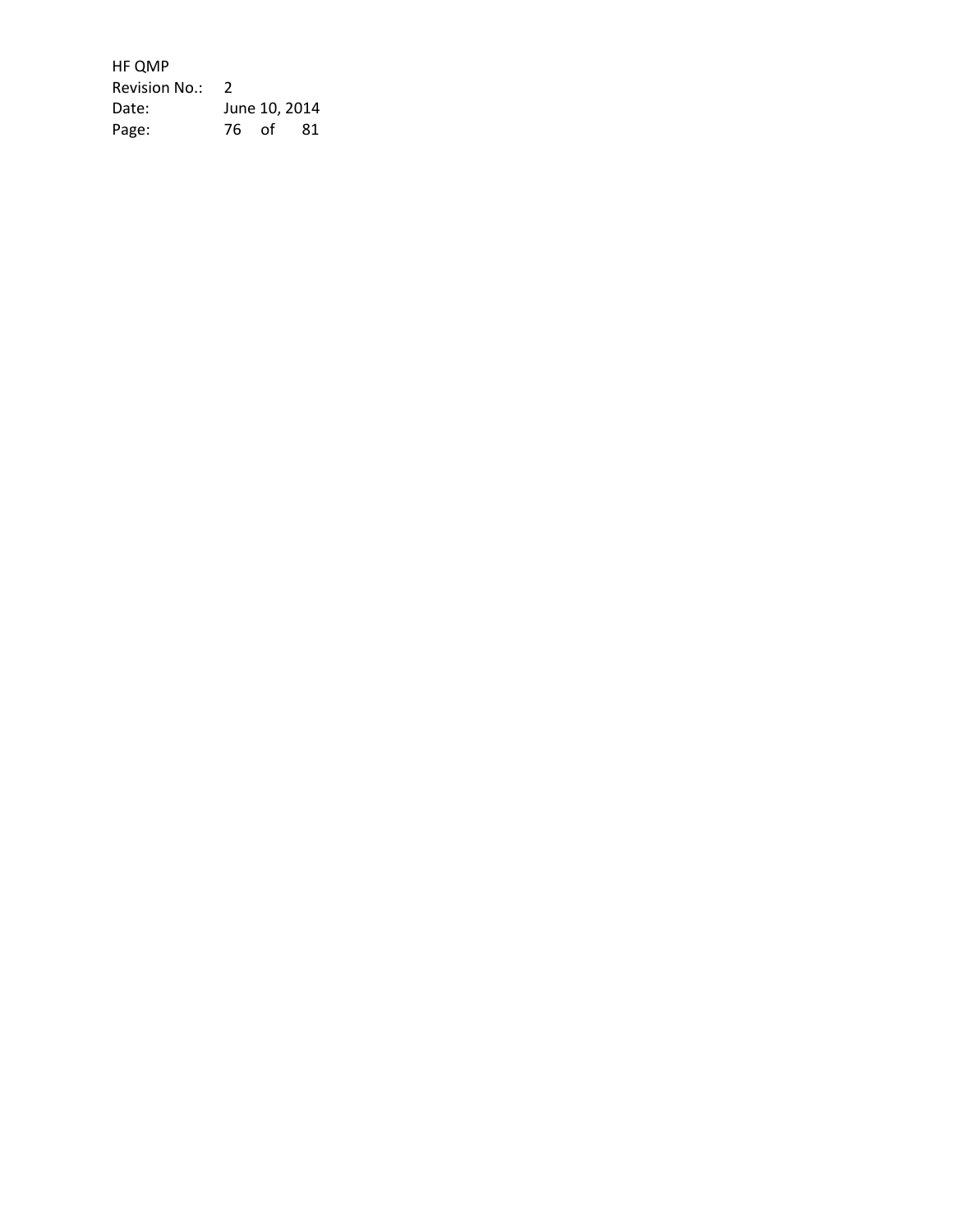HF QMP Revision No.: 2 Date: June 10, 2014 Page: 77 of 81

## **APPENDIX F**

# **DEVIATION REPORT**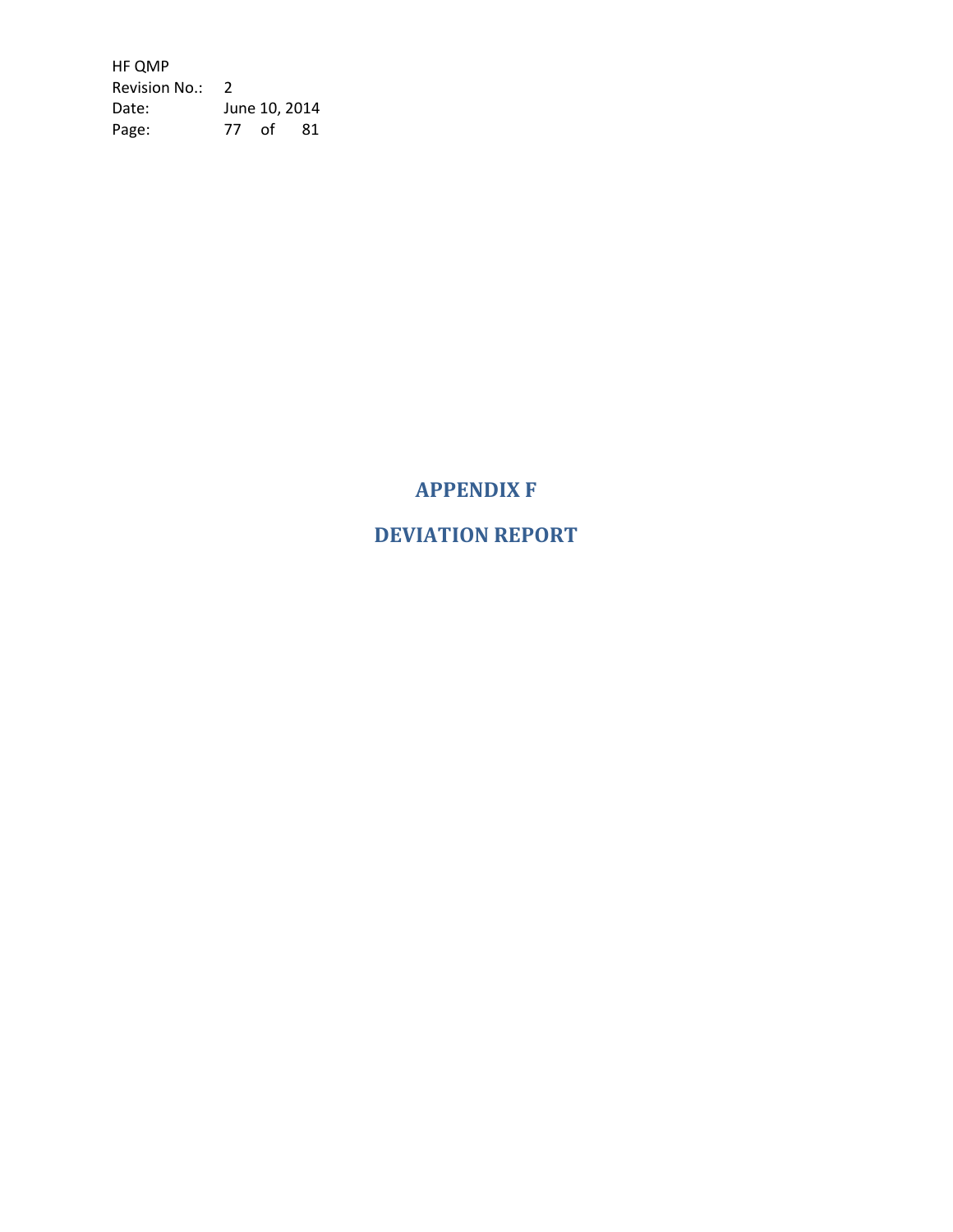HF QMP Revision No.: 2 Date: June 10, 2014 Page: 78 of 81

**HF Quality Assurance Deviation Report**

\_\_\_\_\_\_\_\_\_\_\_\_\_\_\_\_\_\_\_\_\_\_\_\_\_\_\_\_\_\_\_\_\_\_\_\_\_\_\_\_\_\_\_\_\_\_\_\_\_\_\_\_\_\_\_\_\_\_\_\_\_\_\_\_\_\_\_\_\_\_\_\_\_\_\_\_\_\_

\_\_\_\_\_\_\_\_\_\_\_\_\_\_\_\_\_\_\_\_\_\_\_\_\_\_\_\_\_\_\_\_\_\_\_\_\_\_\_\_\_\_\_\_\_\_\_\_\_\_\_\_\_\_\_\_\_\_\_\_\_\_\_\_\_\_\_\_\_\_\_\_\_\_\_\_\_\_

\_\_\_\_\_\_\_\_\_\_\_\_\_\_\_\_\_\_\_\_\_\_\_\_\_\_\_\_\_\_\_\_\_\_\_\_\_\_\_\_\_\_\_\_\_\_\_\_\_\_\_\_\_\_\_\_\_\_\_\_\_\_\_\_\_\_\_\_\_\_\_\_\_\_\_\_\_\_

\_\_\_\_\_\_\_\_\_\_\_\_\_\_\_\_\_\_\_\_\_\_\_\_\_\_\_\_\_\_\_\_\_\_\_\_\_\_\_\_\_\_\_\_\_\_\_\_\_\_\_\_\_\_\_\_\_\_\_\_\_\_\_\_\_\_\_\_\_\_\_\_\_\_\_\_\_\_

DATE OF DEVIATION:

REFERENCE DOCUMENT:

DESCRIPTION OF DEVIATION:

CAUSE OF DEVIATION:

IMPACT OF DEVIATION ON PROJECT:

CORRECTIVE ACTION (if any) with TIMELINE FOR IMPLEMENTATION:

REPORTED BY/DATE

CORRECTIVE ACTION APPROVAL TO IMPLEMENT (KI)/DATE

CORRECTIVE ACTION VERIFIED (QAM)/DATE

1. Investigator to e-mail approved copy to QAM and PQAM

2. QAM to e-mail verified final report to Investigator and PQAM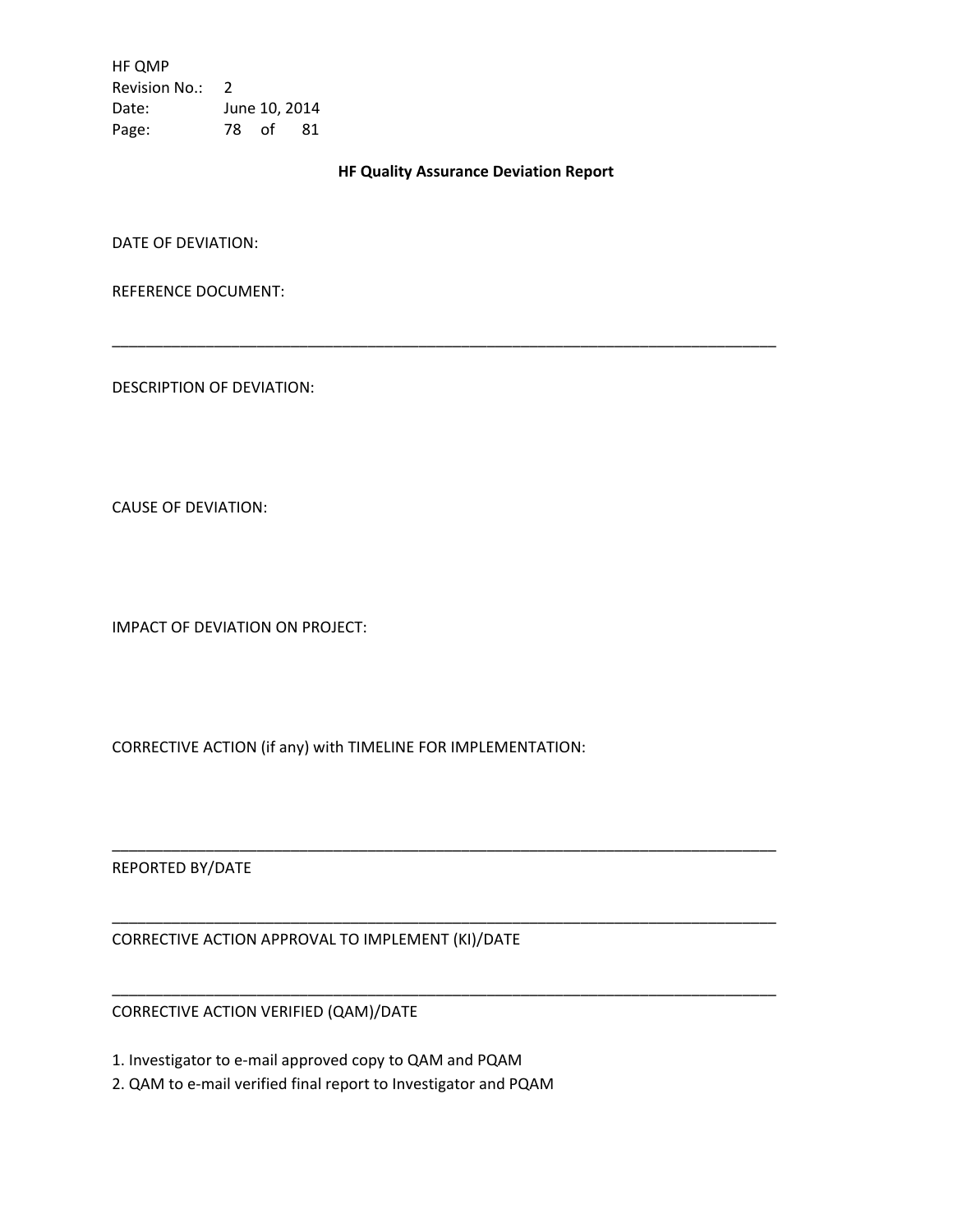HF QMP Revision No.: 2 Date: June 10, 2014 Page: 79 of 81

## **APPENDIX G**

# **QUALITY ASSURANCE PROJECT PLAN BOILERPLATE LANGUAGE FOR HYDRAULIC FRACTURING PROJECTS**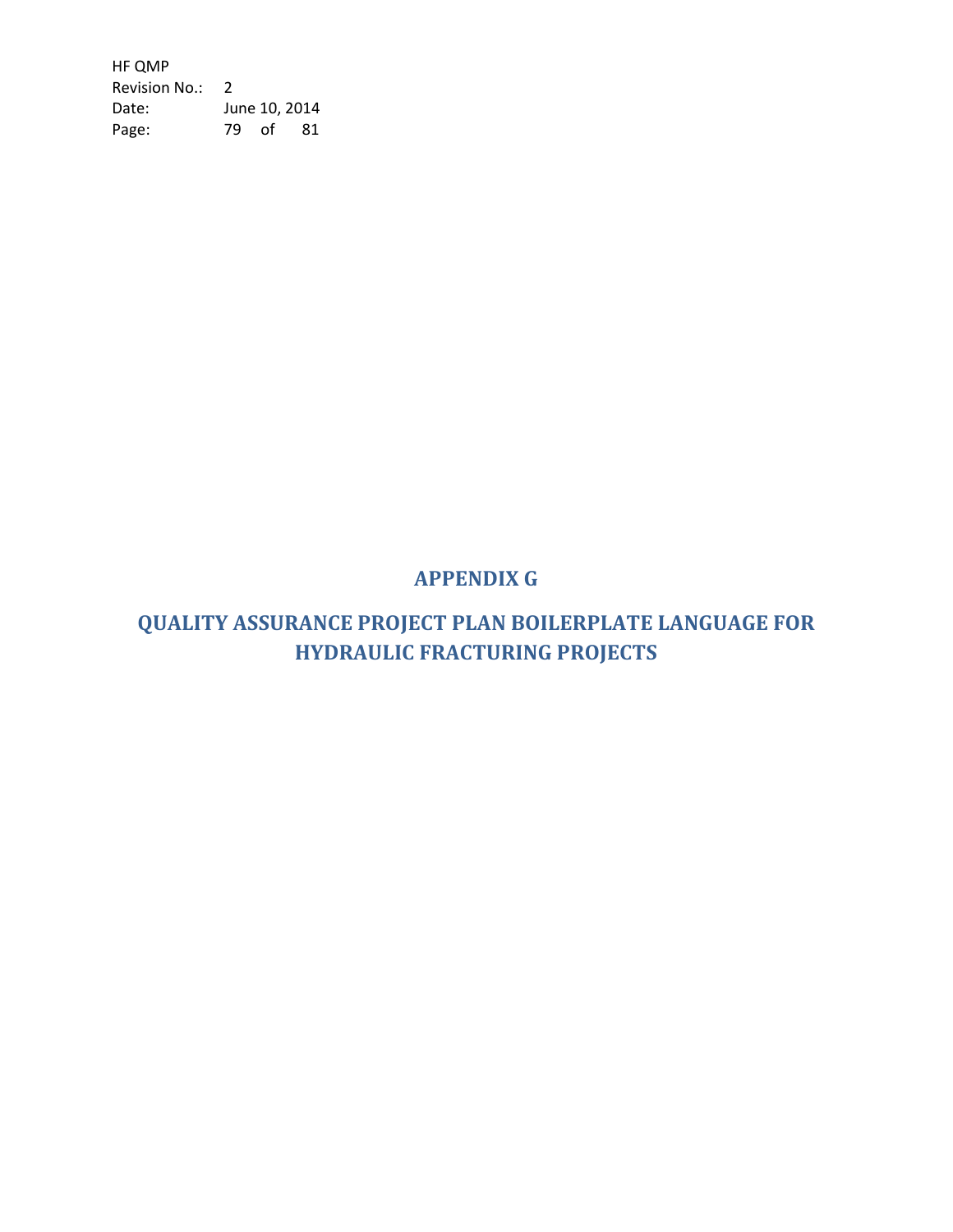HF QMP Revision No.: 2 Date: June 10, 2014 Page: 80 of 81

## **U.S. Environmental Protection Agency Study of the Potential Impacts of Hydraulic Fracturing on Drinking Water Resources Required Front Matter for Quality Assurance Project Plans**

**Instructions: Insert the single page of text containing the "Disclaimer" and "The U.S. Environmental Protection Agency Quality System and the Hydraulic Fracturing Research Study" located on the next page into the Hydraulic Fracturing Quality Assurance Project Plan (QAPP) between the signature page and the table of contents. The QAPPs are listed below in relation to each phase of the Water Cycle. Some QAPPs are listed in more than one phase.**

#### **Water Acquisition Stage Projects**

Literature Review Service Company Analysis Well File Review FracFocus Analysis Water Availability Modeling

#### **Chemical Mixing Stage Projects**

Literature Review Spills Database Analysis Service Company Analysis Well File Review FracFocus Analysis Analytical Method Development Toxicity Assessment Dunn County, ND Bradford County, PA Wise County, TX

#### **Well Injection Stage Projects**

Literature Review Service Company Analysis Well File Review Subsurface Migration Modeling Las Animas and Huerfano Counties, CO Dunn County, ND Bradford County, PA

### **Flowback and Produced Water Stage Projects**

Literature Review Spills Database Analysis Service Company Analysis Well File Review Analytical Method Development Toxicity Assessment Bradford County, PA, Case Study Washington County, PA, Case Study Wise County, TX, Case Study

#### **Wastewater Treatment and Waste Disposal Stage Projects**

Literature Review Well File Review FracFocus Analysis Surface Water Modeling Source Apportionment Studies Wastewater Treatability Studies Bromide—Disinfection By-Product Precursor Studies